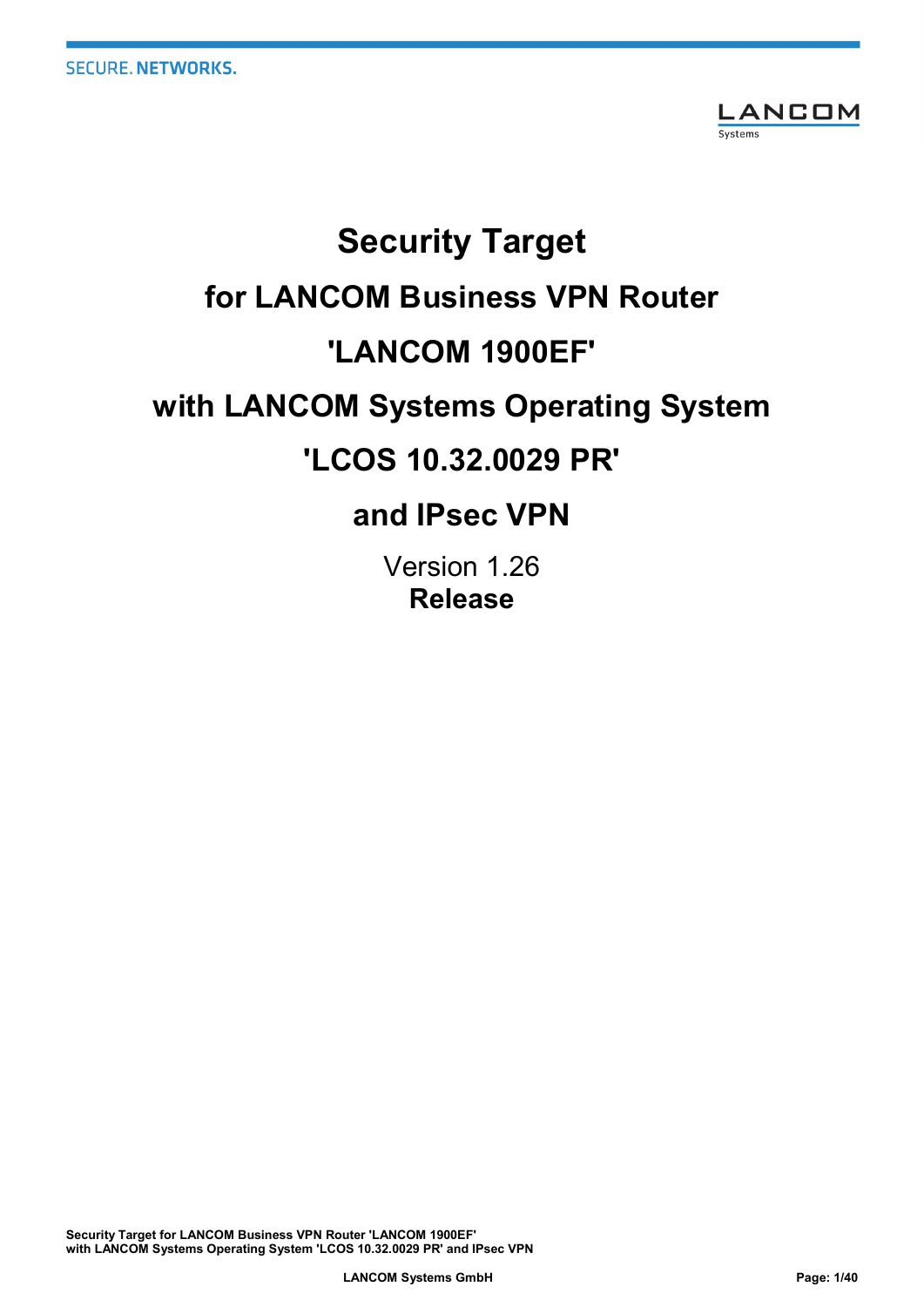**SECURE. NETWORKS.** 



#### Document History

| <b>Date</b> | <b>Version</b> | <b>Editor</b> | <b>Changes</b>                                                                                                                                                       |
|-------------|----------------|---------------|----------------------------------------------------------------------------------------------------------------------------------------------------------------------|
| 14.04.2019  | 1.0            | FTheinen      | <b>First Document Release</b>                                                                                                                                        |
| 21.05.2019  | 1.10           | FTheinen      | Added Cryptographic Specification & Key Management Description                                                                                                       |
| 13.09.2019  | 1.11           | FTheinen      | Editorial Change: 'P1010 SEC' -> 'QorlQ SEC'                                                                                                                         |
| 13.09.2019  | 1.20           | FTheinen      | Replaced TOE: 'LANCOM 1900EF', 'LCOS 10.32 Rel'<br>Updated sections 'Acronyms', 'General Description', 'Interfaces', 'Security<br>Functions'. 'Limits of Evaluation' |
|             |                |               | Updated appendices 'Architecture Overview', 'Update Mechanism',<br>'Random Source Description'                                                                       |
|             |                |               | Replaced SSH authentication algorithm: 'rsa-ssh' -> 'ssh-sha2-256, ssh-<br>sha2-512' (RFC 8332)                                                                      |
| 21.01.2021  | 1.25           | FTheinen      | Updated TOE version to 'LCOS 10.32.0029 PR'                                                                                                                          |
|             |                |               | Updated Security Function SecFunc. Firewall. DoS. IDS                                                                                                                |
| 08.06.2021  | 1.26           | FTheinen      | Removed "RSA signature generation and verification (RSASSA-PKCS1-<br>v1 5) using SHA-1" from Cryptographic Specification                                             |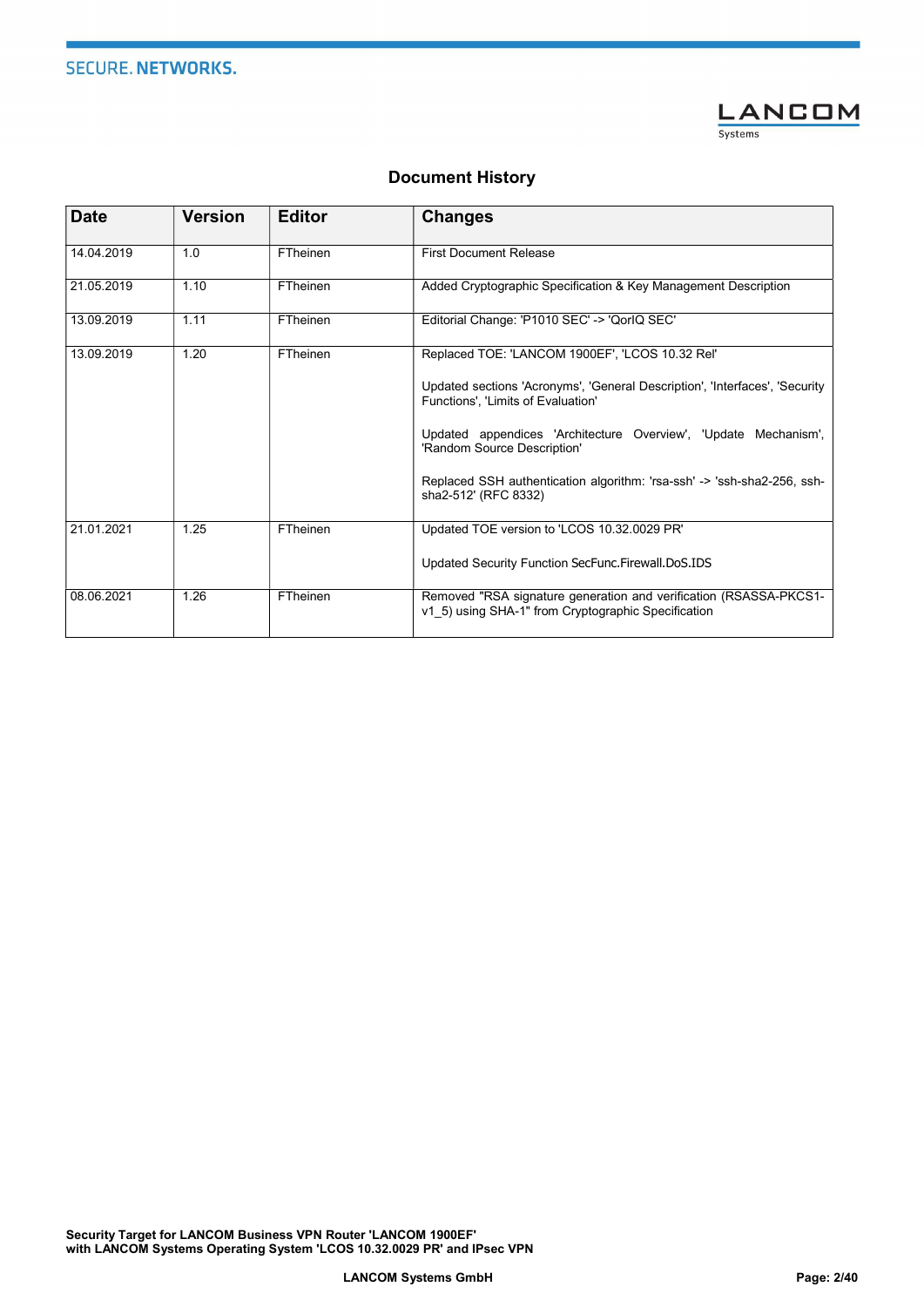

# **Table of Contents**

| Threats vs. Assets | 16 |
|--------------------|----|
|                    |    |
|                    |    |
|                    |    |
|                    |    |
|                    |    |
|                    |    |
|                    |    |
|                    |    |
|                    |    |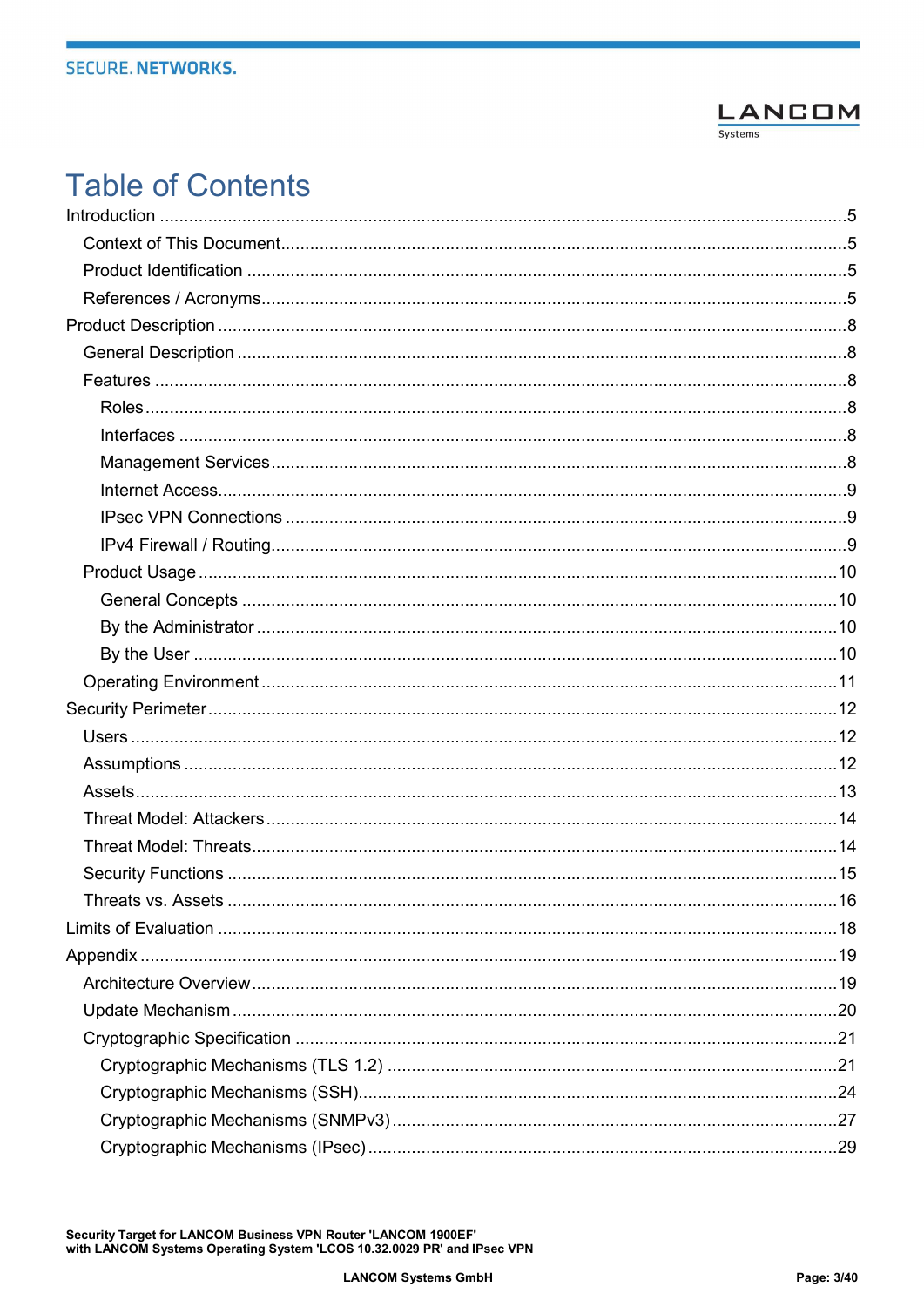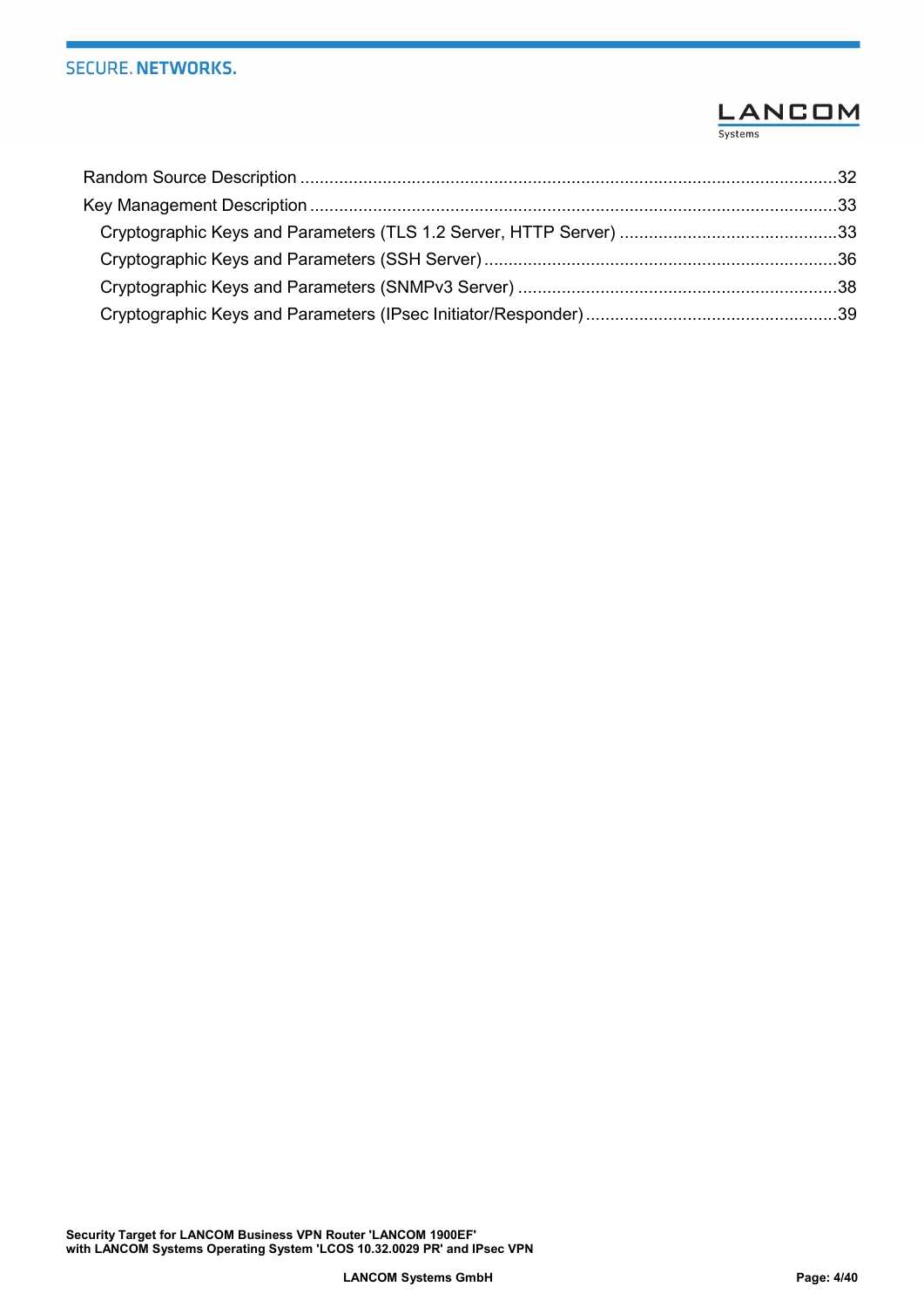

# Introduction

#### Context of This Document

This document is the Security Target (ST) for the BSZ certification of the "LANCOM Business VPN Router 'LANCOM 1900EF' with LANCOM Systems Operating System 'LCOS 10.32.0029 PR' and IPsec VPN" (Target of Evaluation, TOE) at the BSI. The configuration chosen is the typical use case of the TOE.

The document itself was written by Frank Theinen (Embedded Systems Engineer, LANCOM Systems GmbH). Review was performed by Thomas Jansen (Embedded Systems Engineer, LANCOM Systems GmbH). It was released by Stefan Guddat (Product Manager, LANCOM Systems GmbH).

Note: This document uses gender-neutral language, especially the 'singular they' instead of the 'generic he'.

#### Product Identification

TOF name: 'LANCOM 1900FF'

TOE version: 'LCOS 10.32.0029 PR' -> '10.32.0029PR / 21.01.2021'

The TOE name and version are displayed on the system information page in the web-based management interface (WEBconfig). Depending on the configured web browser language (EN/DE), they are shown under:

- 'System information' > 'System data' > 'Device type'
- 'System information' > 'System data' > 'Firmware version'

or

- 'Systeminformation' > 'Systemdaten' > 'Gerätetyp'
- 'Systeminformation' > 'Systemdaten' > 'Firmwareversion'

The TOE name and version are also displayed in the banner of the command line interface (CLI). The TOE name is additionally printed at two locations on the physical device: on the front side and on the bottom side label.

#### References / Acronyms

| <b>Acronyms</b> |                                                     |  |  |
|-----------------|-----------------------------------------------------|--|--|
| <b>BSI</b>      | Bundesamt für Sicherheit in der Informationstechnik |  |  |
| <b>BSZ</b>      | Beschleunigte Sicherheitszertifizierung             |  |  |
| <b>CLI</b>      | <b>Command Line Interface</b>                       |  |  |
| <b>COM</b>      | Communication                                       |  |  |
| <b>DoS</b>      | Denial-of-service                                   |  |  |
| <b>DSL</b>      | <b>Digital Subscriber Line</b>                      |  |  |
| <b>HTTP</b>     | <b>Hypertext Transfer Protocol</b>                  |  |  |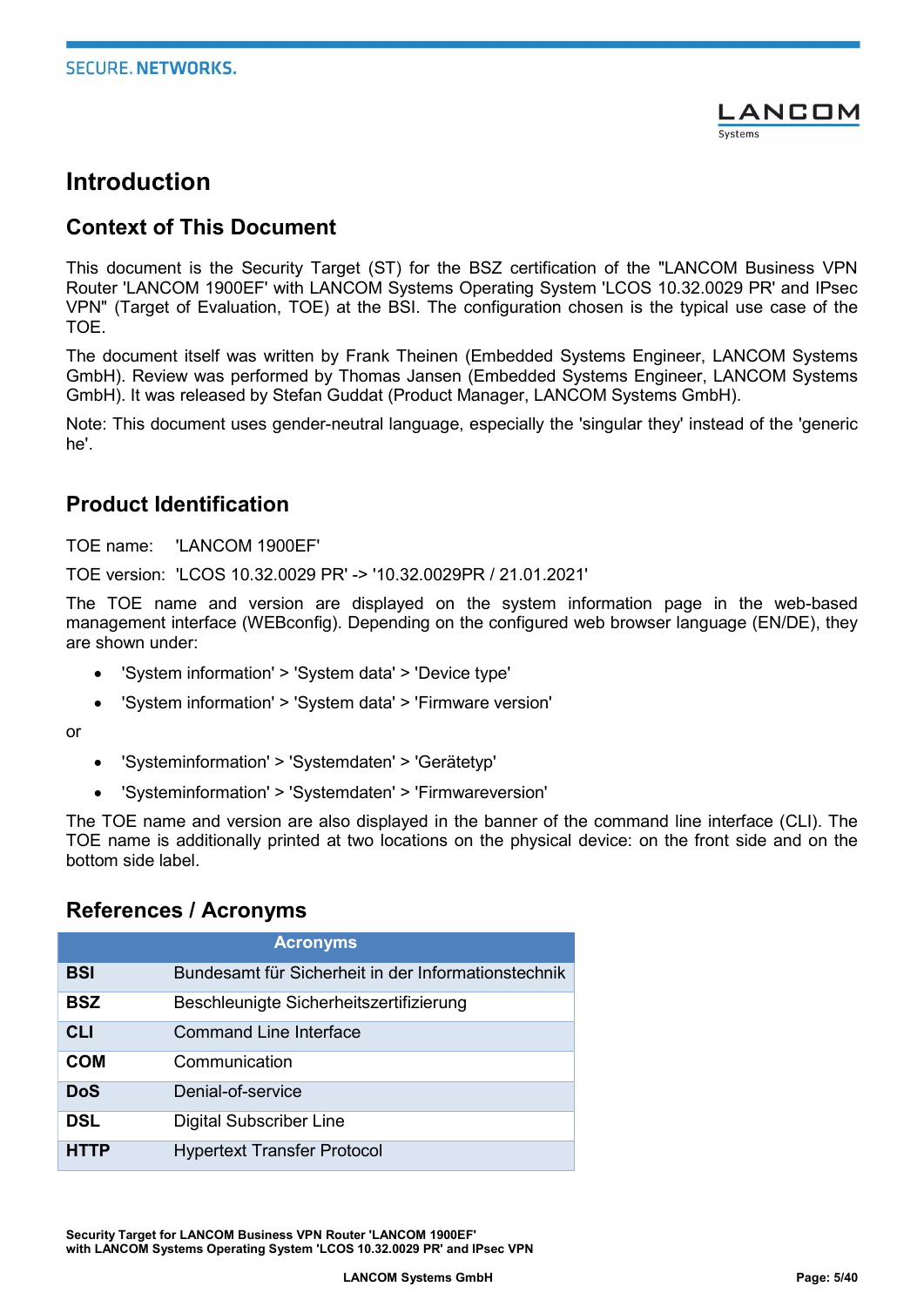

| <b>Acronyms</b>  |                                                |  |  |
|------------------|------------------------------------------------|--|--|
| <b>HTTPS</b>     | <b>Hypertext Transfer Protocol Secure</b>      |  |  |
| <b>IDS</b>       | <b>Intrusion Detection/Prevention Services</b> |  |  |
| IP               | <b>Internet Protocol</b>                       |  |  |
| <b>IPsec</b>     | IP security                                    |  |  |
| ΙT               | <b>Information Technology</b>                  |  |  |
| <b>LAN</b>       | <b>Local Area Network</b>                      |  |  |
| <b>LCOS</b>      | <b>LANCOM Systems Operating System</b>         |  |  |
| <b>MITM</b>      | Man-in-the-middle                              |  |  |
| NAT              | <b>Network Address Translation</b>             |  |  |
| <b>RFC</b>       | Request for Comments (IETF Standard)           |  |  |
| <b>SCP</b>       | <b>Secure Copy</b>                             |  |  |
| <b>SFP</b>       | Small Form-factor Pluggable                    |  |  |
| <b>SNMP</b>      | Simple Network Management Protocol             |  |  |
| <b>SSH</b>       | <b>Secure Shell</b>                            |  |  |
| <b>SSL</b>       | <b>Secure Sockets Layer</b>                    |  |  |
| <b>ST</b>        | <b>Security Target</b>                         |  |  |
| <b>SUG</b>       | Secure User Guidance                           |  |  |
| <b>TCP</b>       | <b>Transmission Control Protocol</b>           |  |  |
| <b>TLS</b>       | <b>Transport Layer Security</b>                |  |  |
| <b>TOE</b>       | <b>Target of Evaluation</b>                    |  |  |
| <b>TP</b>        | <b>Twisted Pair</b>                            |  |  |
| <b>UDP</b>       | <b>User Datagram Protocol</b>                  |  |  |
| <b>USB</b>       | <b>Universal Serial Bus</b>                    |  |  |
| <b>VPN</b>       | <b>Virtual Private Network</b>                 |  |  |
| <b>WAN</b>       | <b>Wide Area Network</b>                       |  |  |
| <b>WEBconfig</b> | Web-based management interface                 |  |  |

|                 | <b>References</b>                                                                                          |                                     |  |  |  |
|-----------------|------------------------------------------------------------------------------------------------------------|-------------------------------------|--|--|--|
|                 |                                                                                                            |                                     |  |  |  |
| <b>RFC 3411</b> | Network<br>Describing Simple<br>Architecture for<br>An<br>Management Protocol (SNMP) Management Frameworks | https://tools.ietf.org/html/rfc3411 |  |  |  |
| <b>RFC 4251</b> | The Secure Shell (SSH) Protocol Architecture                                                               | https://tools.ietf.org/html/rfc4251 |  |  |  |
| <b>RFC 4301</b> | Security Architecture for the Internet Protocol                                                            | https://tools.ietf.org/html/rfc4301 |  |  |  |
| <b>RFC 5246</b> | The Transport Layer Security (TLS) Protocol Version 1.2                                                    | https://tools.ietf.org/html/rfc5246 |  |  |  |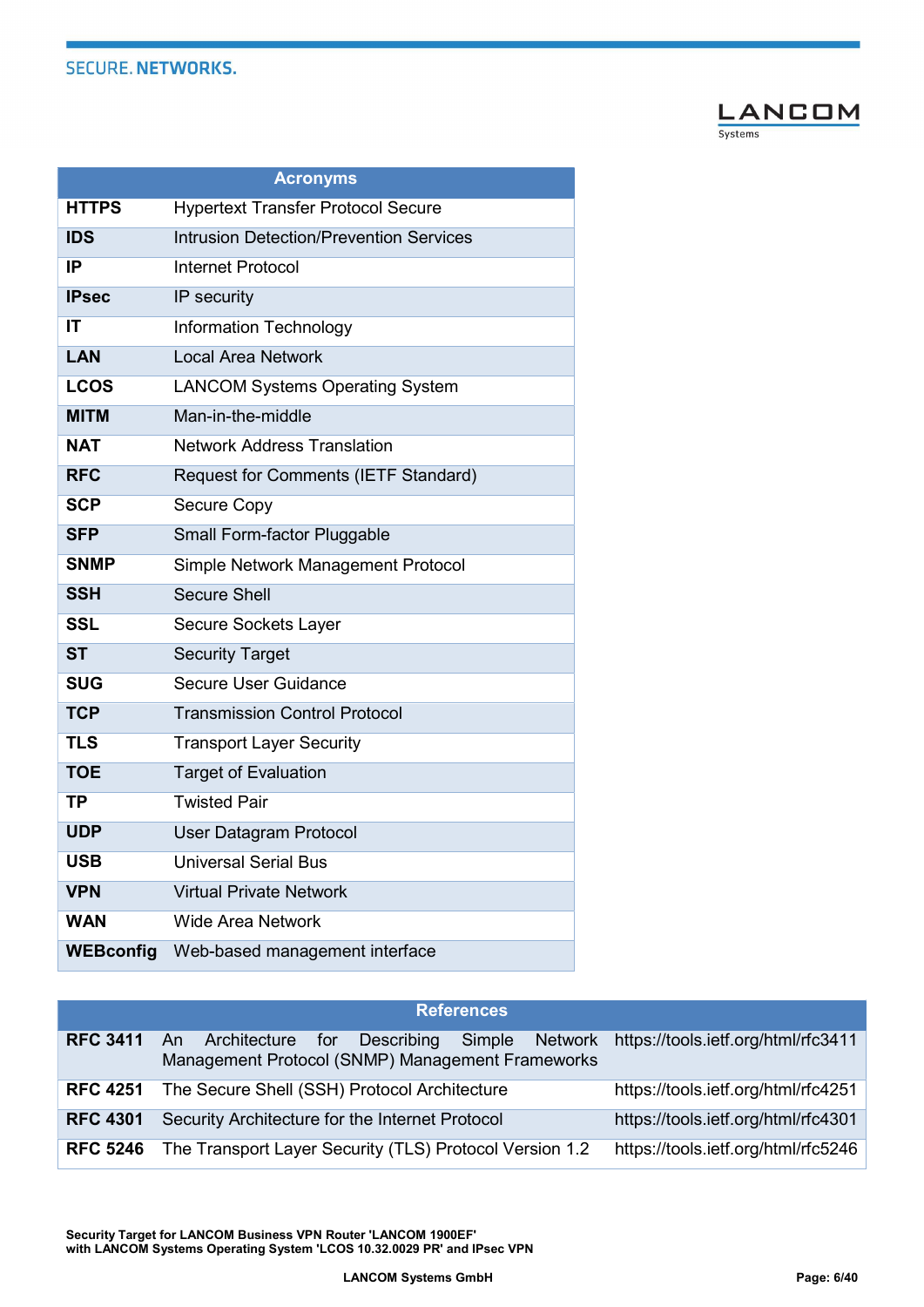

| <b>References</b>                                      |                                     |
|--------------------------------------------------------|-------------------------------------|
| <b>RFC 7230</b> Hypertext Transfer Protocol (HTTP/1.1) | https://tools.ietf.org/html/rfc7230 |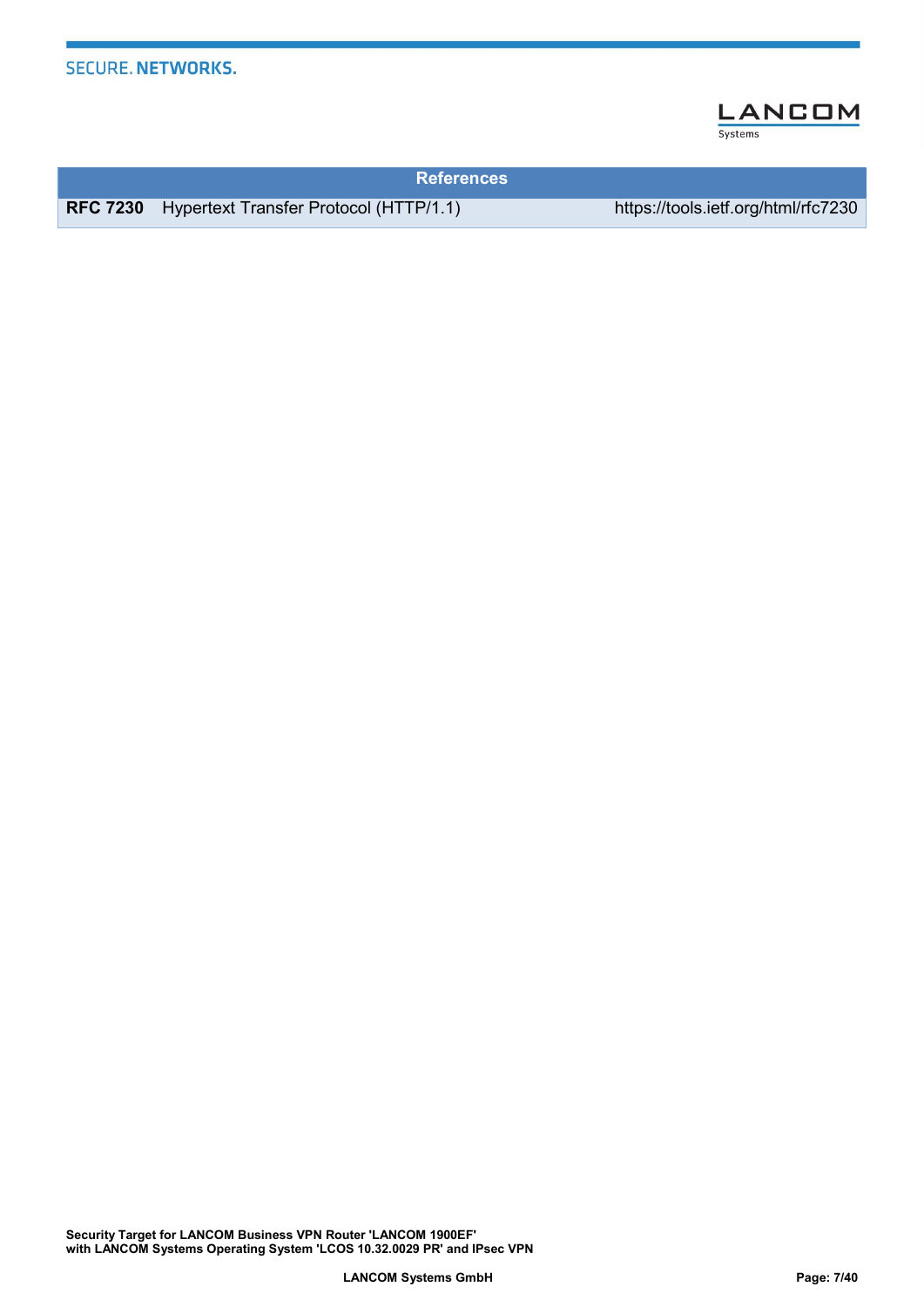

# Product Description

#### General Description

The LANCOM Business VPN Router 'LANCOM 1900EF' offers secure VPN site connectivity over highperformance Internet connections. It has two Gigabit Ethernet WAN ports and works with high-speed fiber-optic connections and any external DSL or cable modems. A stateful inspection firewall protects the whole network with features such as intrusion prevention and Denial-of-service protection.

#### Features

#### Roles

The TOE supports two independent roles: an administrator and a user:

- The administrator installs and manages the TOE. They have physical access to the TOE for the physical installation (e.g. cabling). They use trusted network access to configure and monitor the TOE and to update the TOE firmware.
- The user communicates through the TOE. They have no physical access to the TOE. If allowed by the TOE's configuration, they use the Internet access, IPsec VPN, firewall and routing services of the TOE.

#### Interfaces

The TOE has 4 LAN Ethernet ports, 2 WAN Ethernet ports, a COM (serial) port and an USB port:

- The LAN Ethernet ports support Gigabit Ethernet (1 Gbit/s). They can be used individually to connect the TOE to either trusted local networks (e.g. LAN) or untrusted remote networks (e.g. Internet).
- The WAN Ethernet ports support Gigabit Ethernet (1 Gbit/s). They can be used individually to connect the TOE to either trusted local networks (e.g. LAN) or untrusted remote networks (e.g. Internet). Note that one of the WAN Ethernet ports is a SFP/TP combo port, and therefore has two sockets.
- The COM (serial) port supports serial data communication (up to 115 kbit/s). It can be used to directly connect a computer to the TOE for management purposes.
- The USB port supports USB 2.0 (480 Mbit/s). It can be used for management purposes.

The typical configuration of the TOE consists of trusted local networks connected to LAN Ethernet ports and untrusted remote networks connected to WAN Ethernet ports. Management of the TOE is done using only trusted networks, and the COM and USB ports are not used. More complex configurations are possible but out of scope for this ST.

#### Management Services

The administrator can manage the TOE using the following interfaces: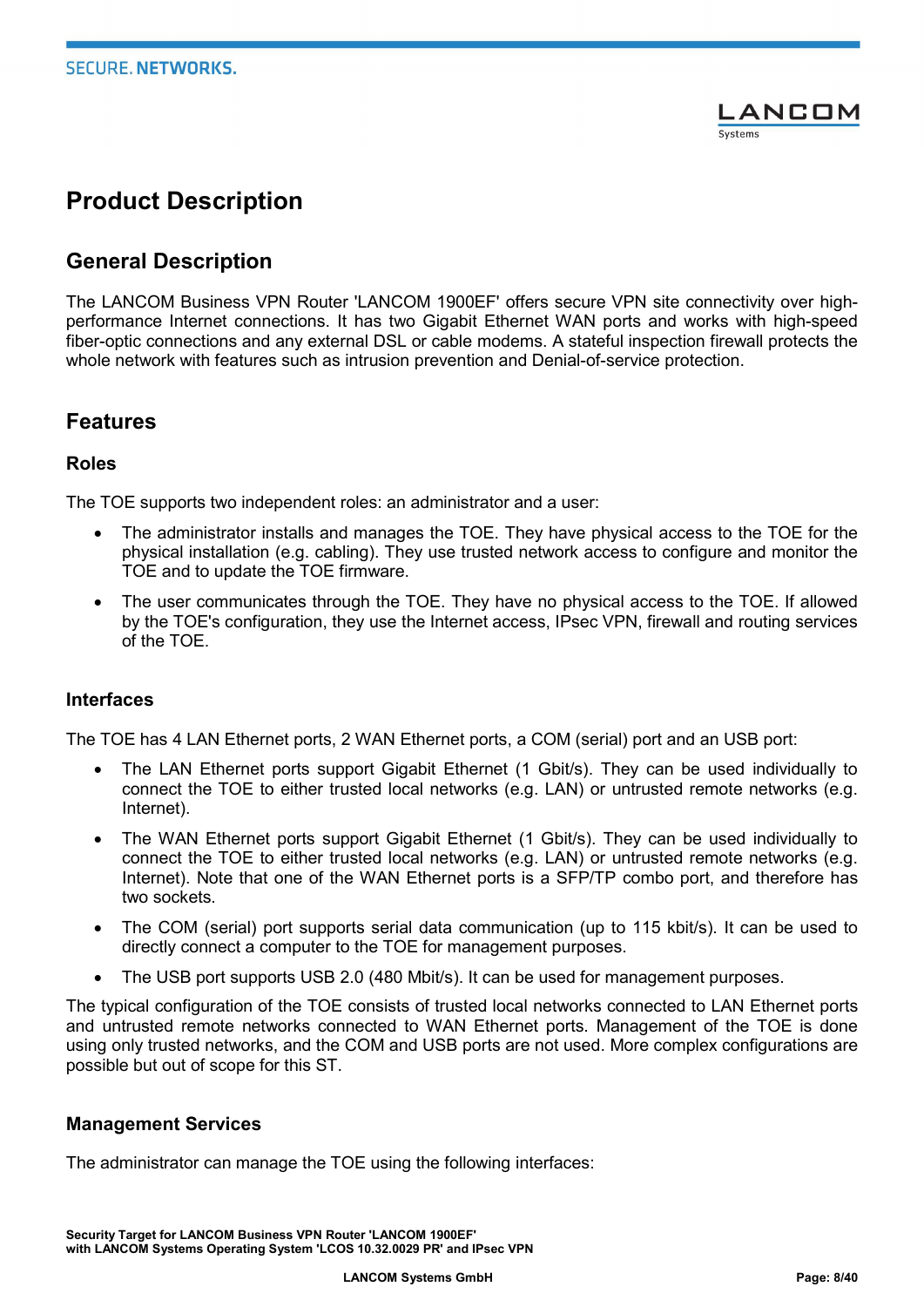

- WEBconfig: An HTTPS server provides a graphical user interface to configure and monitor the TOE and to update the TOE firmware using a web browser.
- CLI: An SSH server provides a command line interface to configure and monitor the TOE using an SSH client. Updating the TOE firmware can be done using Secure Copy (SCP).
- SNMP: An SNMPv3 server allows SNMP monitoring software to monitor the TOE.

#### Internet Access

The TOE provides the user in trusted local networks (e.g. LANs) with access to untrusted remote networks (e.g. Internet). If the access to untrusted remote networks uses IPv4 Network Address Translation (NAT),

- communication sessions originating from trusted local networks are automatically allowed, whereas
- communication sessions originating from untrusted remote networks are automatically denied.

More detailed control over allowing and denying communication sessions can be configured by the administrator in the firewall.

#### IPsec VPN Connections

The TOE provides IPsec VPN services for the user. IPsec VPN provides confidentiality, integrity and authenticity for user data transmitted over untrusted remote networks (e.g. Internet) by encrypting and authenticating the user data. It can be used

- to connect trusted local networks (e.g. LANs in local company branch) with trusted remote networks (e.g. LANs in remote company branches) over untrusted remote networks (e.g. Internet) and/or
- to connect trusted mobile devices (e.g. road warriors) with trusted local networks (e.g. LANs in local company branch) over untrusted remote networks (e.g. Internet).

#### IPv4 Firewall / Routing

The TOE provides IPv4 firewall and routing services for the user. The IPv4 stateful packet inspection firewall allows or denies communication sessions according to its configuration by the administrator. Additionally it provides Denial-of-service (DoS) protection and intrusion detection/prevention services (IDS). When a communication session is allowed by the firewall, the path to the destination is determined by the routing service.

The TOE additionally provides IPv6 protocol services that are out of scope for this ST.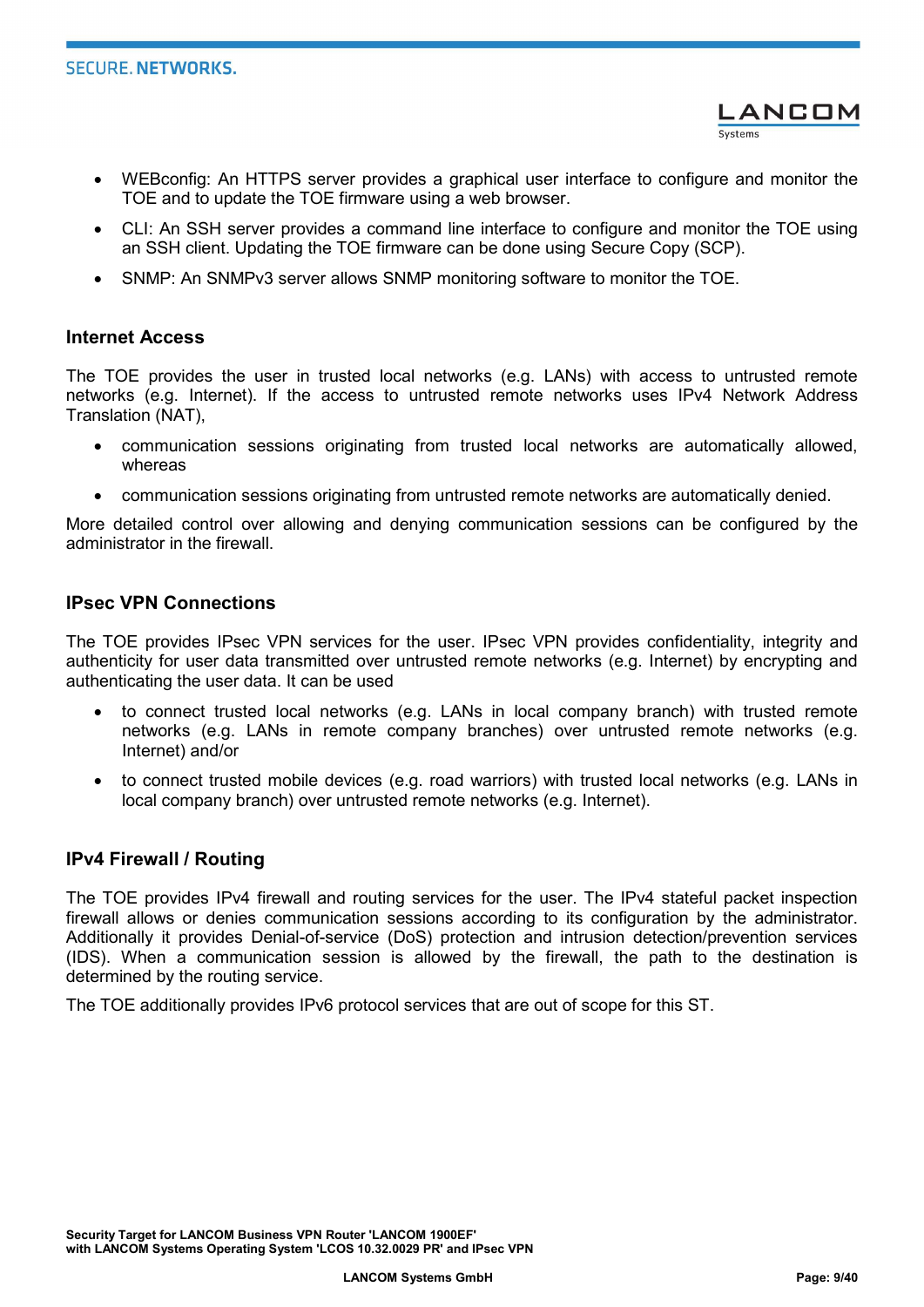

#### Product Usage

#### General Concepts

The TOE is intended as an edge router to separate trusted local networks (e.g. LANs) from untrusted remote networks (e.g. Internet). The IPv4 stateful packet inspection firewall of the TOE allows or denies communication sessions to/from/over the untrusted remote networks (e.g. Internet) according to its configuration. In particular, it can allow:

- Internet access: Users in trusted local networks (e.g. LANs) are provided with access to untrusted remote networks (e.g. Internet).
- IPsec VPN connections: Trusted local networks (e.g. LANs in local company branch) can be connected to trusted remote networks (e.g. LANs in remote company branches) over untrusted remote networks (e.g. Internet) using IPsec VPN, which provides confidentiality, integrity and authenticity by encrypting and authenticating the user data transmitted.
- IPsec VPN connections: Trusted mobile devices (e.g. road warriors) can be connected to trusted local networks (e.g. LANs in local company branch) over untrusted remote networks (e.g. Internet) using IPsec VPN, which provides confidentiality, integrity and authenticity by encrypting and authenticating the user data transmitted.

#### By the Administrator

The administrator of the TOE uses the management interfaces WEBconfig and/or CLI to configure:

- $\bullet$  the trusted local networks (e.g. LANs),
- $\bullet$  the untrusted remote networks (e.g. Internet),
- the IPsec VPN connections,
- the IPv4 firewall and routing services and
- other security relevant settings.

The administrator also uses the management interfaces to monitor the TOE (WEBconfig, CLI and/or SNMP) and to update the TOE firmware (WEBconfig and/or CLI).

Details can be found in the Secure User Guidance (SUG) document.

#### By the User

If allowed by the TOE's configuration, the user communicates through the TOE

- from within trusted local networks (e.g. LANs) with services in the untrusted remote networks (e.g. Internet),
- from within trusted local networks (e.g. LANs in local company branch) with trusted remote networks (e.g. LANs in remote company branches) over untrusted remote networks (e.g. Internet) using IPsec VPN connections and/or
- from trusted mobile devices (e.g. road warriors) with trusted local networks (e.g. LANs in local company branch) over untrusted remote networks (e.g. Internet) using IPsec VPN connections.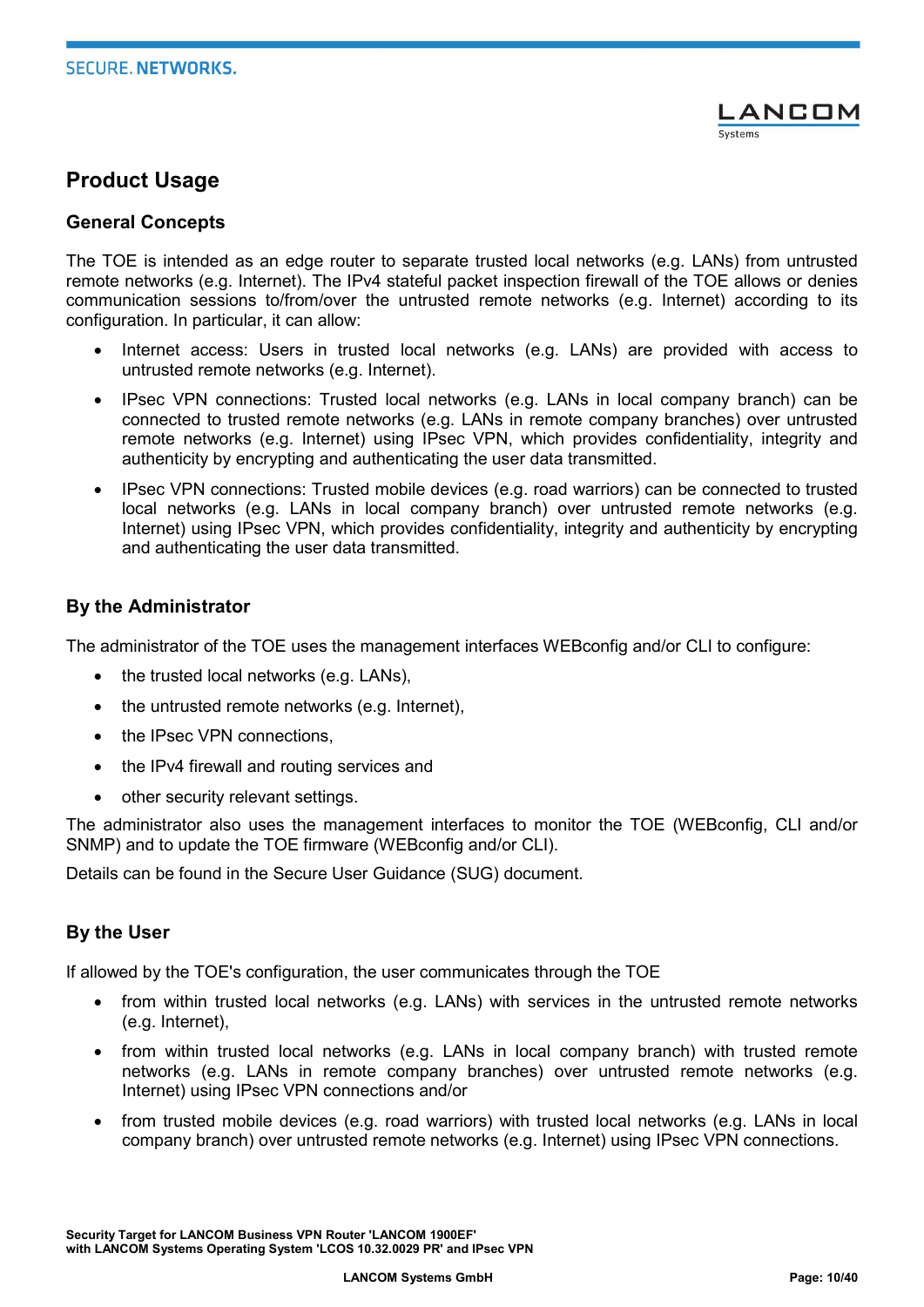

### Operating Environment

The TOE is intended for environments with physical access restrictions and trusted local users. Remote users are either trusted or untrusted.

The administrator has physical access to the TOE for the physical installation (e.g. cabling). They can manage the TOE using the following protocols over IPv4:

- WEBconfig: HTTP/1.1 [RFC 7230 ff.] over TLS 1.2 [RFC 5246] (HTTPS)
- CLI: SSH [RFC 4251 ff.]
- SNMP: SNMPv3 IRFC 3411 ff.1

The user has no physical access to the TOE. If allowed by the TOE's configuration, they communicate through the TOE using the IPv4 protocol:

- Users in trusted local networks (e.g. LANs) are trusted.
- Users in untrusted remote networks (e.g. Internet) are untrusted in general, but are trusted if allowed by the TOE's configuration.
- Users in trusted remote networks (e.g. LANs in remote company branches) connected using IPsec VPN are trusted.
- Users with trusted mobile devices (e.g. road warriors) connected using IPsec VPN are trusted.

The IPsec VPN service uses the following protocol:

• IPsec [RFC 4301 ff.]

The TOE additionally provides IPv6 protocol services that are out of scope for this ST.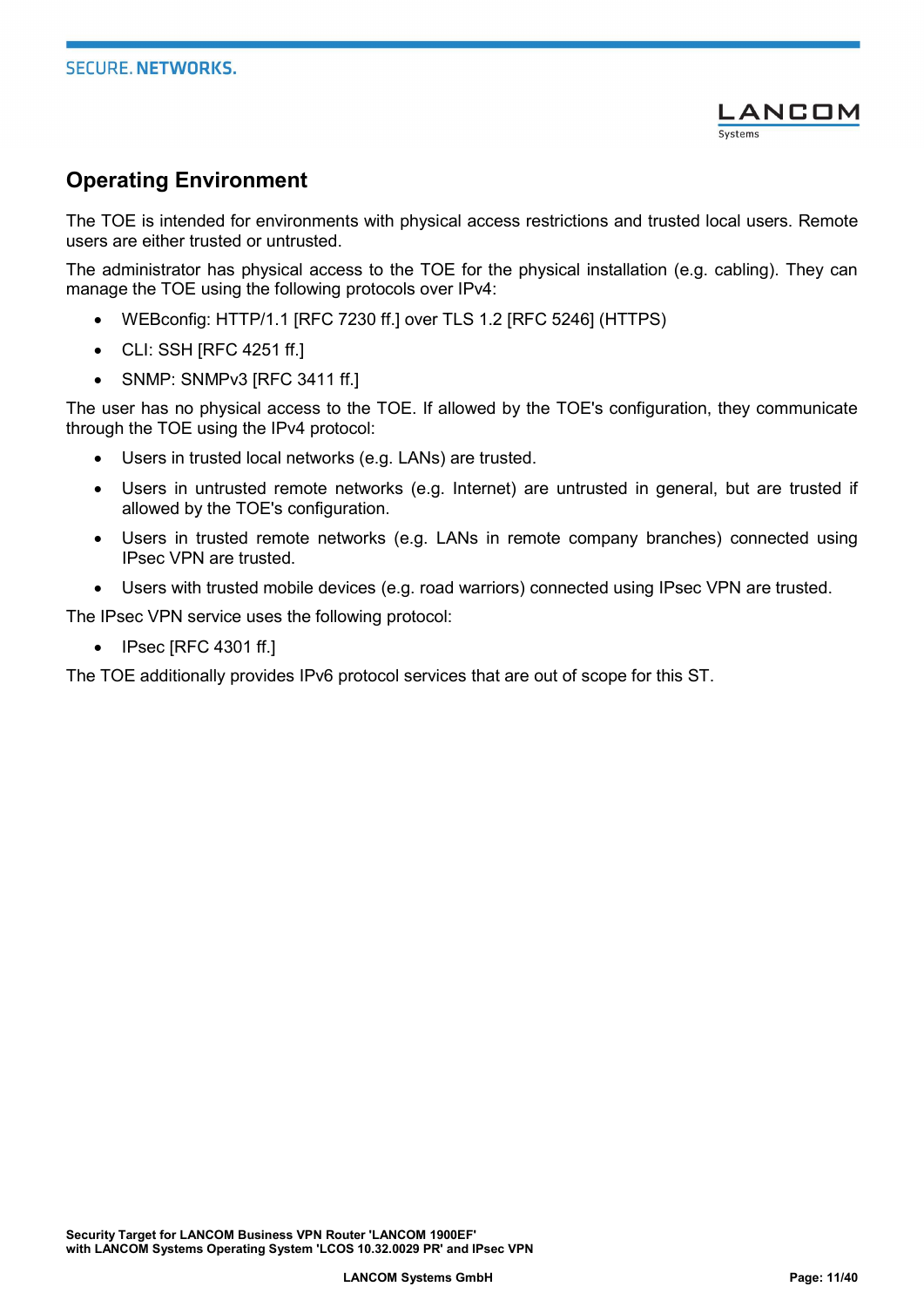

# Security Perimeter

#### Users

For the TOE, the following users exist:

- Administrator: Mapped to the administrator role. The administrator installs and manages the TOE. They have physical access to the TOE for the physical installation (e.g. cabling). They use the WEBconfig, CLI and SNMP management interfaces to configure and monitor the TOE and to update the TOE firmware. They are allowed to establish connections to the management interfaces either from trusted local networks (e.g. LANs), or from trusted remote networks (e.g. LANs in remote company branches) over untrusted remote networks (e.g. Internet) using IPsec VPN connections to the TOE. They are authenticated either via username and password or via an SSH key.
- Normal User: Mapped to the user role. This user has no physical access to the TOE, and is not allowed to use the management interfaces of the TOE. They communicate through the TOE, if allowed by the TOE's configuration, by using the Internet access, IPsec VPN, firewall and routing services of the TOE. They are identified by the source IP address and, depending on the IP protocol (e.g. TCP, UDP), the TCP or UDP source port of the first IP packet of a communication session.

Note: The notion 'normal user' is only used in this section to differentiate it from this section's topic 'Users'. In all further sections, they are simply called 'user' again.

#### Assumptions

For the TOE to fulfill its security properties, the following assumptions must apply:

- Assumption.OnlyConn The TOE shall be the only logical and physical connection between the trusted local networks (e.g. LANs) and the untrusted remote networks (e.g. Internet). Otherwise, the TOE cannot keep the networks separated on its own.
- Assumption.PhysAcc The physical access to the TOE shall be limited to trustworthy personnel. Otherwise, an attacker could perform physical attacks against the TOE (e.g. attaching a hardware debugger to read or change the TOE's configuration). Additionally an attacker could physically connect a MITM device to trusted local networks (e.g. LANs) right next to the TOE (e.g. to perform sniffing or DNS redirecting attacks).
- Assumption.AdminNoEvil The administrator of the TOE shall be trustworthy personnel. Otherwise, the administrator could deliberately configure the TOE to not fulfill its security properties, e.g. allow users from untrusted remote networks (e.g. Internet) to access trusted local networks (e.g. LANs).
- Assumption.AdminKnowHow The administrator of the TOE shall be able to configure the TOE securely. Otherwise, the administrator could unknowingly configure the TOE to not fulfill its security properties, e.g. allow users from untrusted remote networks (e.g. Internet) to access trusted local networks (e.g. LANs).
- Assumption.AdminSecCreds The administrator of the TOE shall be able to securely generate administrator credentials (e.g. password, SSH key) and IPsec VPN credentials (e.g. pre-shared keys, RSA keys and certificates). Otherwise, the created credentials may be not strong enough to withstand an attacker.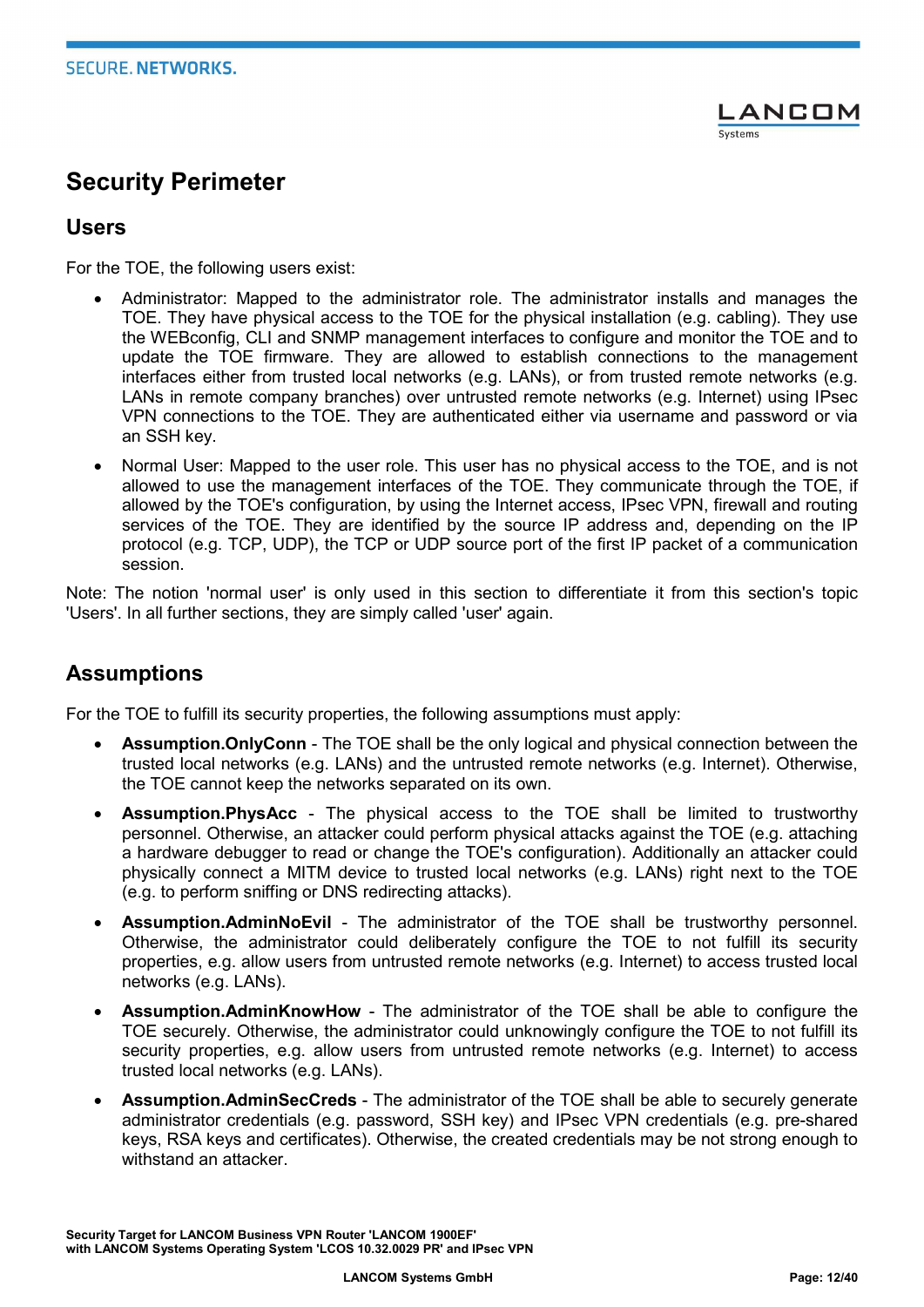- Assumption.AdminSecComp The administrator of the TOE shall use a secure computer for the management of the TOE. Otherwise, an attacker could attack the administrator's computer, e.g. to install a keylogger to get access to the administrator credentials or to the TOE's configuration.
- Assumption.AdminSecAssets The administrator of the TOE shall put copies of the TOE's configuration and other valuable assets of the TOE in a secure place when storing them outside of the TOE. Otherwise, an attacker could try to read or change a copy of the TOE's configuration outside of the TOE.
- Assumption.IPsecPeersTrusted The administrator shall configure the TOE to establish IPsec VPN connections only with other trusted IPsec VPN peers (e.g. another copy of the TOE used according to this ST and the SUG). Otherwise, the TOE cannot keep the IPsec VPN connections secured on its own and therefore cannot keep the trusted local networks (e.g. LANs) separated on its own.

#### Assets

The TOE protects the following assets and security properties thereof:

- Asset.TOE.Config TOE configuration; confidentiality, integrity, authenticity. The TOE configuration consists of the settings of the TOE, which are the TOE's default settings modified and expanded by the administrator (according to the Secure User Guidance). The TOE configuration determines (together with the TOE firmware) how the TOE fulfills its security properties. It is protected inside the TOE as well as outside of the TOE during transmission to/from the TOE. Confidentiality prevents an attacker from gaining knowledge about the TOE configuration, while integrity and authenticity prevent an attacker from changing the TOE configuration.
- Asset.TOE.MonData TOE monitoring data; confidentiality, integrity, authenticity. The TOE monitoring data consists of information about (previous and current) states and events in the TOE that the TOE automatically collects and stores at runtime. Additionally the administrator can command the TOE (in the CLI management interface) to collect tracing information. The TOE monitoring data is protected inside the TOE as well as outside of the TOE during transmission from the TOE. Confidentiality prevents an attacker from gaining knowledge about the TOE monitoring data, while integrity and authenticity prevent an attacker from changing the TOE monitoring data.
- Asset.TOE.Firmware TOE firmware; integrity, authenticity. The TOE firmware contains the operating system of the TOE (LCOS) and determines (together with the TOE configuration) how the TOE fulfills its security properties. It is protected inside the TOE as well as outside of the TOE during transmission to the TOE. Additionally it is protected on the websites it can be downloaded from. Integrity and authenticity prevent an attacker from changing the TOE firmware. Confidentiality is provided inside the TOE and during the transmission to the TOE, but not on the websites it can be downloaded from, where the TOE firmware is signed but not encrypted.
- Asset.User.Data.LAN User data; confidentiality, integrity, authenticity. The user stores data (e.g. data containing company confidential information) in IT devices connected to trusted local networks (e.g. LANs). Additionally the user transmits this data over the trusted local networks (e.g. LANs). The TOE protects the user data by limiting access to the trusted local networks (e.g. LANs) from untrusted remote networks (e.g. Internet). Confidentiality, integrity and authenticity are provided automatically when the access is prevented. Confidentiality prevents an attacker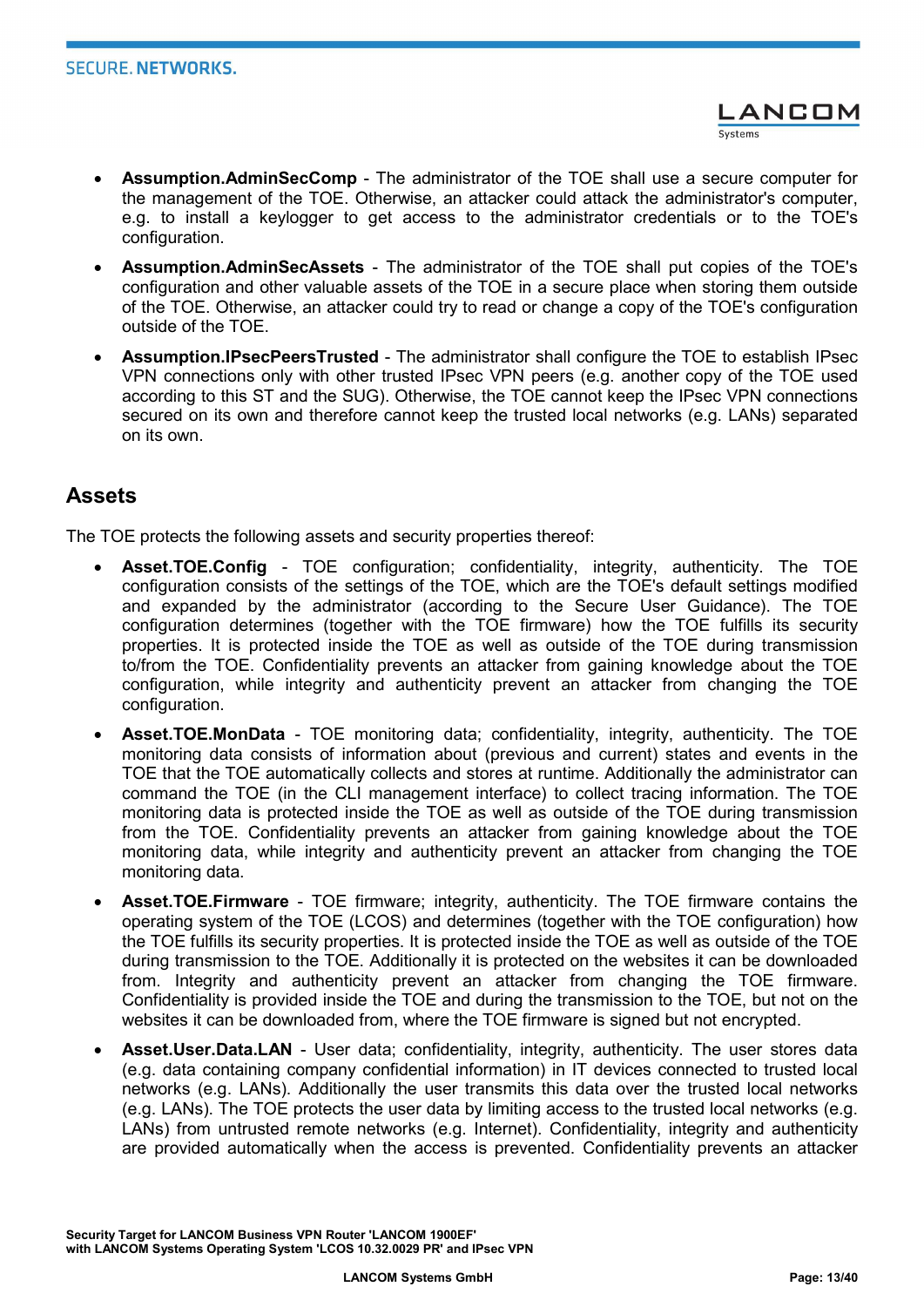from gaining knowledge about the user data, while integrity and authenticity prevent an attacker from changing the user data.

 Asset.User.Data.Inet - User data; confidentiality, integrity, authenticity. The user transmits data (e.g. data containing company confidential information) between trusted local networks (e.g. LANs in local company branch) and trusted remote networks (e.g. LANs in remote company branches) or trusted mobile devices (e.g. road warriors). The TOE transmits this user data over untrusted remote networks (e.g. Internet) protected by IPsec VPN connections. Confidentiality prevents an attacker from gaining knowledge about the user data, while integrity and authenticity prevent an attacker from changing the user data.

Note: The administrator credentials (e.g. password, SSH key) are part of the TOE configuration and therefore no separate asset.

Note: The IPsec VPN credentials (e.g. pre-shared keys, RSA keys and certificates) are part of the TOE configuration and therefore no separate asset.

#### Threat Model: Attackers

The following attackers of the TOE are assumed in the threat model:

- Attacker.Inet User in untrusted networks (e.g. Internet) who wants to read or change any of the assets
- Attacker.LAN User in trusted networks (e.g. LANs) who does not have the administrator role and wants to read or change any of the assets only the administrator role is allowed to read or change

#### Threat Model: Threats

The following threats are expected:

- Threat.WEBconfig.Access The WEBconfig management interface is used by the attacker to read or change the TOE configuration, the TOE monitoring data or the TOE firmware.
- Threat.WEBconfig.MITM The WEBconfig management interface is used by the administrator to read or change the TOE configuration, the TOE monitoring data or the TOE firmware. The attacker reads or changes the transmitted information as a MITM.
- Threat.CLI.Access The CLI management interface is used by the attacker to read or change the TOE configuration, the TOE monitoring data or the TOE firmware.
- Threat.CLI.MITM The CLI management interface is used by the administrator to read or change the TOE configuration, the TOE monitoring data or the TOE firmware. The attacker reads or changes the transmitted information as a MITM.
- Threat.SNMP.Access The SNMP management interface is used by the attacker to read or change the TOE monitoring data.
- Threat.SNMP.MITM The SNMP management interface is used by the administrator to read or change the TOE monitoring data. The attacker reads or changes the transmitted information as a MITM.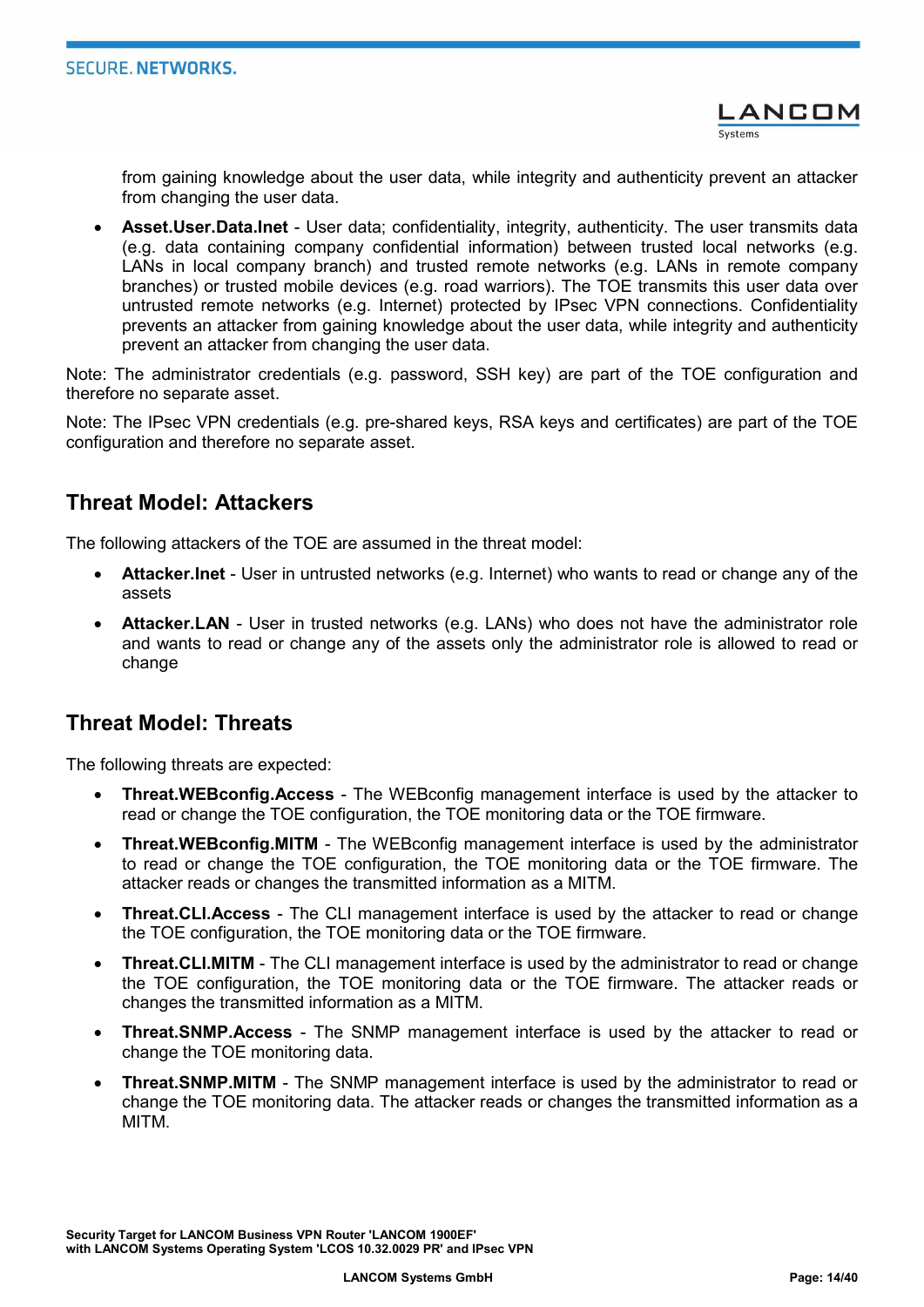- Threat.LAN.Access The user data is read or changed by the attacker accessing the trusted local networks (e.g. LANs) from untrusted remote networks (e.g. Internet).
- Threat.IPsec.Access The user data is read or changed by the attacker accessing the trusted local networks (e.g. LANs) over untrusted remote networks (e.g. Internet) after establishing IPsec VPN connections with the TOE.
- Threat.IPsec.MITM The user data is read or changed by the attacker inside IPsec VPN connections as a MITM.

#### Security Functions

The following security related functions exist to counter the expected threats:

- SecFunc.HTTPS The TOE implements access to the WEBconfig management interface with HTTP/1.1 [RFC 7230 ff.] over TLS 1.2 [RFC 5246] (HTTPS). The protocols provide the administrator with secure login and secure access to the management interface by providing confidentiality, integrity and authenticity to the administrator credentials, the TOE configuration, the TOE monitoring data and the TOE firmware when being transmitted to/from the TOE.
- SecFunc.SSH The TOE implements access to the CLI management interface with SSH [RFC 4251 ff.]. The protocol provides the administrator with secure login and secure access to the management interface by providing confidentiality, integrity and authenticity to the administrator credentials, the TOE configuration, the TOE monitoring data and the TOE firmware when being transmitted to/from the TOE.
- SecFunc.SNMPv3 The TOE implements access to the SNMP management interface with SNMPv3 [RFC 3411 ff.]. The protocol provides the administrator with secure login and secure access to the management interface by providing confidentiality, integrity and authenticity to the administrator credentials and the TOE monitoring data when being transmitted to/from the TOE.
- SecFunc.IPsec The TOE implements IPsec VPN connections with IPsec [RFC 4301 ff.]. The protocol provides the user with secure data transmission over insecure networks by providing confidentiality, integrity and authenticity to the user data when being transmitted over untrusted remote networks (e.g. Internet).
- SecFunc.IPsec.Log The TOE logs successful and unsuccessful IPsec VPN connection establishment attempts within the TOE monitoring data.
- SecFunc.Firewall.Sessions The TOE implements IPv4 firewall and routing services. Using the TOE configuration (according to the SUG), they allow the user in trusted local networks (e.g. LANs) to access untrusted remote networks (e.g. Internet), and they deny the user in untrusted remote networks (e.g. Internet) to access trusted local networks (e.g. LANs). They also allow the user in trusted local networks (e.g. LANs in local company branch) to access trusted remote networks (e.g. LANs in remote company branches) and the user with trusted mobile devices (e.g. road warriors) to access trusted local networks (e.g. LANs in local company branch) using IPsec VPN connections.
- SecFunc.Firewall.DoS.IDS The TOE implements an IPv4 firewall that provides Denial-ofservice (DoS) protection and intrusion detection/prevention services (IDS). The DoS protection can detect and react on TCP SYN flooding, Smurf attacks, LAND attacks, Ping of Death attacks, Teardrop attacks, and Bonk attacks. The IDS can detect and react on IP spoofing and port scans.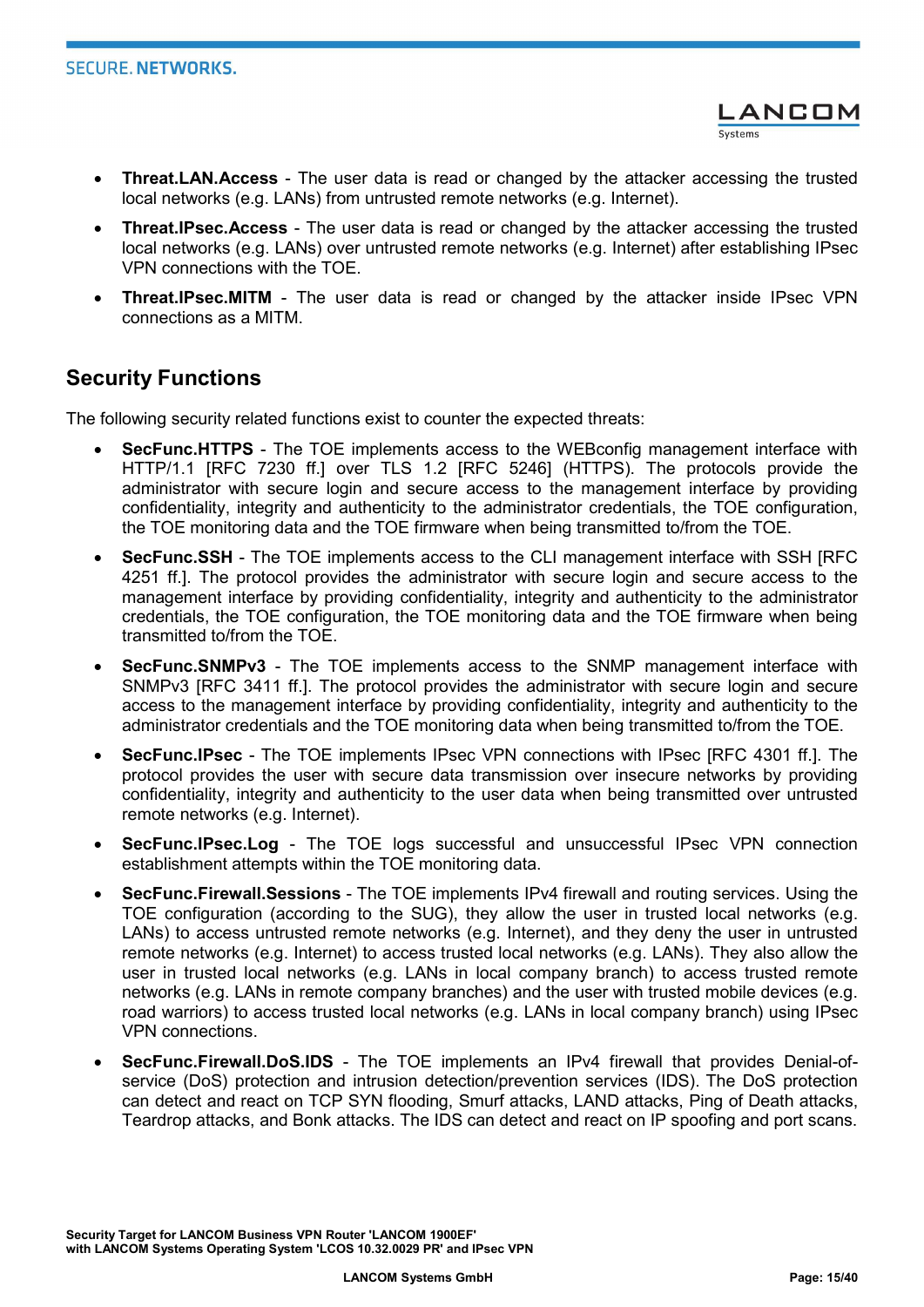- LANCOM
- SecFunc.Firewall.Log The TOE logs access attempts denied by the firewall within the TOE monitoring data.
- SecFunc.Auth.AdmCrds The TOE authenticates administrators before granting access to the WEBconfig, CLI and SNMP management interfaces, either via username and password or via an SSH key (the latter only being usable in case of the CLI management interface).
- SecFunc.Auth.AdmPwdChrs The TOE enforces the administrator password to contain at least 8 characters from 3 of the following 4 character classes: lowercase letters, uppercase letters, digits and special characters.
- SecFunc.Auth.BrtFrcCtr The TOE counters brute-force attacks against the password by locking the login functionality of an interface for a configured amount of time after a configured number of failed login attempts.
- SecFunc.Auth.AutoLogOut The TOE automatically logs out the administrator after a configured time of inactivity.
- SecFunc.Auth.Log The TOE logs successful and unsuccessful login attempts within the TOE monitoring data.
- SecFunc.Mgmt.NoInet The TOE does not allow access to the WEBconfig, CLI and SNMP management interfaces from untrusted networks in the TOE configuration (according to the SUG).
- SecFunc.Mgmt.Ports The TOE can be configured to use non-standard TCP/UDP ports for the protocols HTTPS, SSH and SNMPv3, which are used to access the WEBconfig, CLI and SNMP management interfaces.

Note: The TOE verifies the integrity and authenticity of the received TOE firmware during a firmware update (according to Appendix 'Update Mechanism').

#### Threats vs. Assets

The following table shows which security functions protect which assets against which threats by which attackers:

| Asset(s)                                                      | <b>Attacker(s)</b> | Threat(s)                | <b>Security Function(s)</b>                |
|---------------------------------------------------------------|--------------------|--------------------------|--------------------------------------------|
| Asset.TOE.Config,<br>Asset.TOE.MonData,<br>Asset.TOE.Firmware | Attacker.Inet      | Threat.WEBconfig.Access  | SecFunc.Mgmt.Nolnet,<br>SecFunc.Mgmt.Ports |
| Asset.TOE.Config,<br>Asset.TOE.MonData,<br>Asset.TOE.Firmware | Attacker.Inet      | Threat.WEBconfig.MITM    | SecFunc.IPsec,<br>SecFunc.HTTPS            |
| Asset.TOE.Config,<br>Asset.TOE.MonData,<br>Asset.TOE.Firmware | Attacker.Inet      | <b>Threat.CLI.Access</b> | SecFunc.Mgmt.Nolnet,<br>SecFunc.Mgmt.Ports |
| Asset.TOE.Config,<br>Asset.TOE.MonData,<br>Asset.TOE.Firmware | Attacker Inet      | Threat.CLI.MITM          | SecFunc.IPsec,<br>SecFunc.SSH              |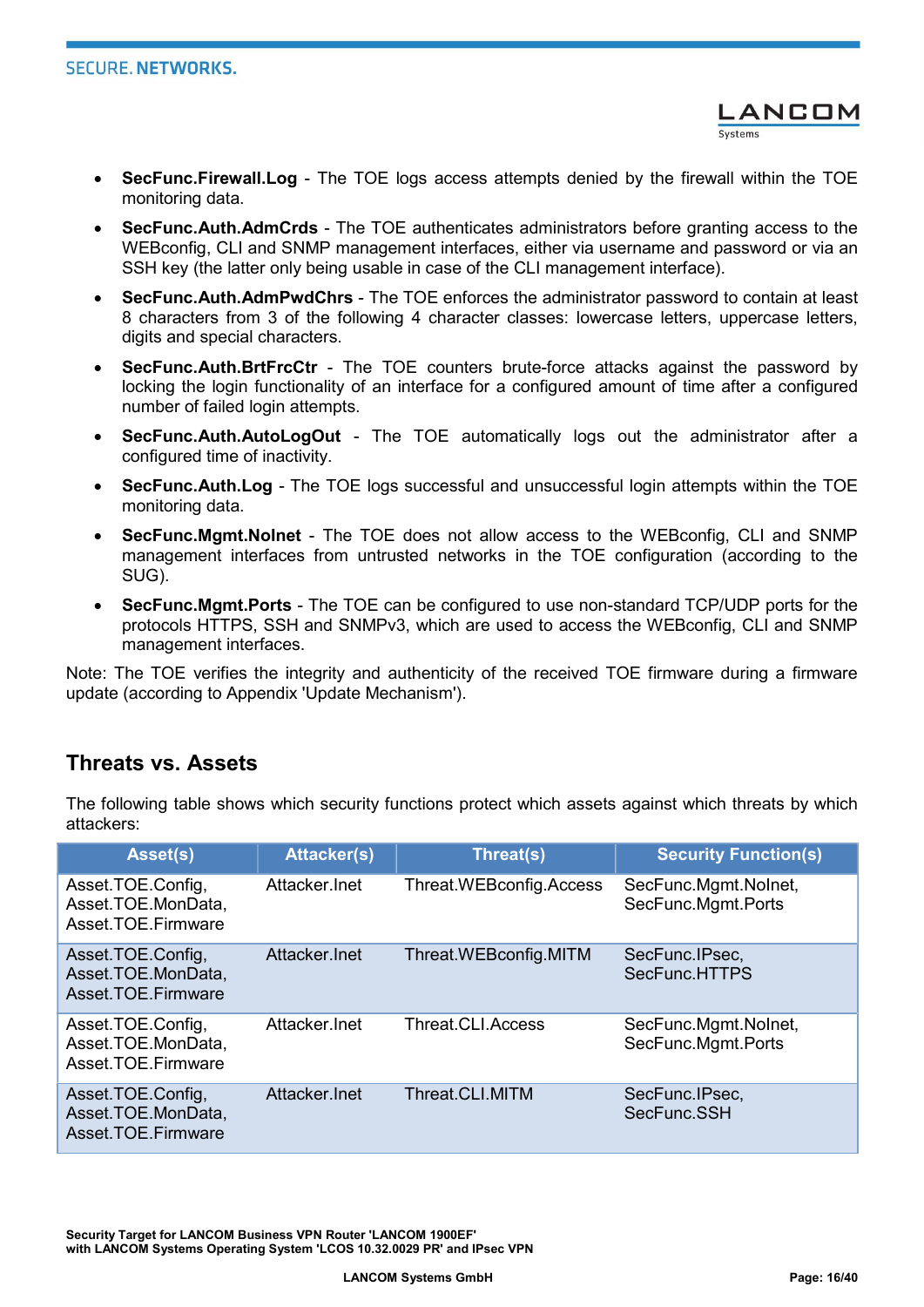

| Asset(s)                                                      | <b>Attacker(s)</b> | Threat(s)                | <b>Security Function(s)</b>                                                                                                  |
|---------------------------------------------------------------|--------------------|--------------------------|------------------------------------------------------------------------------------------------------------------------------|
| Asset.TOE.MonData                                             | Attacker.Inet      | Threat.SNMP.Access       | SecFunc.Mgmt.Nolnet,<br>SecFunc.Mgmt.Ports                                                                                   |
| Asset.TOE.MonData                                             | Attacker.Inet      | Threat.SNMP.MITM         | SecFunc.IPsec.<br>SecFunc.SNMPv3                                                                                             |
| Asset.TOE.Config,<br>Asset.TOE.MonData,<br>Asset.TOE.Firmware | Attacker.LAN       | Threat.WEBconfig.Access  | SecFunc.Auth.AdmCrds,<br>SecFunc.Auth.AdmPwdChrs,<br>SecFunc.Auth.BrtFrcCtr,<br>SecFunc.Auth.AutoLogOut,<br>SecFunc.Auth.Log |
| Asset.TOE.Config,<br>Asset.TOE.MonData,<br>Asset.TOE.Firmware | Attacker.LAN       | Threat.WEBconfig.MITM    | SecFunc.HTTPS                                                                                                                |
| Asset.TOE.Config,<br>Asset.TOE.MonData,<br>Asset.TOE.Firmware | Attacker.LAN       | <b>Threat.CLI.Access</b> | SecFunc.Auth.AdmCrds,<br>SecFunc.Auth.AdmPwdChrs.<br>SecFunc.Auth.BrtFrcCtr,<br>SecFunc.Auth.AutoLogOut,<br>SecFunc.Auth.Log |
| Asset.TOE.Config,<br>Asset.TOE.MonData,<br>Asset.TOE.Firmware | Attacker.LAN       | Threat.CLI.MITM          | SecFunc.SSH                                                                                                                  |
| Asset.TOE.MonData                                             | Attacker.LAN       | Threat.SNMP.Access       | SecFunc.Auth.AdmCrds,<br>SecFunc.Auth.AdmPwdChrs.<br>SecFunc.Auth.BrtFrcCtr,<br>SecFunc.Auth.AutoLogOut,<br>SecFunc.Auth.Log |
| Asset.TOE.MonData                                             | Attacker.LAN       | Threat.SNMP.MITM         | SecFunc.SNMPv3                                                                                                               |
| Asset.User.Data.LAN                                           | Attacker.Inet      | <b>Threat.LAN.Access</b> | SecFunc.Firewall.Sessions,<br>SecFunc.Firewall.DoS.IDS,<br>SecFunc.Firewall.Log                                              |
| Asset.User.Data.LAN                                           | Attacker.Inet      | Threat.IPsec.Access      | SecFunc.IPsec,<br>SecFunc.IPsec.Log,<br>SecFunc.Firewall.Sessions,<br>SecFunc.Firewall.DoS.IDS,<br>SecFunc.Firewall.Log      |
| Asset.User.Data.Inet                                          | Attacker.Inet      | Threat.IPsec.MITM        | SecFunc.IPsec,<br>SecFunc.IPsec.Log,<br>SecFunc.Firewall.Sessions,<br>SecFunc.Firewall.DoS.IDS,<br>SecFunc.Firewall.Log      |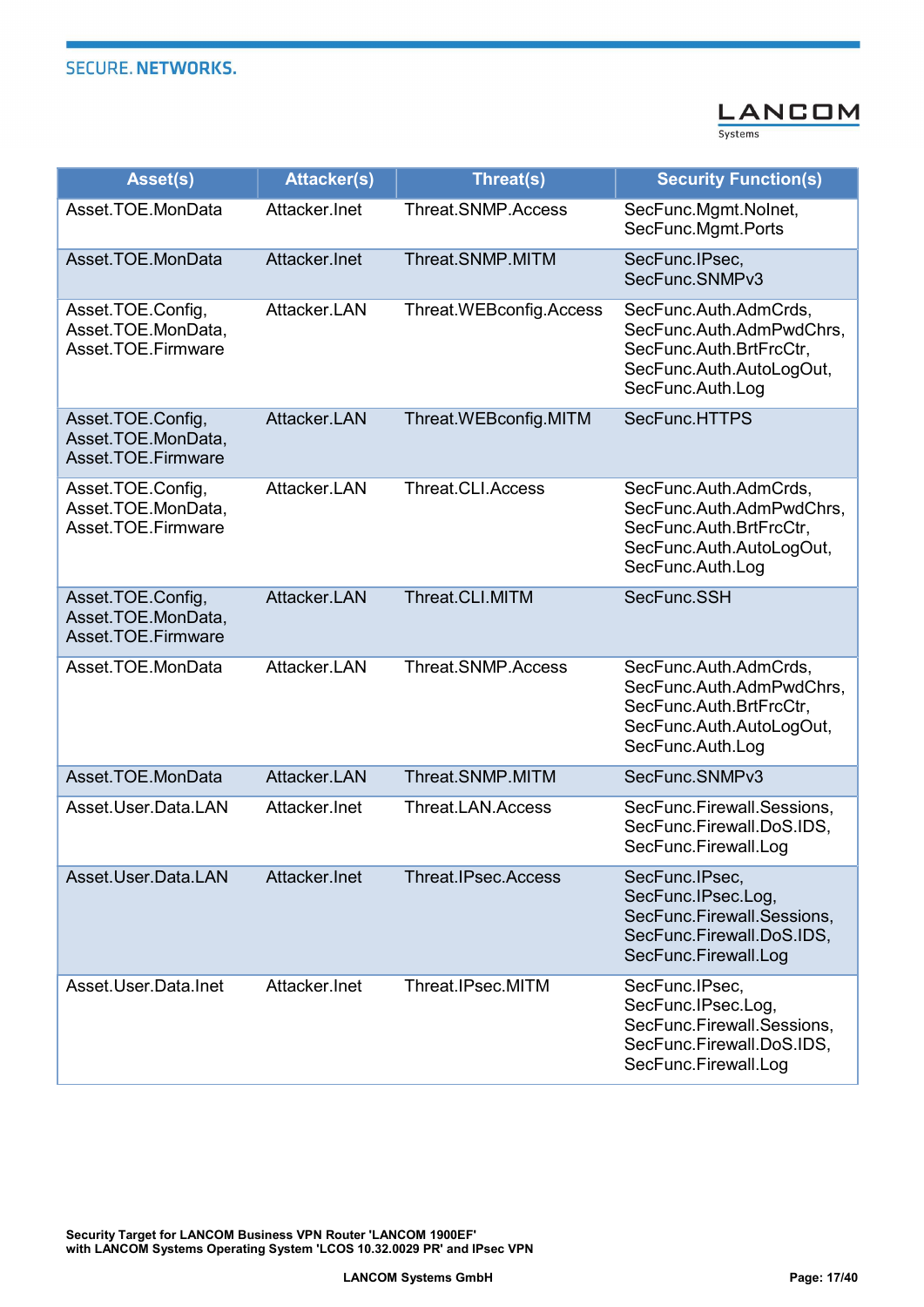

# Limits of Evaluation

The following features of the TOE are out of scope for the evaluation:

- The TOE has a COM (serial) port that can be used to directly connect a computer to the TOE for management purposes.
- The TOE has an USB port that can be used for management purposes.
- The TOE provides IPv6 protocol services.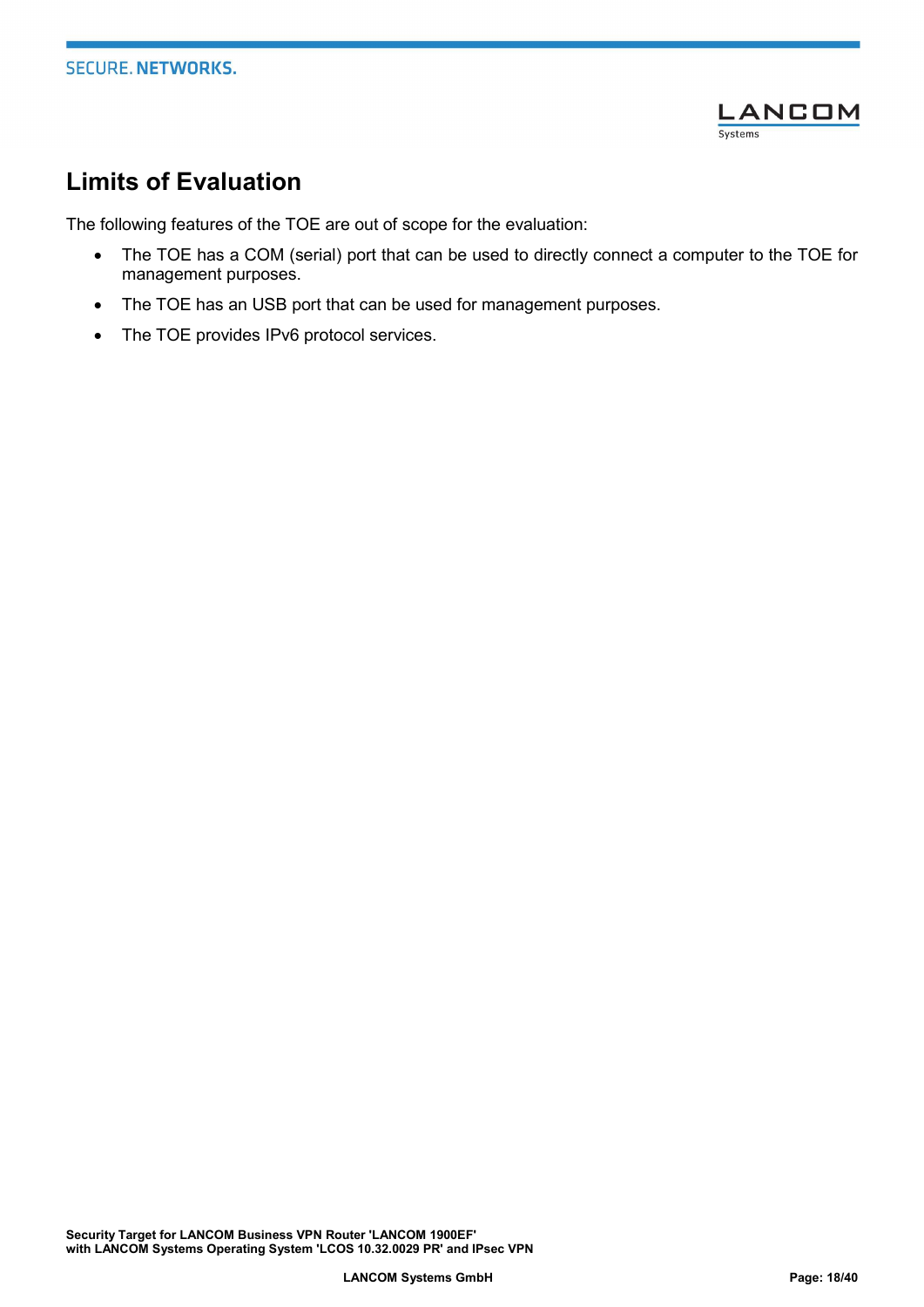

# Appendix

#### Architecture Overview

The "LANCOM Business VPN Router 'LANCOM 1900EF' with LANCOM Systems Operating System 'LCOS 10.32.0029 PR' and IPsec VPN" (Target of Evaluation, TOE) consists of hardware (e.g. CPU, flash memory, memory) and software (OS).

The CPU is a 'Freescale QorIQ T1013 Communications Processor'. It contains the 'QorIQ Security Engine (SEC)' that provides cryptographic acceleration and offloading. The flash memory contains a file system that is created during production of the TOE.

The OS is the LANCOM Systems Operating System (LCOS). It is a proprietary (closed source) operating system not related to other well-known OSs (e.g. Microsoft Windows, Linux, macOS, BSD, UNIX). For the most part, it is developed by LANCOM Systems itself. This especially includes the HTTP, TLS, SSH, SNMPv3 and IPsec implementations.

LCOS implements part of the cryptographic algorithms and protocols using the OpenSSL crypto library. (Note: the OpenSSL SSL/TLS toolkit is not part of LCOS.) The OpenSSL crypto library is used to implement the DH, DHE, ECDH, ECDHE, ECDSA and RSA protocols, with the exception of the modular exponentiation.

LCOS implements part of the cryptographic algorithms and protocols using the SEC in the CPU. The SEC is used to implement the cipher algorithms (AES-GCM, AES-CTR, AES-CBC), the hash algorithms (SHA-256, SHA-384, SHA-512, SHA-1) and the corresponding HMAC algorithms, the modular exponentiation (e.g. for DH and RSA) and the random number generator (RNG).

The LCOS firmware is built as a statically linked monolithic binary and converted into a signed upload file. Uploading this file to the TOE replaces the LCOS firmware in the file system of the TOE as a whole (provided the signature can be validated). There are no mechanisms available to replace only parts of the LCOS firmware, or to add dynamic libraries or applications to it within the TOE.

The file system of the TOE is used internally by the LCOS firmware. There are no mechanisms available to access the file system of the TOE generally.

List of Libraries:

| <b>Library</b>                | <b>Version</b> |
|-------------------------------|----------------|
| <b>OpenSSL crypto library</b> | 1.0.2r         |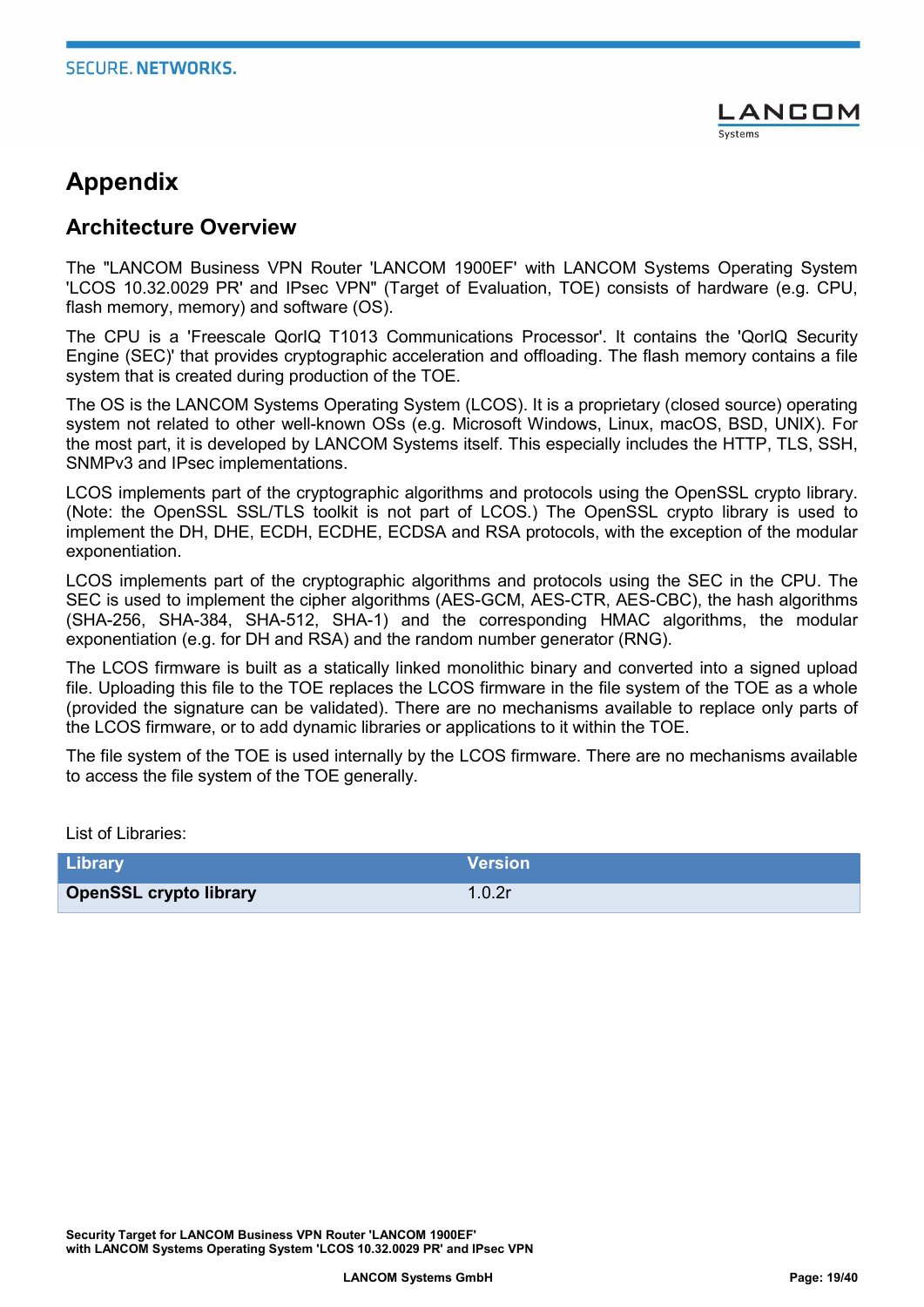

#### Update Mechanism

The Secure User Guidance (SUG) document describes how to update the LCOS firmware within the TOE using the WEBconfig management interface (during the initial configuration of the TOE).

The security of the update mechanism depends on the generation and verification of the signatures in the upload file containing the LCOS firmware. There are two RSA key pairs involved: An 8192-bit RSA Long-Term Key (LTK) pair and a 2048-bit RSA Firmware Signing Key (FSK) pair.

During the creation of the upload file, several SHA-256 hashes are calculated, signed with the private FSK and stored in the upload file. The public FSK is signed with the private LTK and stored in the upload file as well. All signatures are generated using RSA-PSS.

The TOE already contains the public LTK. After receiving the upload file, the TOE verifies the public FSK using the public LTK, verifies the SHA-256 hashes with the public FSK and calculates the SHA-256 hashes itself. If the SHA-256 hashes match, the upload file is accepted.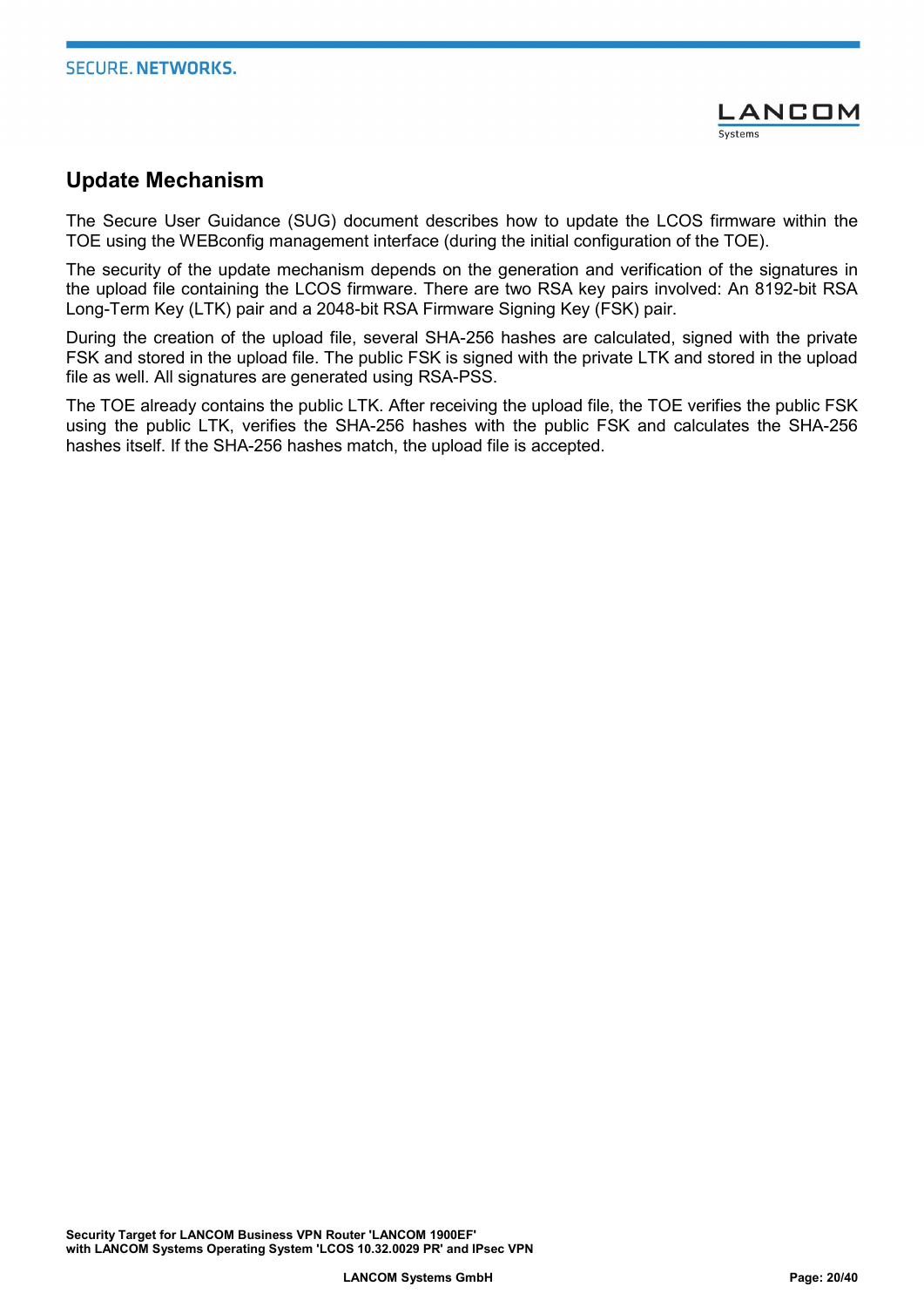

# Cryptographic Specification

#### Cryptographic Mechanisms (TLS 1.2)

The following table specifies the cryptographic mechanisms that are used to enforce security functionality of the TOE:

|                                | <b>Table of Cryptographic Mechanisms (TLS 1.2)</b>                                                                   |                                                                                                                                                                           |                                   |
|--------------------------------|----------------------------------------------------------------------------------------------------------------------|---------------------------------------------------------------------------------------------------------------------------------------------------------------------------|-----------------------------------|
| 1. Purpose                     | 2. Cryptographic Mechanism                                                                                           | 3. Standard of Implementation                                                                                                                                             | 4. Key<br>Size in<br><b>Bits</b>  |
| <b>Authenticity</b>            | ECDSA signature generation and<br>verification using SHA-2<br>(secp256r1, secp384r1,<br>secp521r1)                   | [RFC 5246] (TLS), [RFC 8422]<br>(TLSECC), [RFC 4366] (TLSEXT),<br>[ANSI X9.62] (ECDSA), [SECG SEC2]<br>(ECC), [QorIQ SEC] (RNG), [RFC<br>3280] (PKIX), [FIPS 180-4] (SHA) | $ p  =$<br>256,<br>384,<br>521    |
|                                | RSA signature generation and<br>verification (RSASSA-PKCS1-<br>v1 5) using SHA-2                                     | [RFC 5246] (TLS), [RFC 3447]<br>(PKCS#1 v2.1), [RFC 3280] (PKIX),<br>[FIPS 180-2] (SHA)                                                                                   | $ n  =$<br>2048,<br>3072,<br>4096 |
|                                | - (Administrator action: Pre-<br>configuration of administrator<br>password on the server)                           |                                                                                                                                                                           |                                   |
| Authentication                 | ECDSA signature generation and<br>verification using SHA-2<br>(secp256r1, secp384r1,<br>secp521r1) (for ECDHE ECDSA) | [RFC 5246] (TLS), [RFC 8422]<br>(TLSECC), [RFC 4366] (TLSEXT),<br>[ANSI X9.62] (ECDSA), [SECG SEC2]<br>(ECC), [QorlQ SEC] (RNG), [RFC<br>3280] (PKIX), [FIPS 180-4] (SHA) | $ p  =$<br>256,<br>384,<br>521    |
|                                | RSA signature generation and<br>verification (RSASSA-PKCS1-<br>v1 5) using SHA-2 (for<br>ECDHE RSA)                  | [RFC 5246] (TLS), [RFC 8422]<br>(TLSECC), [RFC 4366] (TLSEXT),<br>[RFC 8017] (PKCS#1 v2.2), [RFC<br>3280] (PKIX), [FIPS 180-4] (SHA)                                      | $ n  =$<br>2048,<br>3072,<br>4096 |
|                                | RSA signature generation and<br>verification (RSASSA-PKCS1-<br>v1 5) using SHA-2 (for<br>DHE RSA)                    | [RFC 5246] (TLS), [RFC 4366]<br>(TLSEXT), [RFC 3447] (PKCS#1 v2.1),<br>[RFC 3280] (PKIX), [FIPS 180-2]<br>(SHA)                                                           | $ n $ =<br>2048,<br>3072,<br>4096 |
|                                | Challenge-response password<br>authentication using SHA-256                                                          | [FIPS 180-2] (SHA), [QorlQ SEC]<br>(RNG)                                                                                                                                  | $ K  =$<br>256                    |
| <b>Key</b><br><b>Agreement</b> | ECDHE (secp256r1, secp384r1,<br>secp521r1)                                                                           | [RFC 8422] (TLSECC), [RFC 4366]<br>(TLSEXT), [IEEE P1363] (ECDH),<br>[SECG SEC2] (ECC), [QorlQ SEC]<br>(RNG)                                                              | $ p  =$<br>256,<br>384,<br>521    |
|                                | <b>DHE</b>                                                                                                           | [RFC 5246] (TLS), [RFC 2631] (DH),<br>[ANSI X9.42] (DH), [QorIQ SEC]<br>(RNG), [RFC 3526] (MODP)                                                                          | $ p  =$<br>2048,<br>3072,         |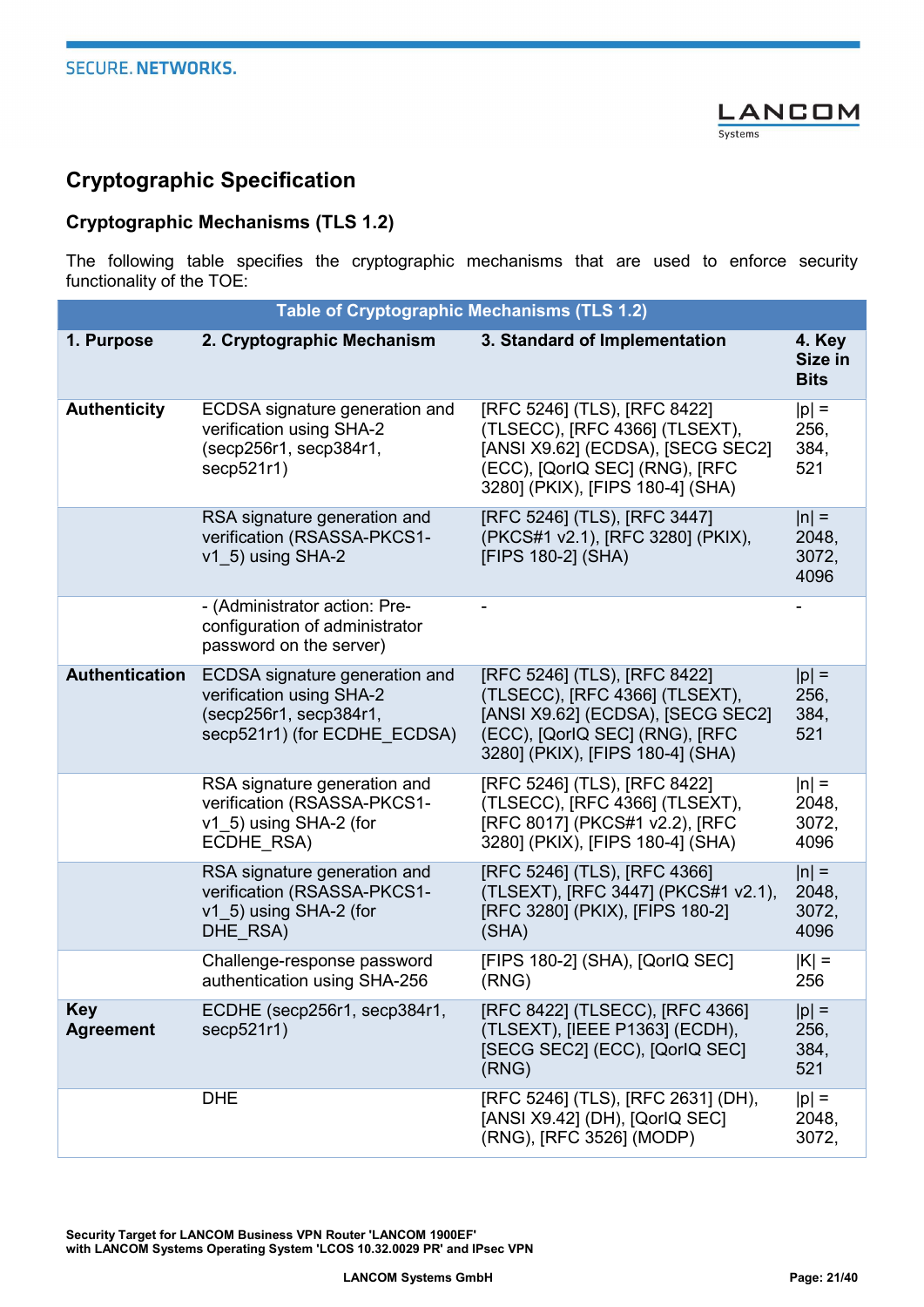

Table of Cryptographic Mechanisms (TLS 1.2) 4096 Confidentiality AES in GCM mode [RFC 5246] (TLS), [RFC 5288] (AES-GCM), [RFC 5289] (AES-GCM), [RFC 5116] (AES-GCM), [FIPS 197] (AES), [SP 800-38D] (GCM)  $|K| =$ 128, 256 AES in CBC mode [RFC 5246] (TLS), [FIPS 197] (AES), [SP 800-38A] (CBC), [QorIQ SEC] (RNG)  $|K|$  = 128, 256 Integrity AES in GCM mode [RFC 5246] (TLS), [RFC 5288] (AES-GCM), [RFC 5289] (AES-GCM), [RFC 5116] (AES-GCM), [FIPS 197] (AES), [SP 800-38D] (GCM)  $|K|$  = 128, 256 HMAC with SHA-2 [RFC 5246] (TLS), [RFC 5289] (AES-CBC), [FIPS 180-2] (SHA), [RFC 2104] (HMAC)  $|K|$  = 256, 384 **Trusted** Channel TLS v1.2 [RFC 5246] (TLS), [RFC 5746] (TLS-RENEGO), [RFC 4086] (RANDOM), [ANSI X9.82] (RNG), [QorIQ SEC] (RNG) - Cryptographic **Primitive**  $AES$  [FIPS 197] (AES)  $|K| =$ 128, 256 SHA-256, SHA-384, SHA-512 [FIPS 180-2] (SHA) - 256, SHA-384, SHA-512 RNG **EXAMPLE 2001** [QorIQ SEC] (RNG) **-**

|                   | <b>References (TLS 1.2)</b>                                          |                                                                                                             |
|-------------------|----------------------------------------------------------------------|-------------------------------------------------------------------------------------------------------------|
| <b>ANSI X9.42</b> | Agreement Of Symmetric Keys Using Discrete<br>Logarithm Cryptography |                                                                                                             |
| <b>ANSI X9.62</b> | The Elliptic Curve Digital Signature Algorithm<br>(ECDSA)            |                                                                                                             |
| <b>ANSI X9.82</b> | <b>Random Number Generation</b>                                      |                                                                                                             |
| <b>FIPS 180-2</b> | Secure Hash Standard (SHS)                                           | https://csrc.nist.gov/csrc/media/p<br>ublications/fips/180/2/archive/200<br>2-08-01/documents/fips180-2.pdf |
| <b>FIPS 180-4</b> | Secure Hash Standard (SHS)                                           | https://nvlpubs.nist.gov/nistpubs/<br>FIPS/NIST.FIPS.180-4.pdf                                              |
| <b>FIPS 186-2</b> | Digital Signature Standard (DSS)                                     | https://csrc.nist.gov/csrc/media/p<br>ublications/fips/186/2/archive/200<br>0-01-27/documents/fips186-2.pdf |
| <b>FIPS 197</b>   | <b>Advanced Encryption Standard (AES)</b>                            | https://nvlpubs.nist.gov/nistpubs/                                                                          |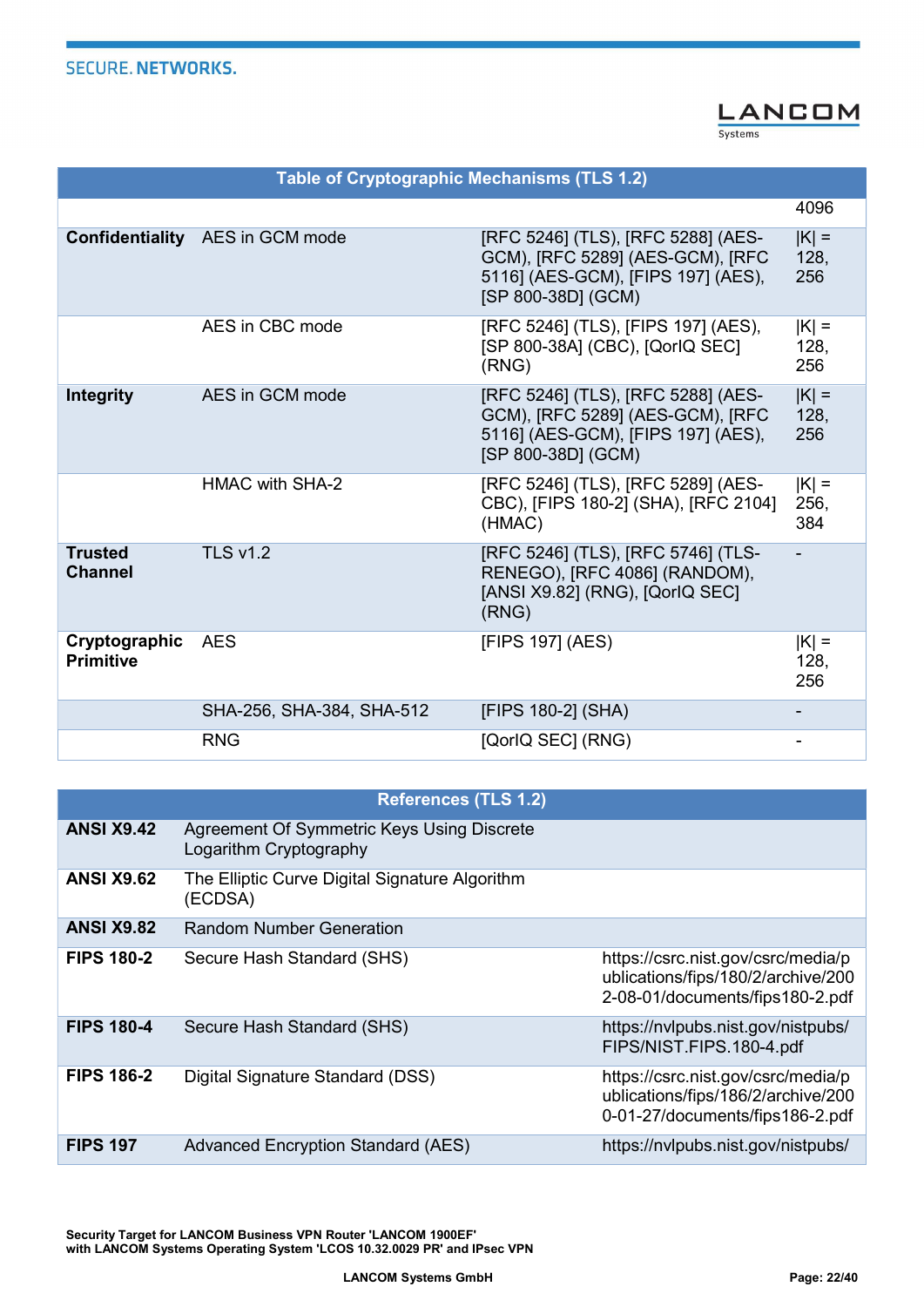

|                   | <b>References (TLS 1.2)</b>                                                                                       |                                                                                       |
|-------------------|-------------------------------------------------------------------------------------------------------------------|---------------------------------------------------------------------------------------|
|                   |                                                                                                                   | FIPS/NIST.FIPS.197.pdf                                                                |
| <b>IEEE P1363</b> | Standard Specifications for Public Key Cryptography                                                               | http://ieeexplore.ieee.org/docume<br>nt/891000/                                       |
| <b>QorlQ SEC</b>  | QorlQ T1024 Security (SEC) Reference Manual                                                                       |                                                                                       |
| <b>RFC 2104</b>   | HMAC: Keyed-Hashing for Message Authentication                                                                    | https://tools.ietf.org/html/rfc2104                                                   |
| <b>RFC 2631</b>   | Diffie-Hellman Key Agreement Method                                                                               | https://tools.ietf.org/html/rfc2631                                                   |
| <b>RFC 3280</b>   | Internet X.509 Public Key Infrastructure Certificate<br>and Certificate Revocation List (CRL) Profile             | https://tools.ietf.org/html/rfc3280                                                   |
| <b>RFC 3447</b>   | Public-Key Cryptography Standards (PKCS) #1:<br>RSA Cryptography Specifications Version 2.1                       | https://tools.ietf.org/html/rfc3447                                                   |
| <b>RFC 3526</b>   | More Modular Exponential (MODP) Diffie-Hellman<br>groups for Internet Key Exchange (IKE)                          | https://tools.ietf.org/html/rfc3526                                                   |
| <b>RFC 4086</b>   | <b>Randomness Requirements for Security</b>                                                                       | https://tools.ietf.org/html/rfc4086                                                   |
| <b>RFC 4366</b>   | <b>Transport Layer Security (TLS) Extensions</b>                                                                  | https://tools.ietf.org/html/rfc4366                                                   |
| <b>RFC 5116</b>   | An Interface and Algorithms for Authenticated<br>Encryption                                                       | https://tools.ietf.org/html/rfc5116                                                   |
| <b>RFC 5246</b>   | The Transport Layer Security (TLS) Protocol Version<br>1.2                                                        | https://tools.ietf.org/html/rfc5246                                                   |
| <b>RFC 5288</b>   | AES Galois Counter Mode (GCM) Cipher Suites for<br><b>TLS</b>                                                     | https://tools.ietf.org/html/rfc5288                                                   |
| <b>RFC 5289</b>   | TLS Elliptic Curve Cipher Suites with SHA-256/384<br>and AES Galois Counter Mode (GCM)                            | https://tools.ietf.org/html/rfc5289                                                   |
| <b>RFC 5746</b>   | <b>Transport Layer Security (TLS) Renegotiation</b><br><b>Indication Extension</b>                                | https://tools.ietf.org/html/rfc5746                                                   |
| <b>RFC 8017</b>   | PKCS #1: RSA Cryptography Specifications Version<br>$2.2\,$                                                       | https://tools.ietf.org/html/rfc8017                                                   |
| <b>RFC 8422</b>   | Elliptic Curve Cryptography (ECC) Cipher Suites for<br>Transport Layer Security (TLS) Versions 1.2 and<br>Earlier | https://tools.ietf.org/html/rfc8422                                                   |
| <b>SECG SEC1</b>  | SEC 1: Elliptic Curve Cryptography                                                                                | https://www.secg.org/sec1-v2.pdf                                                      |
| <b>SECG SEC2</b>  | SEC 2: Recommended Elliptic Curve Domain<br>Parameters (Version 2.0)                                              | https://www.secg.org/sec2-v2.pdf                                                      |
| SP 800-38A        | Recommendation for Block Cipher Modes of<br>Operation                                                             | https://nvlpubs.nist.gov/nistpubs/<br>Legacy/SP/nistspecialpublication<br>800-38a.pdf |
| SP 800-38D        | Recommendation for Block Cipher Modes of<br>Operation: Galois/Counter Mode (GCM) and GMAC                         | https://nvlpubs.nist.gov/nistpubs/<br>Legacy/SP/nistspecialpublication<br>800-38d.pdf |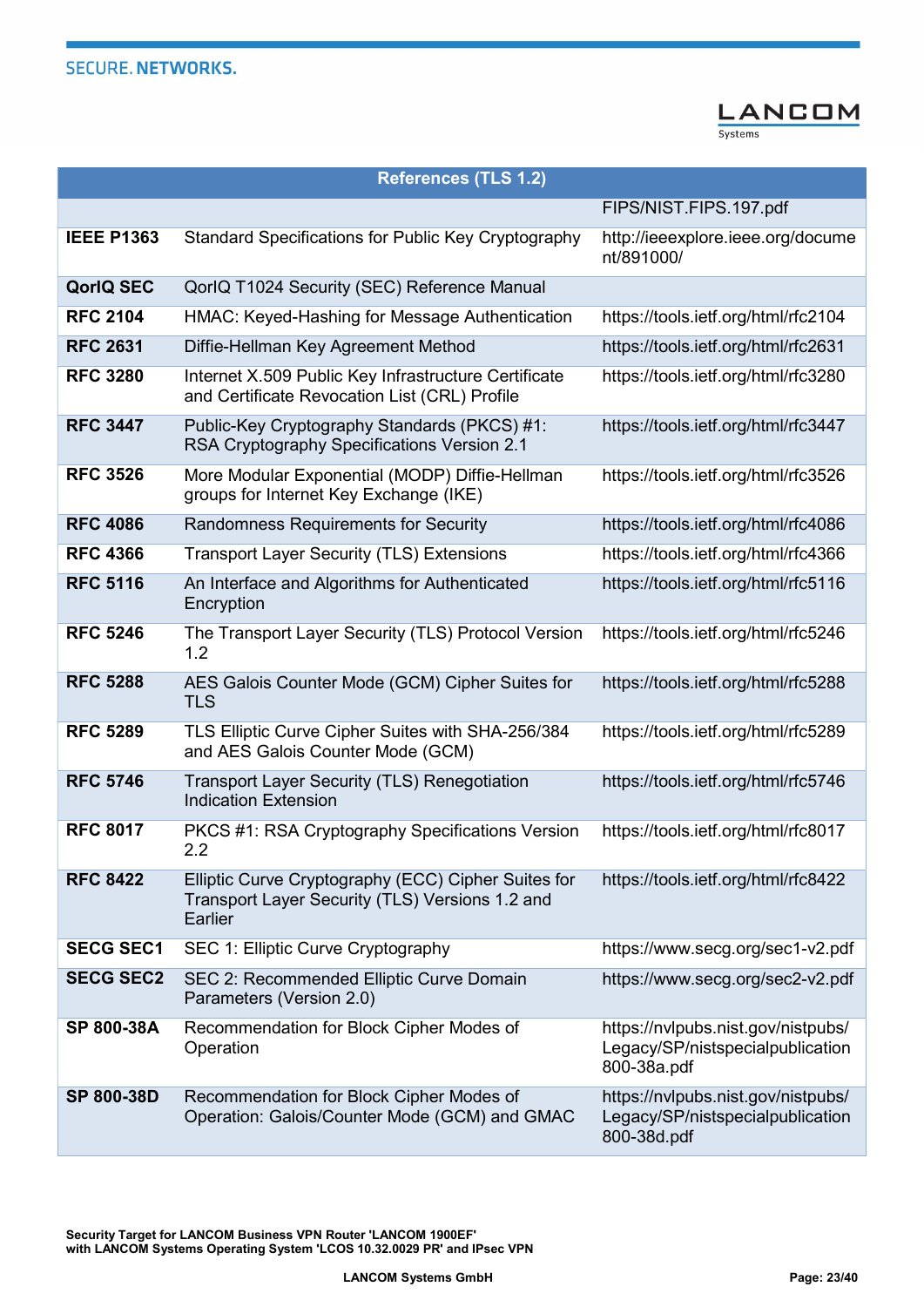

#### Cryptographic Mechanisms (SSH)

The following table specifies the cryptographic mechanisms that are used to enforce security functionality of the TOE:

| <b>Table of Cryptographic Mechanisms (SSH)</b> |                                                                                                                                    |                                                                                                                                         |                                   |
|------------------------------------------------|------------------------------------------------------------------------------------------------------------------------------------|-----------------------------------------------------------------------------------------------------------------------------------------|-----------------------------------|
| 1. Purpose                                     | 2. Cryptographic Mechanism                                                                                                         | 3. Standard of Implementation                                                                                                           | 4. Key<br>Size in<br><b>Bits</b>  |
| <b>Authenticity</b>                            | - (Administrator action: Server host key<br>fingerprint comparison on the client)                                                  | [RFC 4253] (SSH-TRANS)                                                                                                                  |                                   |
|                                                | - (Administrator action: Pre-configuration<br>of administrator public key on the server)                                           | [RFC 4252] (SSH-USERAUTH)                                                                                                               |                                   |
|                                                | - (Administrator action: Pre-configuration<br>of administrator password on the server)                                             | $\blacksquare$                                                                                                                          |                                   |
| <b>Authentication</b>                          | ECDSA signature generation and<br>verification using SHA-2 (ecdsa-sha2-<br>nistp256, ecdsa-sha2-nistp384, ecdsa-<br>sha2-nistp521) | [RFC 5656] (SSH-ECC), [SEC1]<br>(ECC), [SEC2] (ECC), [ANSI<br>X9.62] (ECDSA), [QorlQ SEC]<br>(RNG), [FIPS 180-2] (SHA)                  | $ p  =$<br>256,<br>384,<br>521    |
|                                                | RSA signature generation and verification<br>(RSASSA-PKCS1-v1 5) using SHA-2<br>(rsa-sha2-256, rsa-sha2-512)                       | [RFC 8332] (SSH-AUTH-SHA2),<br>[RFC 4253] (SSH-TRANS),<br>[RFC 4252] (SSH-USERAUTH),<br>[RFC 8017] (PKCS#1 v2.2),<br>[FIPS 180-4] (SHA) | $ n $ =<br>2048,<br>3072,<br>4096 |
| <b>Key</b><br><b>Agreement</b>                 | ECDH with SHA-2 (ecdh-sha2-nistp256,<br>ecdh-sha2-nistp384, ecdh-sha2-nistp521)                                                    | [RFC 5656] (SSH-ECC), [SEC1]<br>(ECC), [SEC2] (ECC), [ANSI<br>X9.63] (ECC), [QorlQ SEC]<br>(RNG), [FIPS 180-2] (SHA)                    | $ p $ =<br>256,<br>384,<br>521    |
|                                                | DH with SHA-2 (diffie-hellman-group-<br>exchange-sha256)                                                                           | [RFC 4419] (SSH-DH-GEX),<br>[HAC] (DH), [QorlQ SEC]<br>(RNG), [FIPS 180-2] (SHA)                                                        | $ p  =$<br>2048,<br>3072,<br>4096 |
|                                                | <b>Confidentiality</b> AES in GCM mode                                                                                             | [RFC 5647], [RFC 5116] (AES-<br>GCM), [FIPS 197] (AES), [SP<br>800-38D] (GCM)                                                           | $ K  =$<br>128,<br>256            |
|                                                | AES in CTR mode                                                                                                                    | [RFC 4344], [FIPS 197] (AES),<br>[SP 800-38A] (CTR)                                                                                     | $ K $ =<br>128,<br>192,<br>256    |
|                                                | AES in CBC mode                                                                                                                    | [RFC 4253] (SSH-TRANS),<br>[FIPS 197] (AES), [SP 800-38A]<br>(CBC), [QorlQ SEC] (RNG)                                                   | $ K  =$<br>128,<br>192,<br>256    |
| <b>Integrity</b>                               | AES in GCM mode                                                                                                                    | [RFC 5647], [RFC 5116] (AES-<br>GCM), [FIPS 197] (AES), [SP                                                                             | $ K $ =<br>128,                   |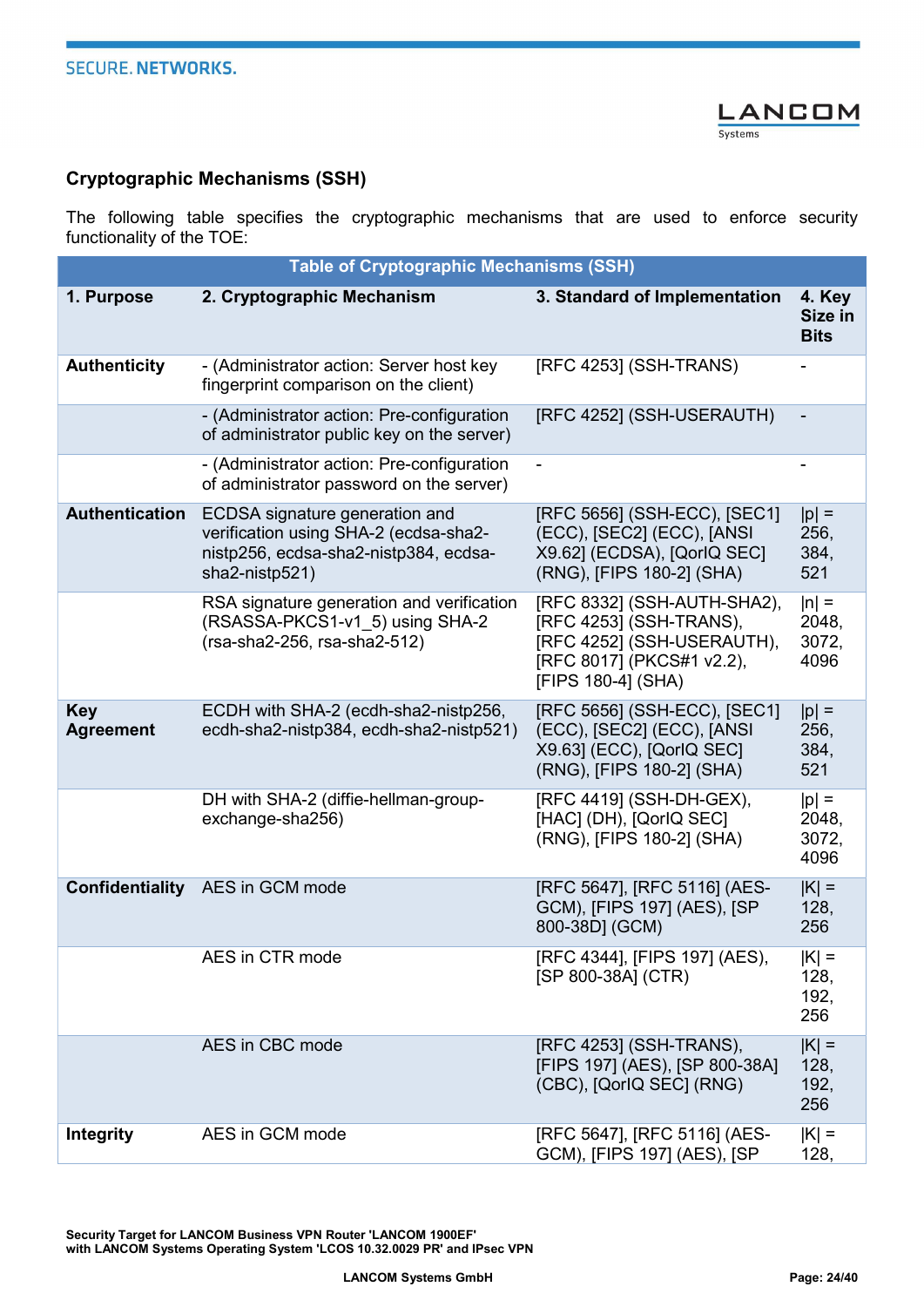

Table of Cryptographic Mechanisms (SSH) 800-38D] (GCM) 256 HMAC with SHA-2 [RFC 6668], [FIPS 180-2] (SHA), [RFC 2104] (HMAC)  $|K| =$ 256, 512 **Trusted** Channel SSH [RFC 4251] (SSH-ARCH), [RFC 4252] (SSH-USERAUTH), [RFC 4253] (SSH-TRANS), [RFC 4254] (SSH-CONNECT), [QorIQ SEC] (RNG) - Cryptographic **Primitive** AES [FIPS 197] (AES) |K| = 128, 192, 256 SHA-256, SHA-384, SHA-512 [FIPS 180-2] (SHA) -RNG [QorIQ SEC] (RNG) -

|                   | <b>References (SSH)</b>                                                     |                                                                                                             |
|-------------------|-----------------------------------------------------------------------------|-------------------------------------------------------------------------------------------------------------|
| <b>ANSI X9.62</b> | The Elliptic Curve Digital Signature Algorithm<br>(ECDSA)                   |                                                                                                             |
| <b>ANSI X9.63</b> | Key Agreement and Key Transport using Elliptic<br><b>Curve Cryptography</b> |                                                                                                             |
| <b>FIPS 180-2</b> | Secure Hash Standard (SHS)                                                  | https://csrc.nist.gov/csrc/media/p<br>ublications/fips/180/2/archive/200<br>2-08-01/documents/fips180-2.pdf |
| <b>FIPS 180-4</b> | Secure Hash Standard (SHS)                                                  | https://nvlpubs.nist.gov/nistpubs/<br>FIPS/NIST.FIPS.180-4.pdf                                              |
| <b>FIPS 186-2</b> | Digital Signature Standard (DSS)                                            | https://csrc.nist.gov/csrc/media/p<br>ublications/fips/186/2/archive/200<br>0-01-27/documents/fips186-2.pdf |
| <b>FIPS 197</b>   | <b>Advanced Encryption Standard (AES)</b>                                   | https://nvlpubs.nist.gov/nistpubs/<br>FIPS/NIST.FIPS.197.pdf                                                |
| <b>HAC</b>        | Handbook of Applied Cryptography                                            | http://cacr.uwaterloo.ca/hac/                                                                               |
| <b>QorlQ SEC</b>  | QorlQ T1024 Security (SEC) Reference Manual                                 |                                                                                                             |
| <b>RFC 2104</b>   | HMAC: Keyed-Hashing for Message Authentication                              | https://tools.ietf.org/html/rfc2104                                                                         |
| <b>RFC 2631</b>   | Diffie-Hellman Key Agreement Method                                         | https://tools.ietf.org/html/rfc2631                                                                         |
| <b>RFC 4251</b>   | The Secure Shell (SSH) Protocol Architecture                                | https://tools.ietf.org/html/rfc4251                                                                         |
| <b>RFC 4252</b>   | The Secure Shell (SSH) Authentication Protocol                              | https://tools.ietf.org/html/rfc4252                                                                         |
| <b>RFC 4253</b>   | The Secure Shell (SSH) Transport Layer Protocol                             | https://tools.ietf.org/html/rfc4253                                                                         |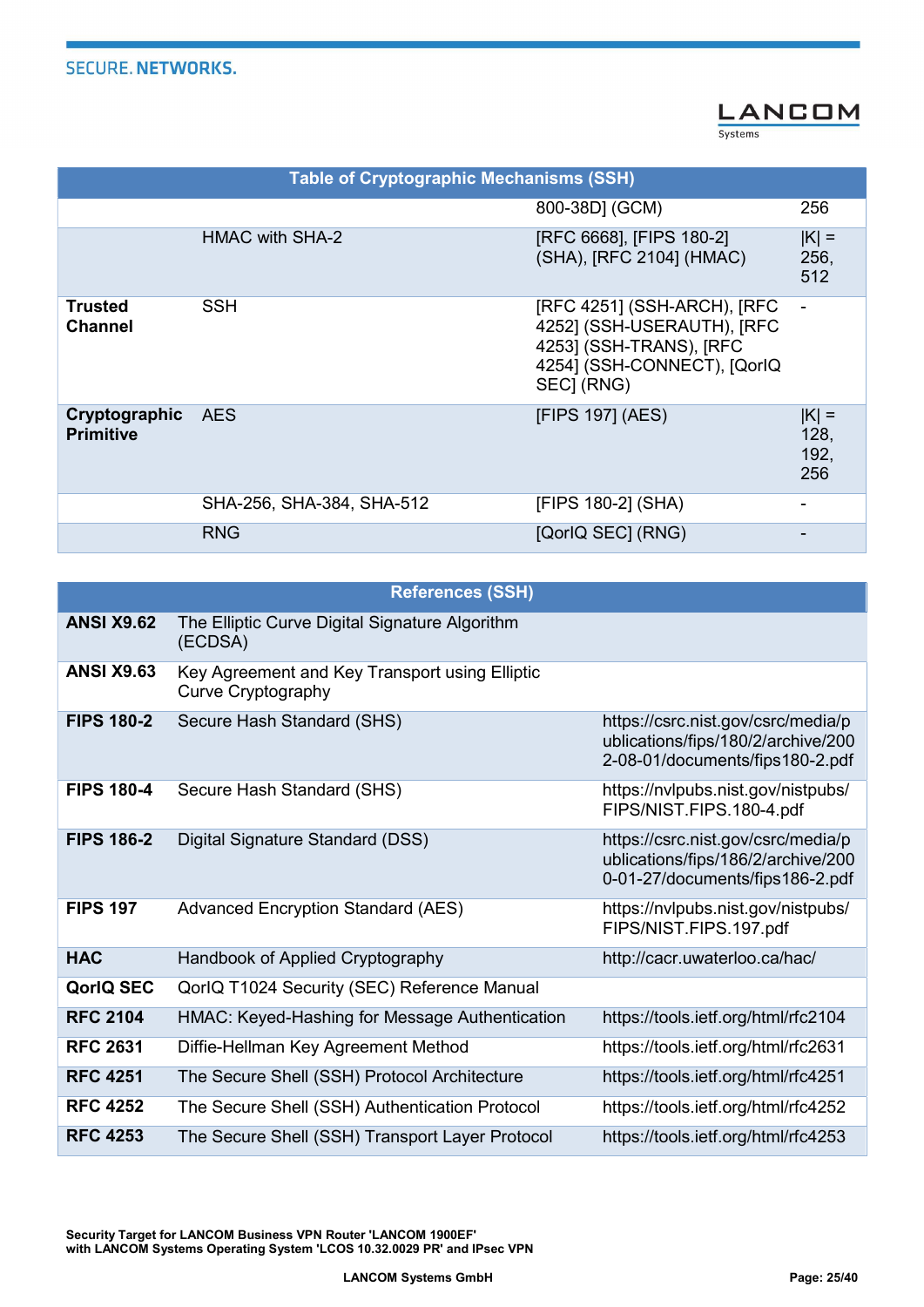

|                   | <b>References (SSH)</b>                                                                   |                                                                                       |
|-------------------|-------------------------------------------------------------------------------------------|---------------------------------------------------------------------------------------|
| <b>RFC 4254</b>   | The Secure Shell (SSH) Connection Protocol                                                | https://tools.ietf.org/html/rfc4254                                                   |
| <b>RFC 4256</b>   | Generic Message Exchange Authentication for the<br>Secure Shell Protocol (SSH)            | https://tools.ietf.org/html/rfc4256                                                   |
| <b>RFC 4344</b>   | The Secure Shell (SSH) Transport Layer Encryption<br><b>Modes</b>                         | https://tools.ietf.org/html/rfc4344                                                   |
| <b>RFC 4419</b>   | Diffie-Hellman Group Exchange for the Secure Shell<br>(SSH) Transport Layer Protocol      | https://tools.ietf.org/html/rfc4419                                                   |
| <b>RFC 5116</b>   | An Interface and Algorithms for Authenticated<br>Encryption                               | https://tools.ietf.org/html/rfc5116                                                   |
| <b>RFC 5647</b>   | AES Galois Counter Mode for the Secure Shell<br><b>Transport Layer Protocol</b>           | https://tools.ietf.org/html/rfc5647                                                   |
| <b>RFC 5656</b>   | Elliptic Curve Algorithm Integration in the Secure<br><b>Shell Transport Layer</b>        | https://tools.ietf.org/html/rfc5656                                                   |
| <b>RFC 6668</b>   | SHA-2 Data Integrity Verification for the Secure Shell<br>(SSH) Transport Layer Protocol  | https://tools.ietf.org/html/rfc6668                                                   |
| <b>RFC 8017</b>   | PKCS #1: RSA Cryptography Specifications Version<br>2.2                                   | https://tools.ietf.org/html/rfc8017                                                   |
| <b>RFC 8332</b>   | Use of RSA Keys with SHA-256 and SHA-512 in the<br>Secure Shell (SSH) Protocol            | https://tools.ietf.org/html/rfc8332                                                   |
| SEC1              | SEC 1: Elliptic Curve Cryptography                                                        | https://www.secg.org/sec1-v2.pdf                                                      |
| SEC <sub>2</sub>  | SEC 2: Recommended Elliptic Curve Domain<br>Parameters (Version 2.0)                      | https://www.secg.org/sec2-v2.pdf                                                      |
| SP 800-38A        | Recommendation for Block Cipher Modes of<br>Operation                                     | https://nvlpubs.nist.gov/nistpubs/<br>Legacy/SP/nistspecialpublication<br>800-38a.pdf |
| <b>SP 800-38D</b> | Recommendation for Block Cipher Modes of<br>Operation: Galois/Counter Mode (GCM) and GMAC | https://nvlpubs.nist.gov/nistpubs/<br>Legacy/SP/nistspecialpublication<br>800-38d.pdf |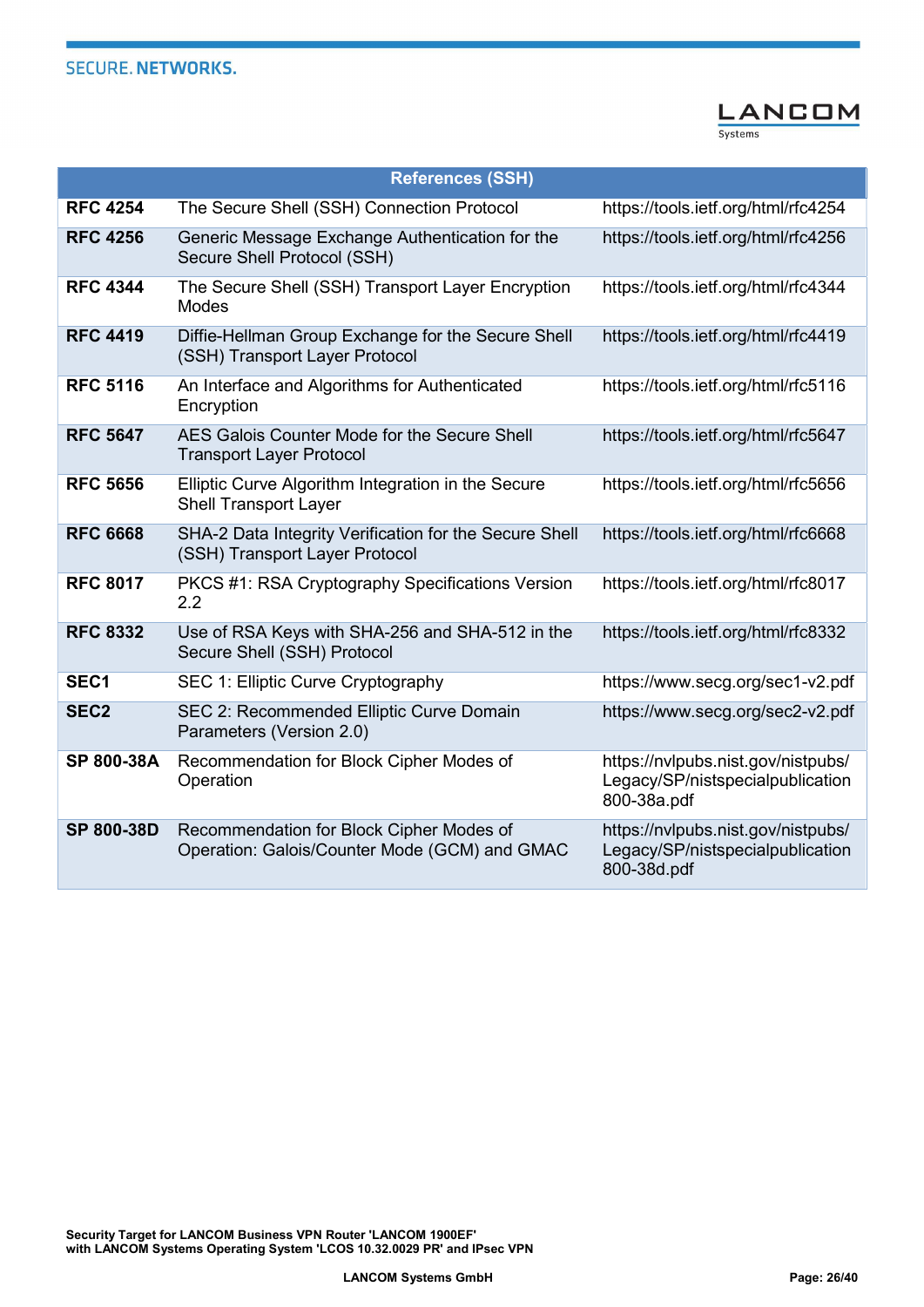

#### Cryptographic Mechanisms (SNMPv3)

The following table specifies the cryptographic mechanisms that are used to enforce security functionality of the TOE:

| <b>Table of Cryptographic Mechanisms (SNMPv3)</b> |                                                                                                         |                                                                                                        |                                              |
|---------------------------------------------------|---------------------------------------------------------------------------------------------------------|--------------------------------------------------------------------------------------------------------|----------------------------------------------|
| 1. Purpose                                        | 2. Cryptographic Mechanism                                                                              | 3. Standard of<br>Implementation                                                                       | 4. Key<br>Size in<br><b>Bits</b>             |
| <b>Authenticity</b>                               | - (Administrator action: Pre-configuration<br>of authentication and privacy passwords<br>on the server) | $\blacksquare$                                                                                         |                                              |
| <b>Authentication</b>                             |                                                                                                         |                                                                                                        |                                              |
| <b>Key</b><br><b>Agreement</b>                    |                                                                                                         |                                                                                                        |                                              |
| Confidentiality                                   | AES in CFB mode                                                                                         | [RFC 3826] (SNMP-AES),<br>[FIPS 197] (AES), [SP 800-<br>38A] (CFB)                                     | $ K $ =<br>128,<br>192,<br>256, s<br>$= 128$ |
| Integrity                                         | <b>HMAC with SHA-2</b>                                                                                  | [RFC 7860] (SNMP-SHA-2),<br>[RFC 6234] (SHA-2), [FIPS<br>180-4] (SHA), [RFC 2104]<br>(HMAC)            | $ K $ =<br>256,<br>384,<br>512               |
| <b>Trusted</b><br><b>Channel</b>                  | SNMP <sub>v3</sub>                                                                                      | [RFC 3411] (SNMP-ARCH),<br>[RFC 3412] (SNMP-MSG),<br>[RFC 3414] (SNMP-USM),<br>[[RFC 3415] (SNMP-VACM) |                                              |
| Cryptographic<br><b>Primitive</b>                 | <b>AES</b>                                                                                              | [FIPS 197] (AES)                                                                                       | $ K $ =<br>128,<br>192,<br>256               |
|                                                   | SHA-256, SHA-384, SHA-512                                                                               | [FIPS 180-4] (SHA)                                                                                     |                                              |
|                                                   | <b>RNG</b>                                                                                              | [QorlQ SEC] (RNG)                                                                                      |                                              |

| <b>References (SNMPv3)</b> |                                                |                                                                |
|----------------------------|------------------------------------------------|----------------------------------------------------------------|
| <b>FIPS 180-4</b>          | Secure Hash Standard (SHS)                     | https://nvlpubs.nist.gov/nistpubs/<br>FIPS/NIST.FIPS.180-4.pdf |
| <b>FIPS 197</b>            | <b>Advanced Encryption Standard (AES)</b>      | https://nvlpubs.nist.gov/nistpubs/<br>FIPS/NIST.FIPS.197.pdf   |
| <b>QorlQ SEC</b>           | QorlQ T1024 Security (SEC) Reference Manual    |                                                                |
| <b>RFC 2104</b>            | HMAC: Keyed-Hashing for Message Authentication | https://tools.ietf.org/html/rfc2104                            |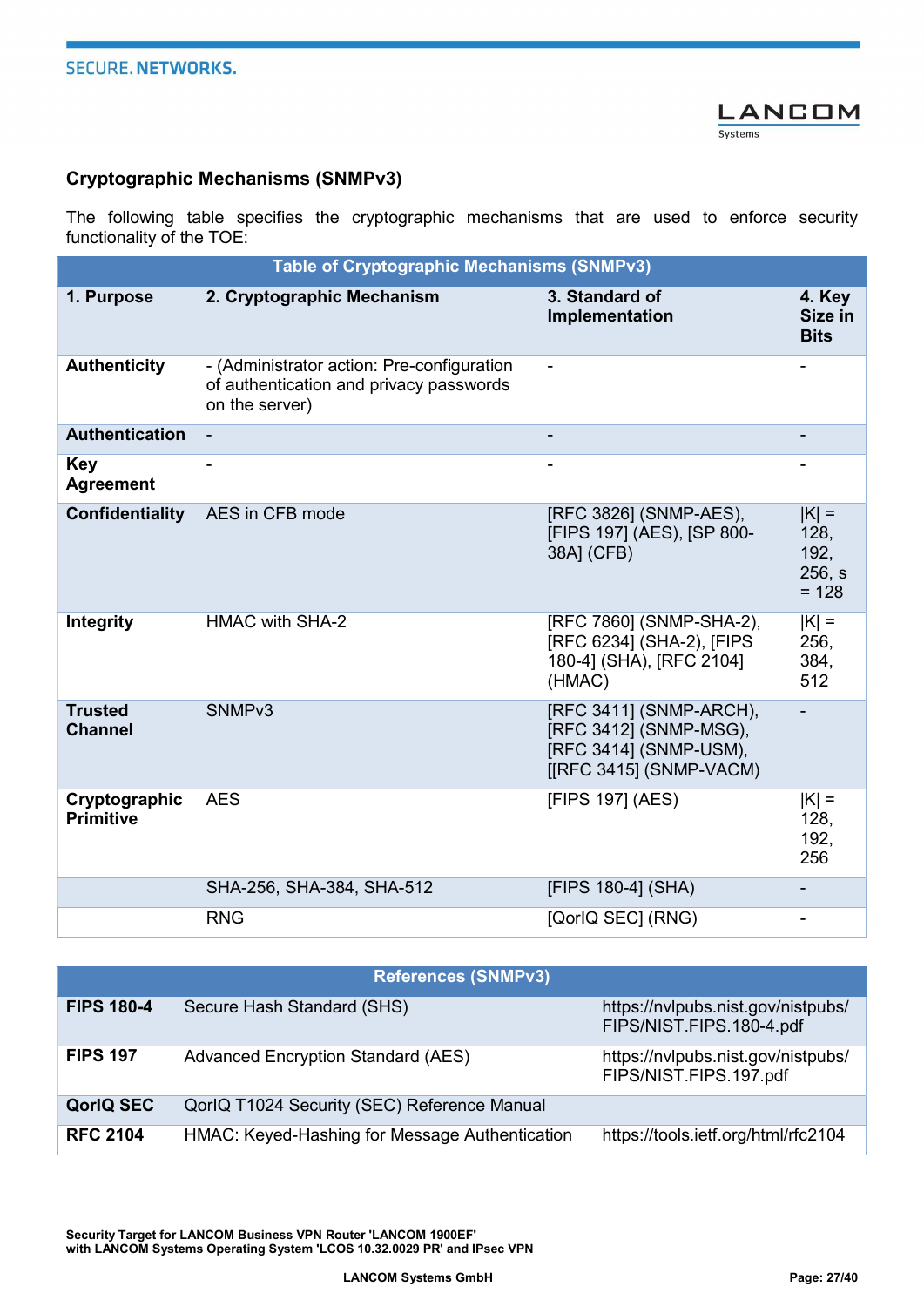

|                 | <b>References (SNMPv3)</b>                                                                                  |                                                                                       |
|-----------------|-------------------------------------------------------------------------------------------------------------|---------------------------------------------------------------------------------------|
| <b>RFC 3411</b> | An Architecture for Describing Simple Network<br>Management Protocol (SNMP) Management<br><b>Frameworks</b> | https://tools.ietf.org/html/rfc3411                                                   |
| <b>RFC 3412</b> | Message Processing and Dispatching for the Simple<br>Network Management Protocol (SNMP)                     | https://tools.ietf.org/html/rfc3412                                                   |
| <b>RFC 3414</b> | User-based Security Model (USM) for version 3 of<br>the Simple Network Management Protocol<br>(SNMPv3)      | https://tools.ietf.org/html/rfc3414                                                   |
| <b>RFC 3415</b> | View-based Access Control Model (VACM) for the<br>Simple Network Management Protocol (SNMP)                 | https://tools.ietf.org/html/rfc3415                                                   |
| <b>RFC 3826</b> | The Advanced Encryption Standard (AES) Cipher<br>Algorithm in the SNMP User-based Security Model            | https://tools.ietf.org/html/rfc3826                                                   |
| <b>RFC 6234</b> | US Secure Hash Algorithms (SHA and SHA-based<br>HMAC and HKDF)                                              | https://tools.ietf.org/html/rfc6234                                                   |
| <b>RFC 7860</b> | HMAC-SHA-2 Authentication Protocols in User-<br>Based Security Model (USM) for SNMPv3                       | https://tools.ietf.org/html/rfc7860                                                   |
| SP 800-38A      | Recommendation for Block Cipher Modes of<br>Operation                                                       | https://nvlpubs.nist.gov/nistpubs/<br>Legacy/SP/nistspecialpublication<br>800-38a.pdf |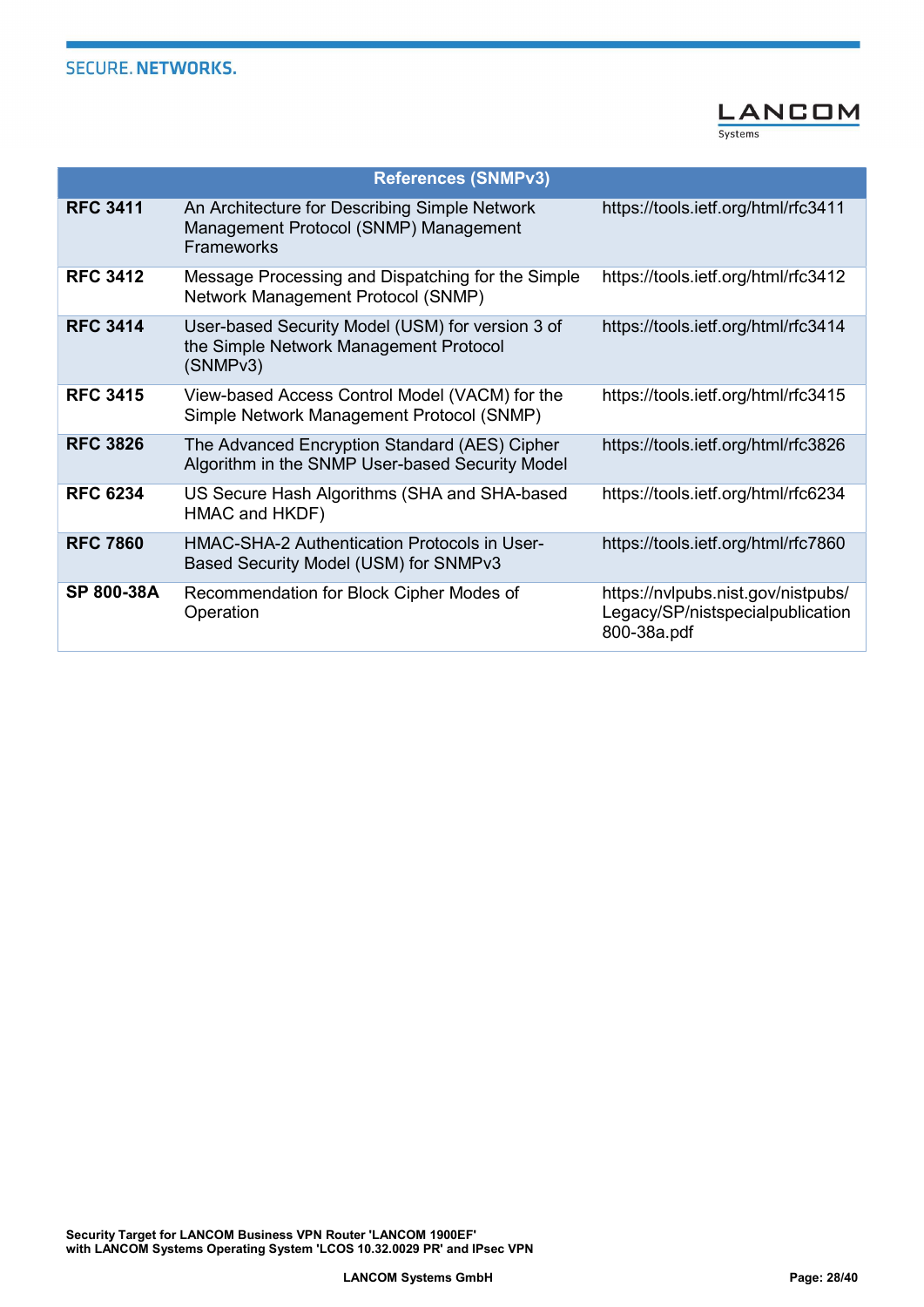

#### Cryptographic Mechanisms (IPsec)

The following table specifies the cryptographic mechanisms that are used to enforce security functionality of the TOE:

| <b>Table of Cryptographic Mechanisms (IPsec)</b> |                                                                                        |                                                                                                      |                                   |
|--------------------------------------------------|----------------------------------------------------------------------------------------|------------------------------------------------------------------------------------------------------|-----------------------------------|
| 1. Purpose                                       | 2. Cryptographic Mechanism                                                             | 3. Standard of Implementation                                                                        | 4. Key<br>Size in<br><b>Bits</b>  |
| <b>Authenticity</b>                              | RSA signature generation and<br>verification (RSASSA-PSS) using SHA-<br>$\overline{2}$ | [RFC 7427] (IKEv2-SIGAUTH),<br>[RFC 5280] (PKIX), [RFC 3447]<br>(PKCS#1 v2.1), [FIPS 180-4]<br>(SHA) | $ n  =$<br>2048,<br>3072,<br>4096 |
|                                                  | - (Administrator action: Pre-<br>configuration of pre-shared keys)                     | [RFC 7296] (IKEv2)                                                                                   |                                   |
| <b>Authentication</b>                            | RSA signature generation and<br>verification (RSASSA-PSS) using SHA-<br>$\overline{2}$ | [RFC 7427] (IKEv2-SIGAUTH),<br>[RFC 5280] (PKIX), [RFC 3447]<br>(PKCS#1 v2.1), [FIPS 180-4]<br>(SHA) | $ n  =$<br>2048,<br>3072,<br>4096 |
|                                                  | MAC generation and verification using<br>pre-shared keys and SHA-2                     | [RFC 7296] (IKEv2), [FIPS 180-4]<br>(SHA)                                                            | $ K  =$<br>256,<br>384,<br>512    |
| <b>Key</b><br><b>Agreement</b>                   | ECDH (secp256r1, secp384r1,<br>secp521r1)                                              | [RFC 5903] (IKE-ECP), [IEEE<br>P1363] (ECDH), [SECG SEC2]<br>(ECC), [QorlQ SEC] (RNG)                | $ p  =$<br>256,<br>384,<br>521    |
|                                                  | <b>DH</b>                                                                              | [RFC 2631] (DH), [ANSI X9.42]<br>(DH), [QorlQ SEC] (RNG), [RFC<br>3526] (MODP)                       | $ p  =$<br>2048,<br>3072,<br>4096 |
| Confidentiality                                  | AES in GCM mode                                                                        | [RFC 5282], [RFC 5116], [RFC<br>4106], [FIPS 197] (AES), [SP<br>800-38D] (GCM)                       | $ K  =$<br>128,<br>192,<br>256    |
|                                                  | AES in CBC mode                                                                        | [RFC 3602], [FIPS 197] (AES),<br>[SP 800-38A] (CBC), [QorlQ<br>SEC] (RNG)                            | $ K  =$<br>128,<br>192,<br>256    |
| Integrity                                        | AES in GCM mode                                                                        | [RFC 5282], [RFC 5116], [RFC<br>4106], [FIPS 197] (AES), [SP<br>800-38D] (GCM)                       | $ K  =$<br>128,<br>192,<br>256    |
|                                                  | <b>HMAC with SHA-2</b>                                                                 | [RFC 4868], [FIPS 180-2] (SHA),<br>[RFC 2104] (HMAC)                                                 | $ K $ =<br>256,<br>384,           |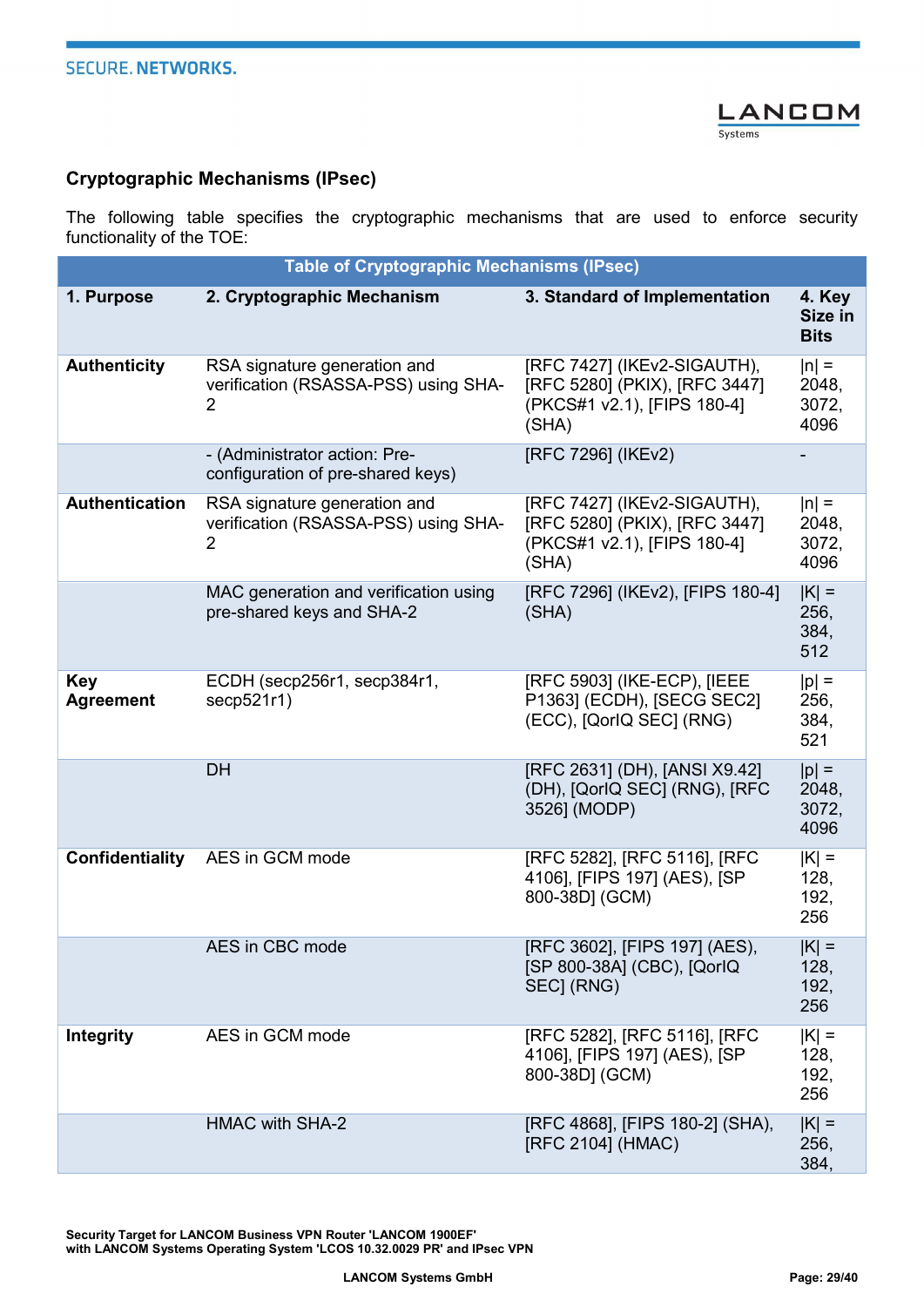#### **LANCOM** Systems

| <b>Table of Cryptographic Mechanisms (IPsec)</b> |                                  |                                                                                                                                                                                   |                                |
|--------------------------------------------------|----------------------------------|-----------------------------------------------------------------------------------------------------------------------------------------------------------------------------------|--------------------------------|
|                                                  |                                  |                                                                                                                                                                                   | 512                            |
| Trusted<br><b>Channel</b>                        | IPsec with IKEv2 and ESP         | [RFC 4301] (IPsec), [RFC 7296]<br>(IKEv2), [RFC 8247] (ALGO-IKE),<br>[RFC 4303] (ESP), [RFC 8221]<br>(ALGO-ESP), [RFC 4086]<br>(RANDOM), [ANSI X9.82] (RNG),<br>[QorlQ SEC] (RNG) |                                |
| Cryptographic<br><b>Primitive</b>                | <b>AES</b>                       | [FIPS 197] (AES)                                                                                                                                                                  | $ K  =$<br>128,<br>192,<br>256 |
|                                                  | SHA-256, SHA-384, SHA-512, SHA-1 | [FIPS 180-2] (SHA)                                                                                                                                                                |                                |
|                                                  | <b>RNG</b>                       | [QorlQ SEC] (RNG)                                                                                                                                                                 |                                |

| <b>References (IPsec)</b> |                                                                                             |                                                                                                             |
|---------------------------|---------------------------------------------------------------------------------------------|-------------------------------------------------------------------------------------------------------------|
| <b>ANSI X9.42</b>         | Agreement Of Symmetric Keys Using Discrete<br>Logarithm Cryptography                        |                                                                                                             |
| <b>ANSI X9.82</b>         | <b>Random Number Generation</b>                                                             |                                                                                                             |
| <b>FIPS 180-2</b>         | Secure Hash Standard (SHS)                                                                  | https://csrc.nist.gov/csrc/media/p<br>ublications/fips/180/2/archive/200<br>2-08-01/documents/fips180-2.pdf |
| <b>FIPS 180-4</b>         | Secure Hash Standard (SHS)                                                                  | https://nvlpubs.nist.gov/nistpubs/<br>FIPS/NIST.FIPS.180-4.pdf                                              |
| <b>FIPS 197</b>           | <b>Advanced Encryption Standard (AES)</b>                                                   | https://nvlpubs.nist.gov/nistpubs/<br>FIPS/NIST.FIPS.197.pdf                                                |
| <b>IEEE P1363</b>         | Standard Specifications for Public Key Cryptography                                         | http://ieeexplore.ieee.org/docume<br>nt/891000/                                                             |
| <b>QorlQ SEC</b>          | QorlQ T1024 Security (SEC) Reference Manual                                                 |                                                                                                             |
| <b>RFC 2104</b>           | HMAC: Keyed-Hashing for Message Authentication                                              | https://tools.ietf.org/html/rfc2104                                                                         |
| <b>RFC 2631</b>           | Diffie-Hellman Key Agreement Method                                                         | https://tools.ietf.org/html/rfc2631                                                                         |
| <b>RFC 3447</b>           | Public-Key Cryptography Standards (PKCS) #1:<br>RSA Cryptography Specifications Version 2.1 | https://tools.ietf.org/html/rfc3447                                                                         |
| <b>RFC 3526</b>           | More Modular Exponential (MODP) Diffie-Hellman<br>groups for Internet Key Exchange (IKE)    | https://tools.ietf.org/html/rfc3526                                                                         |
| <b>RFC 3602</b>           | The AES-CBC Cipher Algorithm and Its Use with<br><b>IPsec</b>                               | https://tools.ietf.org/html/rfc3602                                                                         |
| <b>RFC 4086</b>           | Randomness Requirements for Security                                                        | https://tools.ietf.org/html/rfc4086                                                                         |
| <b>RFC 4106</b>           | The Use of Galois/Counter Mode (GCM) in IPsec                                               | https://tools.ietf.org/html/rfc4106                                                                         |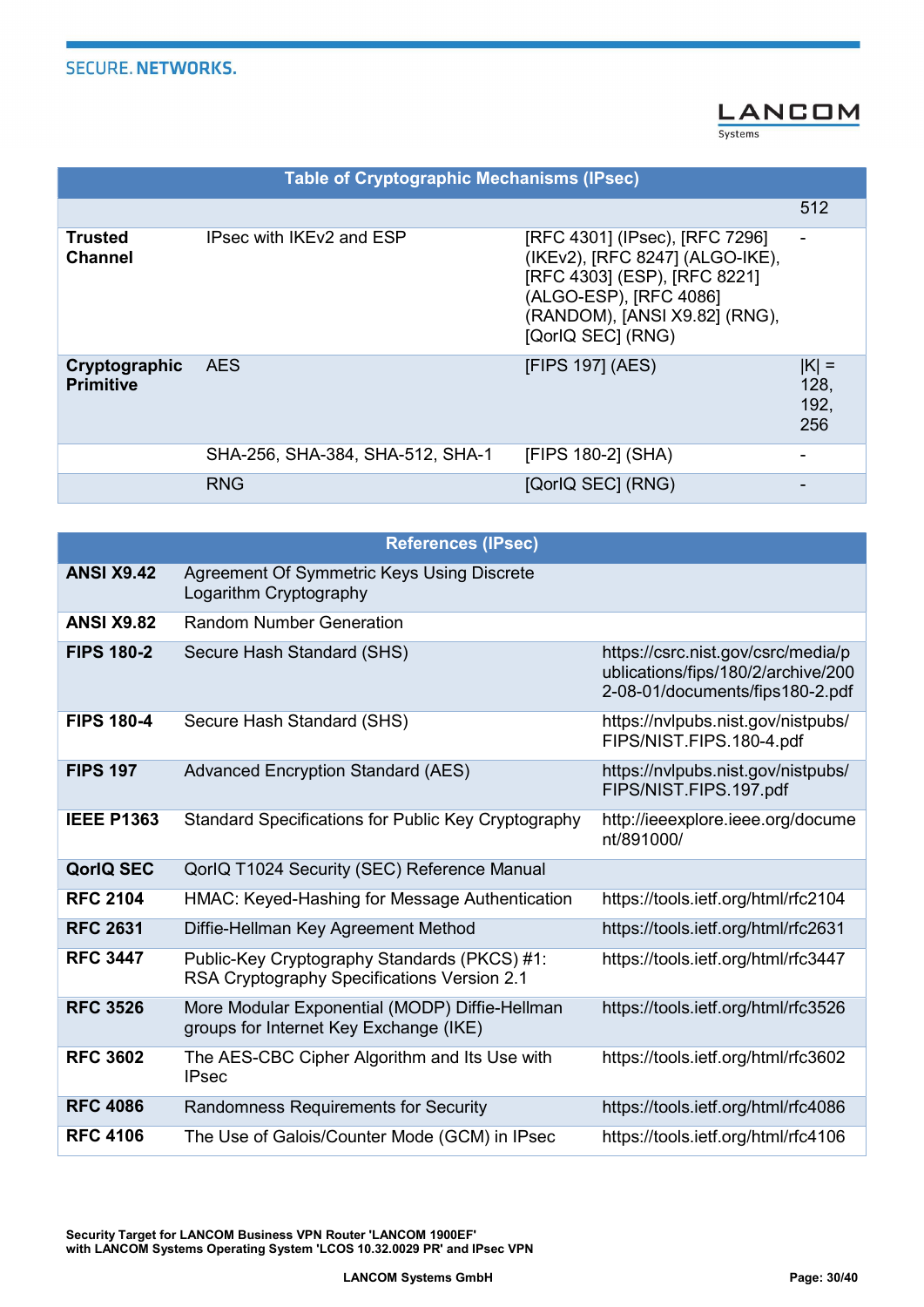

| <b>References (IPsec)</b> |                                                                                                                                                         |                                                                                       |
|---------------------------|---------------------------------------------------------------------------------------------------------------------------------------------------------|---------------------------------------------------------------------------------------|
|                           | <b>Encapsulating Security Payload (ESP)</b>                                                                                                             |                                                                                       |
| <b>RFC 4301</b>           | Security Architecture for the Internet Protocol                                                                                                         | https://tools.ietf.org/html/rfc4301                                                   |
| <b>RFC 4303</b>           | IP Encapsulating Security Payload (ESP)                                                                                                                 | https://tools.ietf.org/html/rfc4303                                                   |
| <b>RFC 4868</b>           | Using HMAC-SHA-256, HMAC-SHA-384, and<br>HMAC-SHA-512 with IPsec                                                                                        | https://tools.ietf.org/html/rfc4868                                                   |
| <b>RFC 5116</b>           | An Interface and Algorithms for Authenticated<br>Encryption                                                                                             | https://tools.ietf.org/html/rfc5116                                                   |
| <b>RFC 5280</b>           | Internet X.509 Public Key Infrastructure Certificate<br>and Certificate Revocation List (CRL) Profile                                                   | https://tools.ietf.org/html/rfc5280                                                   |
| <b>RFC 5282</b>           | Using Authenticated Encryption Algorithms with the<br>Encrypted Payload of the Internet Key Exchange<br>version 2 (IKEv2) Protocol                      | https://tools.ietf.org/html/rfc5282                                                   |
| <b>RFC 5903</b>           | Elliptic Curve Groups modulo a Prime (ECP Groups)<br>for IKE and IKEv2                                                                                  | https://tools.ietf.org/html/rfc5903                                                   |
| <b>RFC 7296</b>           | Internet Key Exchange Protocol Version 2 (IKEv2)                                                                                                        | https://tools.ietf.org/html/rfc7296                                                   |
| <b>RFC 7427</b>           | Signature Authentication in the Internet Key<br>Exchange Version 2 (IKEv2)                                                                              | https://tools.ietf.org/html/rfc7427                                                   |
| <b>RFC 8221</b>           | Cryptographic Algorithm Implementation<br>Requirements and Usage Guidance for<br>Encapsulating Security Payload (ESP) and<br>Authentication Header (AH) | https://tools.ietf.org/html/rfc8221                                                   |
| <b>RFC 8247</b>           | Algorithm Implementation Requirements and Usage<br>Guidance for the Internet Key Exchange Protocol<br>Version 2 (IKEv2)                                 | https://tools.ietf.org/html/rfc8247                                                   |
| SEC <sub>2</sub>          | SEC 2: Recommended Elliptic Curve Domain<br>Parameters (Version 2.0)                                                                                    | https://www.secg.org/sec2-v2.pdf                                                      |
| <b>SP 800-38A</b>         | Recommendation for<br><b>Block</b><br><b>Modes</b><br>Cipher<br>0f<br>Operation                                                                         | https://nvlpubs.nist.gov/nistpubs/<br>Legacy/SP/nistspecialpublication<br>800-38a.pdf |
| SP 800-38D                | <b>Block</b><br>Recommendation<br>for<br>Cipher<br>Modes<br>of<br>Operation: Galois/Counter Mode (GCM) and GMAC                                         | https://nvlpubs.nist.gov/nistpubs/<br>Legacy/SP/nistspecialpublication<br>800-38d.pdf |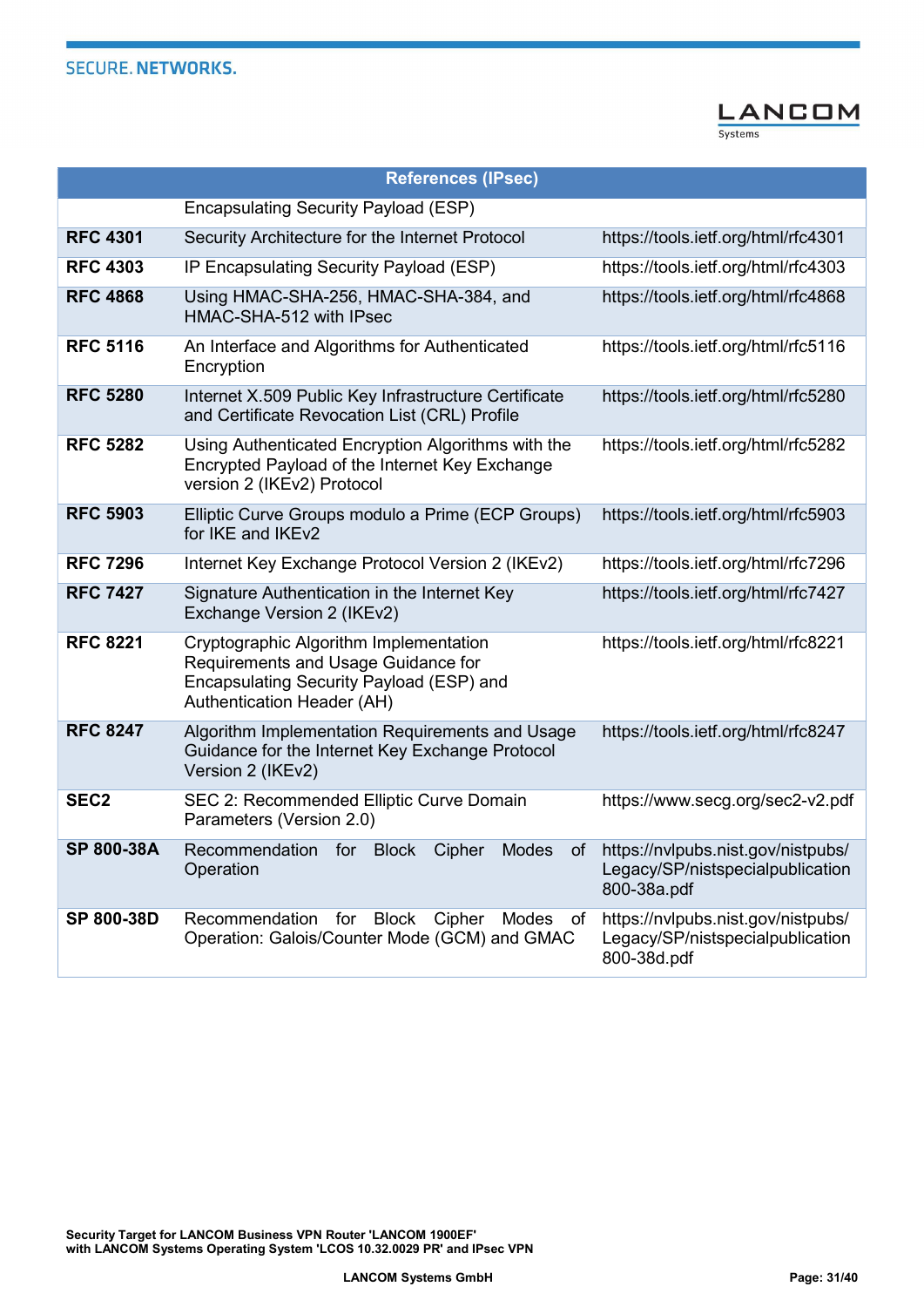

## Random Source Description

Random numbers for cryptographic algorithms and protocols are created by the RNG of the SEC in the CPU. Details are provided in the 'QorIQ T1024 Security (SEC) Reference Manual' in chapter '2 Feature summary' and section '11.6 Random-number generator (RNG) functionality'. The RNG utilizes a true random-number generator (TRNG) as well as a pseudo random-number generator (PRNG) to achieve both true randomness and cryptographic strength. The PRNG uses DRBG-HASH (NIST 800-90) with SHA-256, and it is seeded by the TRNG (free running ring oscillator) with 512 bits of high-grade random entropy.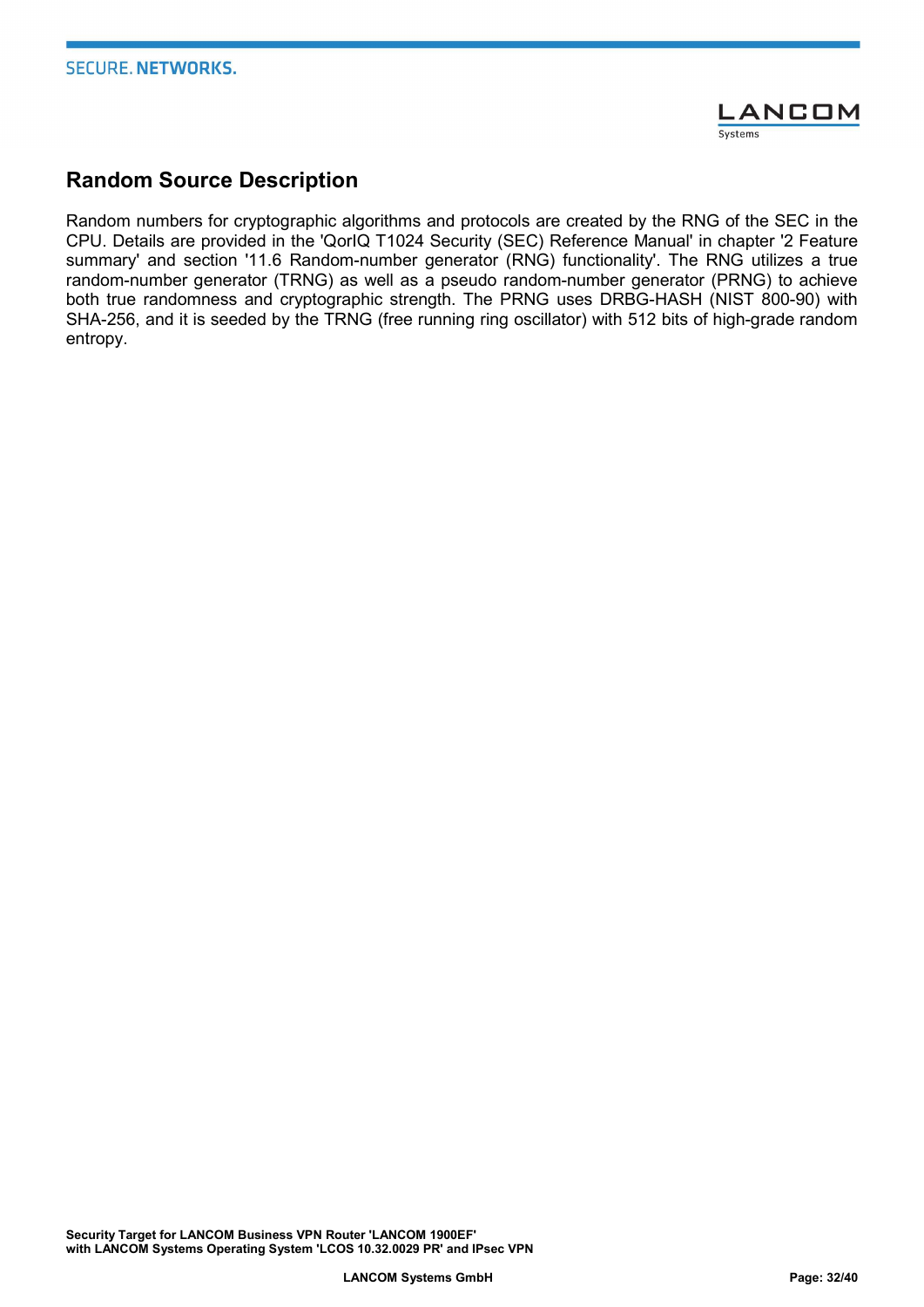

## Key Management Description

#### Cryptographic Keys and Parameters (TLS 1.2 Server, HTTP Server)

The following cryptographic keys and parameters are used by the TOE for cryptographic operations:

- Server RSA public/private key pair A 2048-bit RSA key pair, consisting of an RSA private key and an RSA public key. It is generated automatically when the TOE configuration is reset (e.g. during commissioning and decommissioning), according to [RFC 3447] (PKCS#1 v2.1), section 3, and [QorIQ SEC] (RNG), section 11.6. It is used to calculate the server root certificate and the server on-the-fly certificates. The RSA private key is used to authenticate the server to the client, by generating a signature per connection and sending it to the client, according to [RFC 8422] (TLSECC), section 5.4, or [RFC 5246] (TLS), section 7.4.3. The RSA key pair is held in flash memory, and permanently removed from the flash memory when decommissioning the TOE (according to the SUG).
- Server root certificate A self-signed X.509 public key certificate, binding the server RSA public key to the serial number of the TOE. It is generated automatically using the server RSA public/private key pair, when the TOE is powered on or restarted, according to [RFC 3280] (PKIX). It is used together with the server on-the-fly certificates. It is held in memory, and destroyed when the TOE is powered off.
- Server on-the-fly certificate An X.509 public key certificate, binding the server RSA public key to the server domain name or the server IP address, with that the client is negotiating the connection. It is generated automatically using the server RSA public/private key pair and the server root certificate, when a connection is negotiated, according to [RFC 3280] (PKIX). It is used together with the server root certificate and the server RSA private key to authenticate the server to the client, according to [RFC 8422] (TLSECC), section 5.3, or [RFC 5246] (TLS), section 7.4.2. It is held in memory, and destroyed when the TOE is powered off.
- Client random A client-generated random structure, containing a 4-byte timestamp and 28 random bytes, received from the client. It is used and destroyed together with the server random.
- Server random A server-generated random structure, containing a 4-byte timestamp and 28 random bytes, generated per connection by a secure random number generator, according to [QorIQ SEC] (RNG), section 11.6. Client random and server random are used together in the server authentication to bind the signature to the current negotiation. They are used together in the calculation of the master secret and the keying material (cf. MAC keys, encryption keys and/or IVs). They are held within the connection state in memory, and overwritten with zeros, when the connection is closed.
- Server ECDH/DH private key A Diffie-Hellman private key, depending on the negotiated cipher suite. It is generated per connection by a secure random number generator, according to [QorIQ SEC] (RNG), section 11.6. It is used to calculate the server ECDH/DH public key and the premaster secret. It is held in memory, and overwritten with zeros, when the premaster secret has been calculated.
- Server ECDH/DH public key A Diffie-Hellman public key, depending on the negotiated cipher suite. It is calculated from the server ECDH/DH private key, according to [RFC 8422] (TLSECC), section 5.4, or [RFC 5246] (TLS), section 7.4.3. It is sent to the client to enable the client to calculate the premaster secret. It is held in memory, and overwritten with zeros, when the premaster secret has been calculated.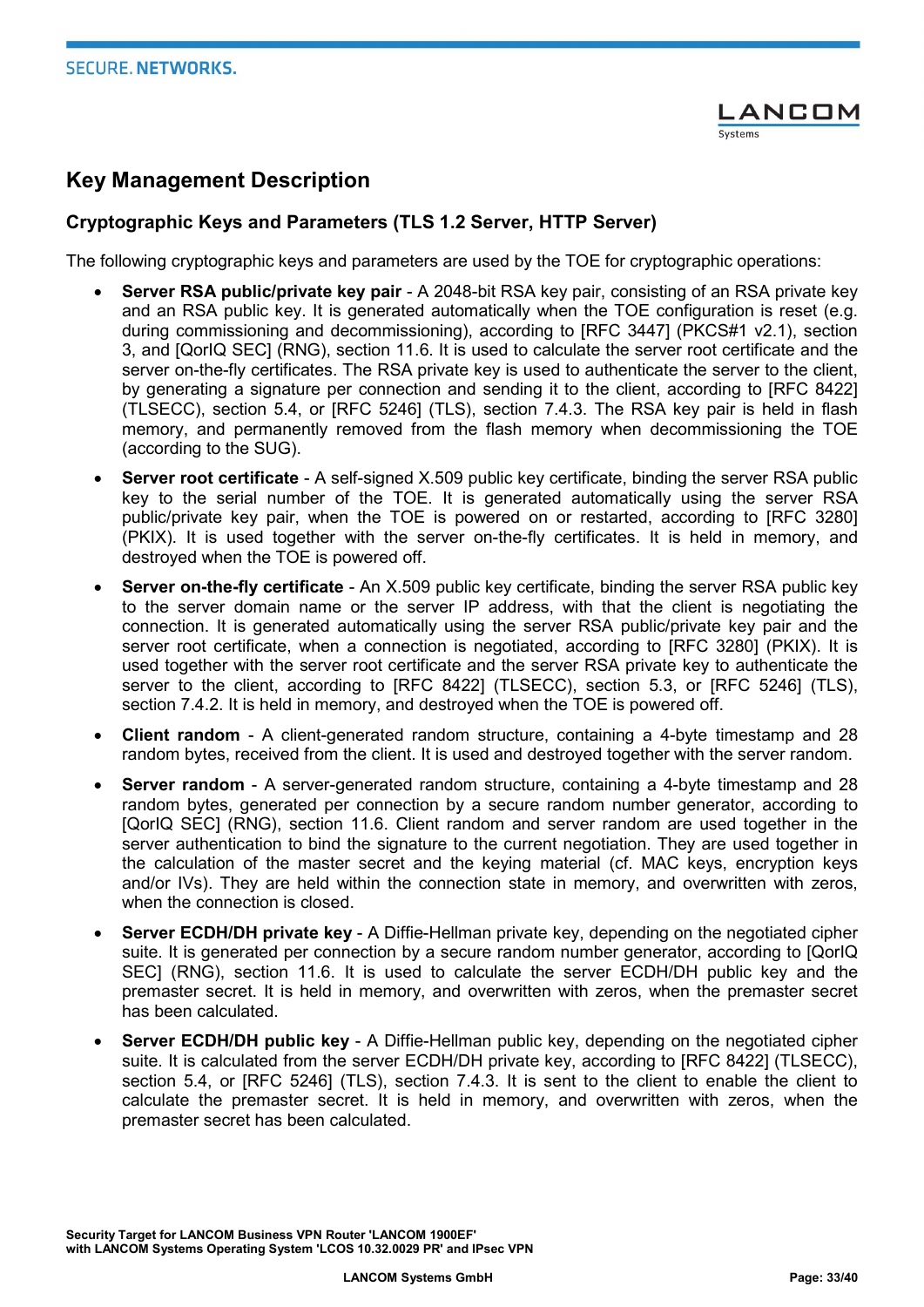- Client ECDH/DH public key A Diffie-Hellman public key, depending on the negotiated cipher suite. It is received from the client. It is used to calculate the premaster secret. It is held in memory, and overwritten with zeros, when the premaster secret has been calculated.
- Premaster secret A secret shared between the client and the server in a connection. It is calculated from the client ECDH/DH public key and the server ECDH/DH private key, according to [RFC 5246] (TLS), section 8.1.2. It is used to calculate the master secret. It is held in memory, and overwritten with zeros, when the master secret has been calculated.
- Master secret A 48-byte secret shared between the client and the server in a connection. It is calculated from the premaster secret, the client random and the server random, according to [RFC 5246] (TLS), section 8.1. It is used to calculate the keying material (cf. MAC keys, encryption keys and/or IVs). It is held within the connection state in memory, and overwritten with zeros, when the connection is closed. Additionally, it is held within the TLS session state in memory for 10 to 20 minutes to facilitate TLS session resumption, and overwritten with zeros afterwards.
- MAC keys, encryption keys, IVs Keys and parameters shared between the client and the server in a connection. Depending on the negotiated cipher suite, the necessary MAC keys, encryption keys and/or IVs are calculated from the master secret, the client random and the server random, according to [RFC 5246] (TLS), section 6.3. They are used by the TLS record protocol to provide privacy and data integrity for the application data protocol (e.g. HTTP). They are held within the connection state in memory, and overwritten with zeros, when the connection is closed.
- Administrator password A password shared between the administrator and the TOE. The administrator generates their password during commissioning of the TOE (according to the SUG). It is used inside the TLS connection to authenticate the administrator to the HTTP server. It is held in flash memory, and permanently removed from the flash memory when decommissioning the TOE (according to the SUG).
- HTTP server challenge A server-generated 256-bit random value, generated per HTTP session login by a secure random number generator, according to [QorIQ SEC] (RNG), section 11.6. It is sent to the HTTP client as part of the HTTP server login page, to enable the HTTP client to calculate the HTTP client response to authenticate the administrator to the HTTP server. It is held in memory, and destroyed either after receiving and evaluating a HTTP client response or after 120 seconds. Additionally, after a successful login it is held within the HTTP session state in memory, and destroyed when the HTTP session is terminated (cf. HTTP session ID).
- HTTP client response A 256-bit keyed hash, generated per HTTP session login. The HTTP client calculates the SHA-256 hash of the concatenation of the received HTTP server challenge and the password entered into the HTTP server login page on the HTTP client, and sends it to the HTTP server. The HTTP server calculates the SHA-256 hash of the concatenation of the HTTP server challenge and the administrator password, and compares it to the received SHA-256 hash. If the SHA-256 hashes match, the login is accepted. The SHA-256 hashes are held in memory, and overwritten with zeros after the comparison. Additionally, after a successful login the SHA-256 hash is held within the HTTP session state in memory, and destroyed when the HTTP session is terminated (cf. HTTP session ID).
- HTTP session ID A server-generated 256-bit hash value, identifying an authenticated HTTP session. It is generated per HTTP session by calculating the SHA-256 hash of the sum of a 160 bit random value and the concatenation of the HTTP clients IPv4 address, the current time and the next-hop MAC address. The random value is generated by a secure random number generator, according to [QorIQ SEC] (RNG), section 11.6. The HTTP session ID is sent to the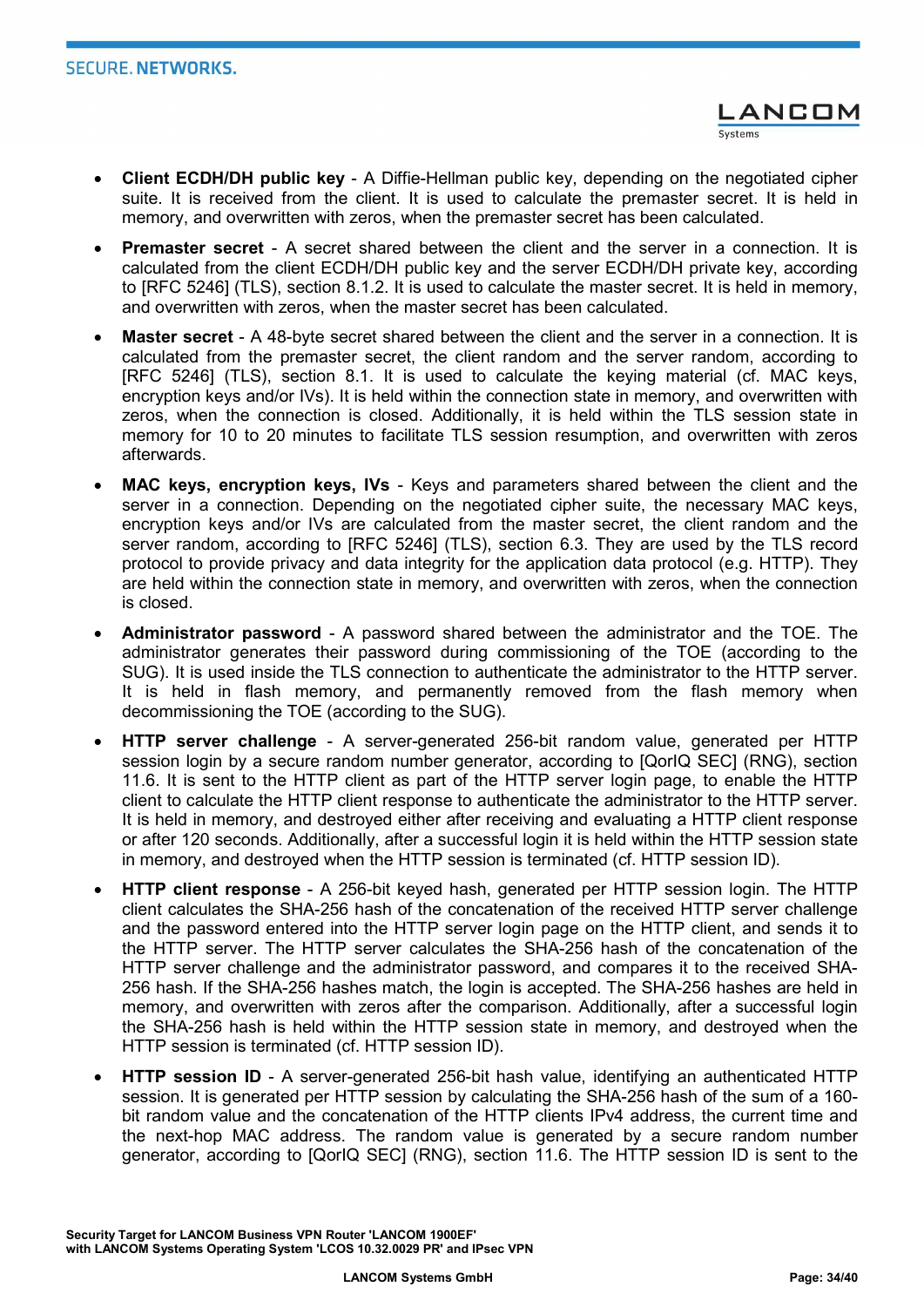

HTTP client within URLs as a URL parameter, to enable the HTTP client to request HTTP server pages without additional authentication. It is held within the HTTP session state in memory, and destroyed together with the HTTP session state when the HTTP session is terminated, either when the HTTP server logout is requested by the administrator pressing the corresponding button on a HTTP server page, or when the configurable HTTP session inactivity timeout expires (default: 10 minutes).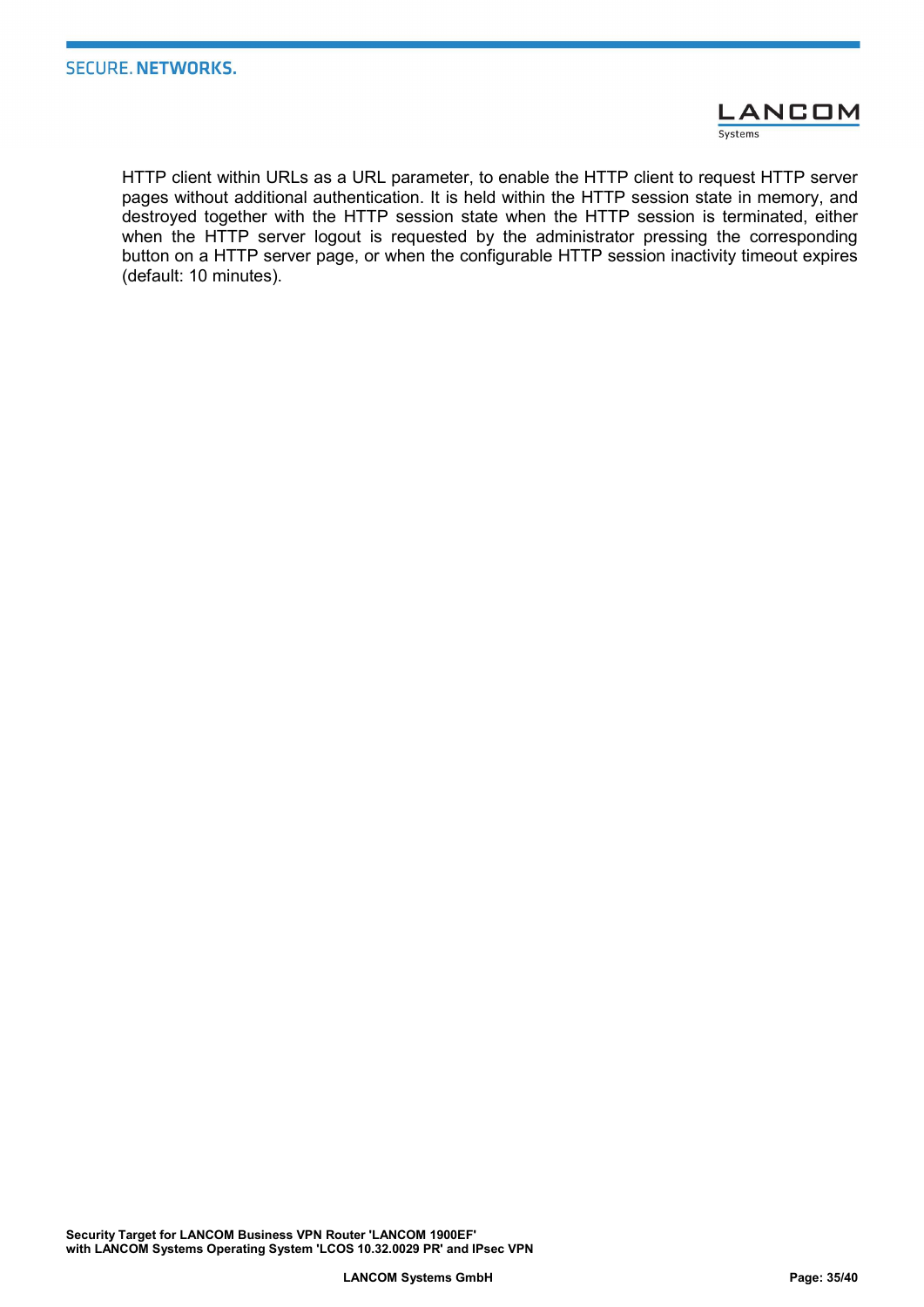#### Cryptographic Keys and Parameters (SSH Server)

The following cryptographic keys and parameters are used by the TOE for cryptographic operations:

- Server ECDSA public/private host key pair A 256-bit ECDSA key pair, consisting of an ECDSA private key and an ECDSA public key. It is generated automatically when the TOE configuration is reset (e.g. during commissioning and decommissioning), according to [SEC1] (ECC), section 3.2, and [QorIQ SEC] (RNG), section 11.6. Depending on the negotiated public key algorithm, the ECDSA key pair is used as the server host key pair. The ECDSA private key is used to authenticate the server to the client, by generating a signature per connection and sending it to the client, together with the ECDSA public key, according to [RFC 5656] (SSH-ECC), sections 3 and 4. The ECDSA key pair is held in flash memory, and permanently removed from the flash memory when decommissioning the TOE (according to the SUG).
- Server RSA public/private host key pair A 2048-bit RSA key pair, consisting of an RSA private key and an RSA public key. It is generated automatically when the TOE configuration is reset (e.g. during commissioning and decommissioning), according to [RFC 8017] (PKCS#1 v2.2), section 3, and [QorIQ SEC] (RNG), section 11.6. Depending on the negotiated public key algorithm, the RSA key pair is used as the server host key pair. The RSA private key is used to authenticate the server to the client, by generating a signature per connection and sending it to the client, together with the RSA public key, according to [RFC 4419] (SSH-DH-GEX), section 3, and [RFC 8332] (SSH-AUTH-SHA2), section 3. The RSA key pair is held in flash memory, and permanently removed from the flash memory when decommissioning the TOE (according to the SUG).
- Client cookie A client-generated 16-byte random value, received from the client. It is used and destroyed together with the server cookie.
- Server cookie A server-generated 16-byte random value, generated per connection by a secure random number generator, according to [QorIQ SEC] (RNG), section 11.6. Client cookie and server cookie are used together in the calculation of the exchange hash, to bind the server authentication signature and keying material derived from the exchange hash to the current negotiation. They are held within the connection state in memory, and overwritten with zeros, when the connection is closed.
- Server ECDH/DH private key A Diffie-Hellman private key, depending on the negotiated key exchange method. It is generated per connection by a secure random number generator, according to [QorIQ SEC] (RNG), section 11.6. It is used to calculate the server ECDH/DH public key and the ECDH/DH shared secret. It is held in memory, and overwritten with zeros, when the ECDH/DH shared secret has been calculated.
- Server ECDH/DH public key A Diffie-Hellman public key, depending on the negotiated key exchange method. It is calculated from the server ECDH/DH private key, according to [RFC 5656] (SSH-ECC), section 4, or [[RFC 4419] (SSH-DH-GEX), section 3. It is sent to the client to enable the client to calculate the ECDH/DH shared secret. It is held in memory, and overwritten with zeros, when the ECDH/DH shared secret has been calculated.
- Client ECDH/DH public key A Diffie-Hellman public key, depending on the negotiated key exchange method. It is received from the client. It is used to calculate the ECDH/DH shared secret. It is held in memory, and overwritten with zeros, when the ECDH/DH shared secret has been calculated.
- ECDH/DH shared secret A Diffie-Hellman shared secret, depending on the negotiated key exchange method. It is calculated from the client ECDH/DH public key and the server ECDH/DH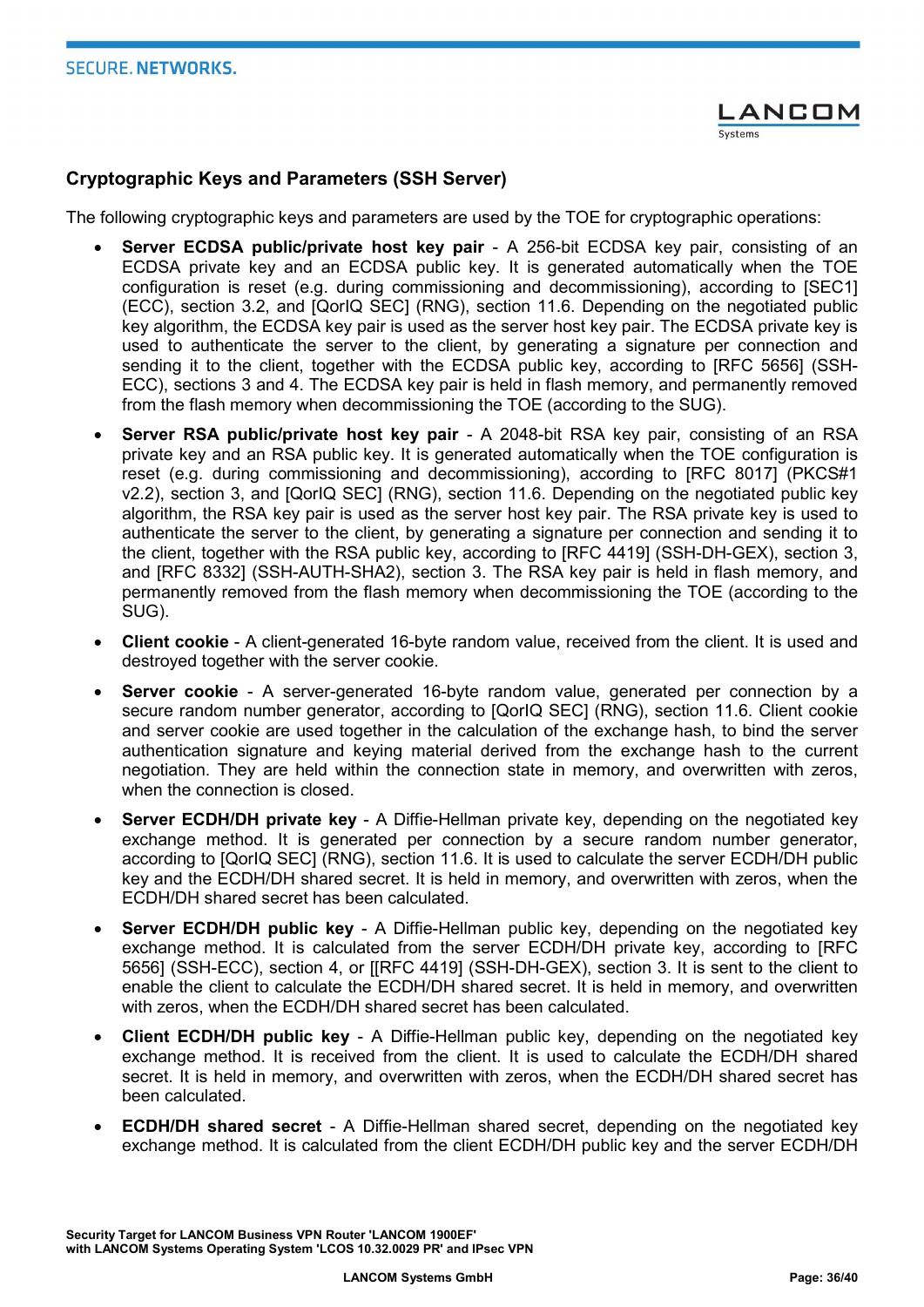private key, according to [RFC 5656] (SSH-ECC), section 4, or [[RFC 4419] (SSH-DH-GEX), section 3. It is used in the calculation of the exchange hash, and to calculate the keying material (cf. Initial IVs, encryption keys and/or MAC keys). It is held in memory, and overwritten with zeros, when the exchange hash and the keying material have been calculated.

- Exchange hash (session identifier) A secret shared between the client and the server in a connection, and used as the session identifier. It is calculated from the ECDH/DH shared secret, the client and server ECDH/DH public keys, the server public host key, and other data used in the current negotiation (including the client and server cookies), according to [RFC 5656] (SSH-ECC), section 4, or [[RFC 4419] (SSH-DH-GEX), section 3. It is used to calculate the keying material (cf. Initial IVs, encryption keys and/or MAC keys). It is held in memory, and overwritten with zeros, when the keying material has been calculated. Additionally, it is held within the connection state in memory as the session identifier, and overwritten with zeros, when the connection is closed.
- Initial IVs, encryption keys and/or MAC keys Keys and parameters shared between the client and the server in a connection. Depending on the negotiated encryption and message authentication algorithms, the necessary initial IVs, encryption keys and/or MAC keys are calculated from the ECDH/DH shared secret and the exchange hash, according to [RFC 4253] (SSH-TRANS), section 7.2. They are used by the SSH transport layer to provide strong encryption and integrity protection to the transported messages. They are held within the connection state in memory, and overwritten with zeros, when the connection is closed.
- Administrator ECDSA/RSA public key An ECDSA/RSA public key shared between the administrator and the TOE. The administrator generates an ECDSA/RSA public/private key pair during commissioning of the TOE, and adds the ECDSA/RSA public key to the accepted public keys within the TOE configuration (according to the SUG). It is used to authenticate the administrator to the server, by verifying a signature received from the client, when using the public-key client authentication method, according to [RFC 4252] (SSH-USERAUTH), section 7. It is held in flash memory, and permanently removed from the flash memory when decommissioning the TOE (according to the SUG).
- Administrator password A password shared between the administrator and the TOE. The administrator generates their password during commissioning of the TOE (according to the SUG). It is used to authenticate the administrator to the server, when using either the password or the keyboard-interactive client authentication method, according to [RFC 4252] (SSH-USERAUTH), section 8, or [RFC 4256] (SSH-KBDINT), section 3. It is held in flash memory, and permanently removed from the flash memory when decommissioning the TOE (according to the SUG).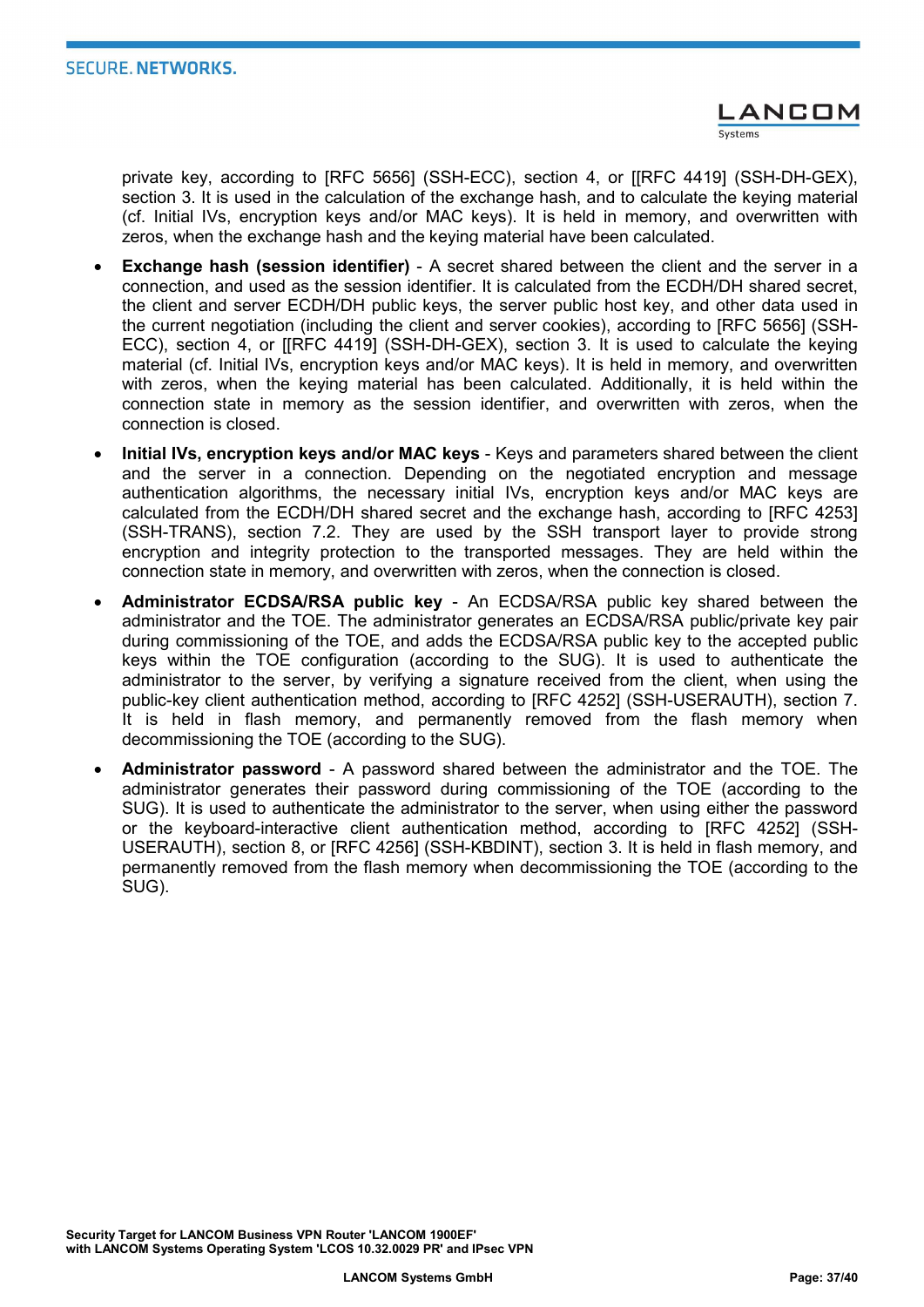#### Cryptographic Keys and Parameters (SNMPv3 Server)

The following cryptographic keys and parameters are used by the TOE for cryptographic operations:

- Authentication password A password shared between the administrator and the TOE. The administrator generates their password during commissioning of the TOE (according to the SUG). It is used to calculate the authentication key. It is held within the TOE configuration in flash memory, and permanently removed from the flash memory when decommissioning the TOE (according to the SUG).
- Privacy password A password shared between the administrator and the TOE. The administrator generates their password during commissioning of the TOE (according to the SUG). It is used to calculate the privacy key. It is held within the TOE configuration in flash memory, and permanently removed from the flash memory when decommissioning the TOE (according to the SUG).
- Authentication key A key shared between the client and the server. It is calculated from the authentication password only when needed, according to [RFC 7860] (SNMP-SHA-2), section 5, and [RFC 3414] (SNMP-USM), section 2.6. It is used by the security subsystem of the userbased security model to provide authentication to transported messages. It is held in memory, and destroyed when the TOE is powered off.
- **Privacy key -** A key shared between the client and the server. It is calculated from the privacy password only when needed, according to [RFC 3826] (SNMP-AES), section 1.2, and [RFC 3414] (SNMP-USM), section 2.6. It is used by the security subsystem of the user-based security model to provide privacy to transported messages. It is held in memory, and destroyed when the TOE is powered off.
- Initialization vector salt A server-generated 8-byte random value, generated only when needed by a secure random number generator, according to [QorIQ SEC] (RNG), section 11.6. It is used as part of the initialization vector, according to [RFC 3826] (SNMP-AES), section 3.1.2. It is held in memory, and destroyed when the TOE is powered off.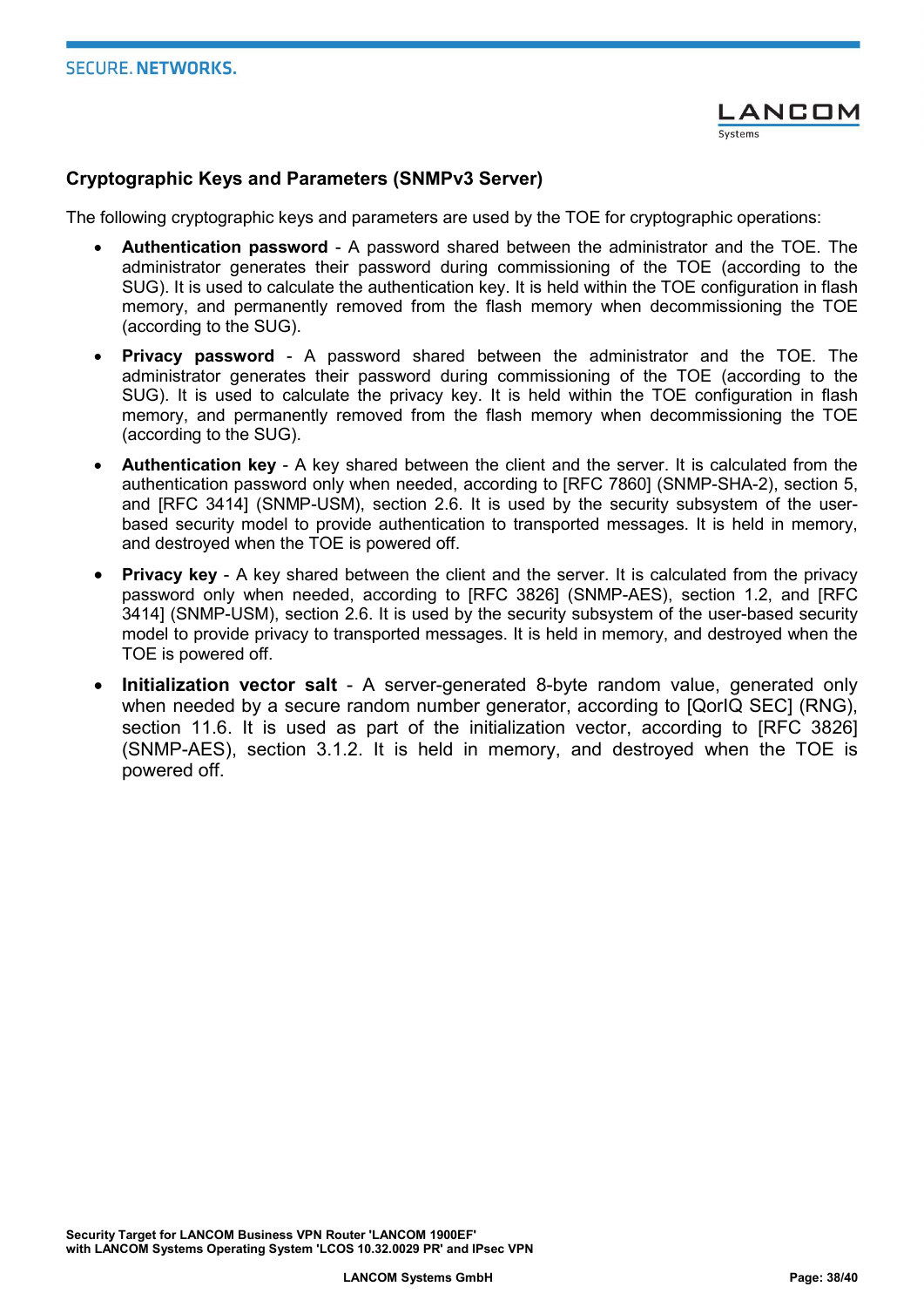#### Cryptographic Keys and Parameters (IPsec Initiator/Responder)

The following cryptographic keys and parameters are used by the TOE for cryptographic operations:

- Local RSA public/private key pair and certificate A 2048/3072/4096-bit RSA key pair, consisting of an RSA private key and an RSA public key within an RSA certificate. The administrator adds a PKCS#12 file to the TOE configuration, containing an RSA private key, an RSA certificate binding the corresponding RSA public key to one or more identities of the TOE (e.g. IPv4 addresses, domain names, email addresses), and trusted RSA CA certificates needed to verify the RSA certificate, if applicable. The RSA private key is used to authenticate the TOE to the peer, by generating a signature per connection and sending it to the client, together with the RSA certificate, when using either the digital signature authentication method or the RSA signature authentication method, according to [RFC 7427] (IKEv2-SIGAUTH), section 3, and/or [RFC 7296] (IKEv2), section 2.15. The PKCS#12 file is held in flash memory, and permanently removed from the flash memory when decommissioning the TOE (according to the SUG).
- Trusted RSA certificates RSA CA or self-signed certificates trusted by the administrator and the TOE. The administrator adds a PKCS#12 file to the TOE configuration, containing trusted RSA CA and/or self-signed certificates (e.g. a self-signed remote RSA certificate). The RSA certificates are used to authenticate the peer, by verifying a remote RSA certificate and a signature both received from the peer, when using either the digital signature authentication method or the RSA signature authentication method, according to [RFC 7427] (IKEv2-SIGAUTH), section 3, and/or [RFC 7296] (IKEv2), section 2.15. The PKCS#12 file is held in flash memory, and permanently removed from the flash memory when decommissioning the TOE (according to the SUG).
- Local/remote pre-shared keys Two passwords (typically chosen the same) shared between the peer and the TOE in a connection. The administrator generates the pre-shared keys per peer, and adds them to the IPsec VPN peer configuration within the TOE configuration. The local preshared key is used to authenticate the TOE to the peer, by generating a signature per connection and sending it to the client, and the remote pre-shared key is used to authenticate the peer to the TOE, by verifying a signature per connection received from the peer, when using the pre-shared key authentication method, according to [RFC 7296] (IKEv2), section 2.15. They are held within the TOE configuration in flash memory, and permanently removed from the flash memory when decommissioning the TOE (according to the SUG).
- Peer nonce A peer-generated random value, received from the peer. It is used and destroyed together with the initiator/responder nonce.
- Initiator/responder nonce A 256-bit random value, generated per connection by a secure random number generator, according to [RFC 7296] (IKEv2), section 2.10, and [QorIQ SEC] (RNG), section 11.6. The peer nonce and the initiator/responder nonce are used together in the calculation of the keying material for the IKE SA and the Child SAs, and in the authentication of the IKE SA. They are held within the connection states (IKE/Child SAs) in memory, and destroyed when the connections are either rekeyed or closed.
- Initiator/responder ECDH/DH private key A Diffie-Hellman private key, depending on the negotiated Diffie-Hellman group. It is generated per connection by a secure random number generator, according to [QorIQ SEC] (RNG), section 11.6. It is used to calculate the initiator/responder ECDH/DH public key and the ECDH/DH shared secret. It is held in memory, and overwritten with zeros, when the ECDH/DH shared secret has been calculated.
- Initiator/responder ECDH/DH public key A Diffie-Hellman public key, depending on the negotiated Diffie-Hellman group. It is calculated from the initiator/responder ECDH/DH private